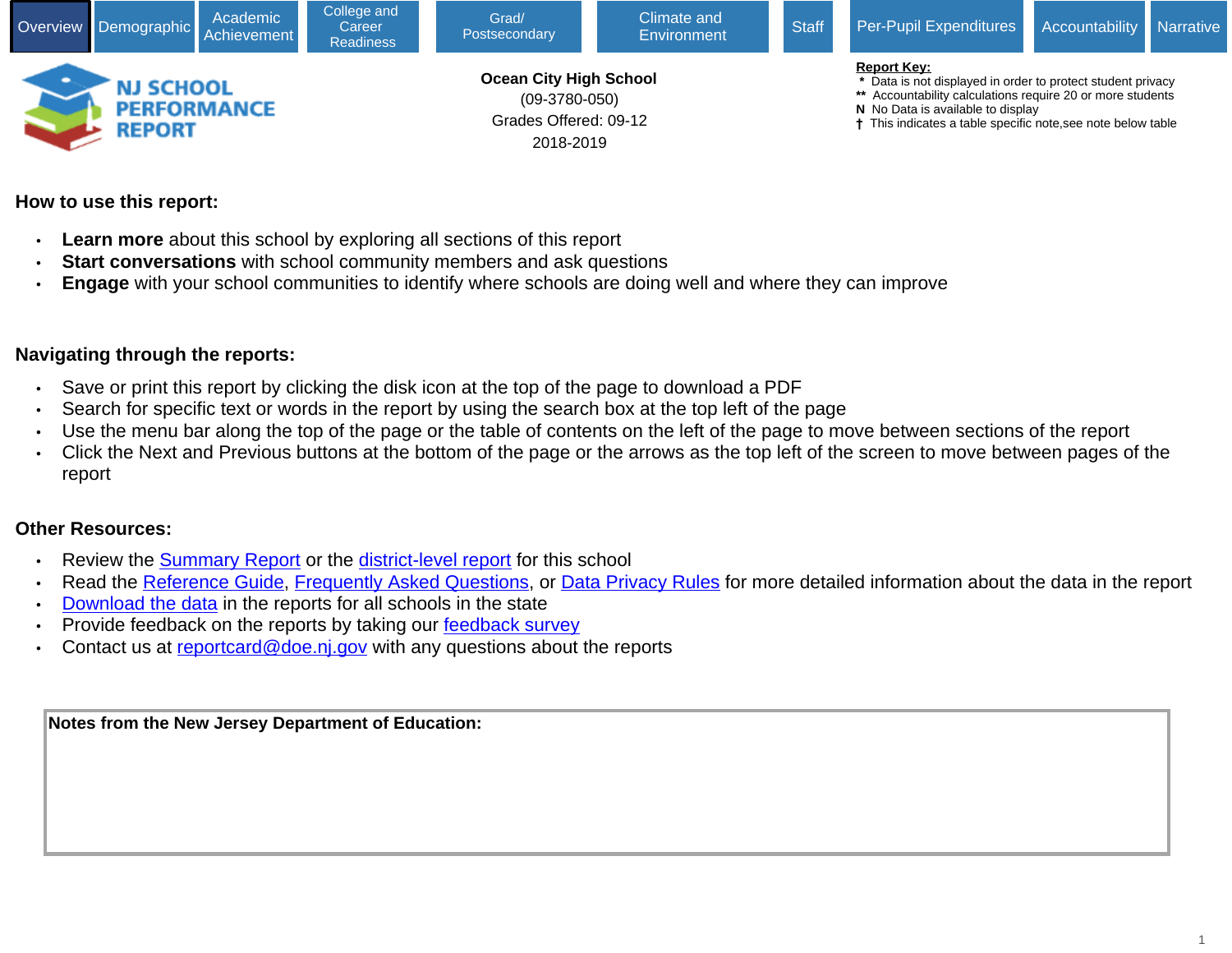| Overview Demographic                                    | Academic<br>Achievement | College and<br>Career<br><b>Readiness</b> | <b>Climate and</b><br>Grad/<br>Postsecondary<br><b>Environment</b>                     |                                   | <b>Staff</b> | Per-Pupil Expenditures                                                                                                                                                                                                                                          | Accountability | <b>Narrative</b> |
|---------------------------------------------------------|-------------------------|-------------------------------------------|----------------------------------------------------------------------------------------|-----------------------------------|--------------|-----------------------------------------------------------------------------------------------------------------------------------------------------------------------------------------------------------------------------------------------------------------|----------------|------------------|
| <b>NJ SCHOOL</b><br><b>PERFORMANCE</b><br><b>REPORT</b> |                         |                                           | <b>Ocean City High School</b><br>$(09-3780-050)$<br>Grades Offered: 09-12<br>2018-2019 |                                   |              | <b>Report Key:</b><br>* Data is not displayed in order to protect student privacy<br>** Accountability calculations require 20 or more students<br>N No Data is available to display<br><sup>†</sup> This indicates a table specific note, see note below table |                |                  |
|                                                         |                         |                                           |                                                                                        | <b>School Contact Information</b> |              |                                                                                                                                                                                                                                                                 |                |                  |

Type Contact Information Contact Information

District **District District District Ocean City School District** 

Address **1000 1000 10000 10000 10000 10000 10000 10000 10000 10000 10000 10000 10000 10000 10000 10000 10000 10000 10000 10000 10000 10000 10000 10000 10000 10000 10000 10000 10000 10000 10000 10000 10000 10000 10000 10000** 

This table contains contact information including principal name, address, phone number, email address, and social media information, if provided.

Website **[https://oceancityschools.org/highschool/index](javascript:void(window.open()** Facebook [https://www.facebook.com/OceanCityHS/](javascript:void(window.open() Twitter **[https://twitter.com/ochighschoolnj](javascript:void(window.open()** 

County **County Cape May** 

Principal Name **Dr. Matthew Jamison** 

Phone Number 2001 2001 2002 2004 2004 2006 2009-2004 2009-2006 2009-2009 2009-200

Email Address [mjamison@ocsdnj.org](mailto:mjamison@ocsdnj.org)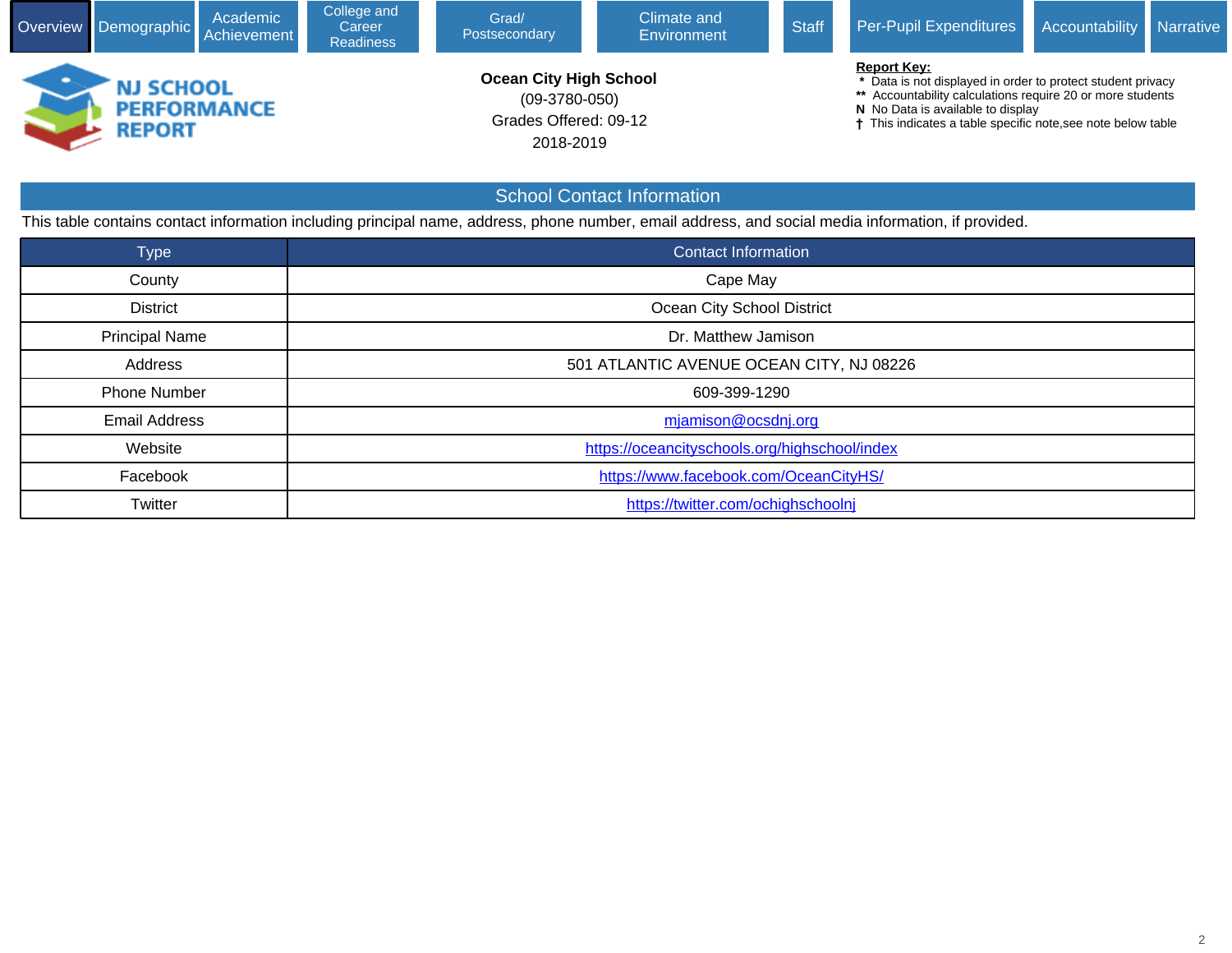

Enrollment data reflects enrollment reported at the end of the school year and only includes students attending the school. Students that attend programs at other schools or outside of the district are not included in enrollment counts and percentages.

## Enrollment Trends by Grade

#### Enrollment Trends by Student Group

This table shows the number of students enrolled by grade for the past three school years. Any students enrolled outside of the grades offered will be included in the total enrollment.

Grade 2016-17 2017-18 2018-19 9 | 290 | 325 | 307 10 | 299 | 299 | 325 11 | 310 | 299 | 296 12 326 328 309 Total 1,225 1,251 1,237

| This table shows the percentage of students by student |  |
|--------------------------------------------------------|--|
| group for the past three school years.                 |  |

| <b>Student Group</b>                          | 2016-17 | 2017-18 | 2018-19 |
|-----------------------------------------------|---------|---------|---------|
| Female                                        | 54.2%   | 53.3%   | 52.6%   |
| Male                                          | 45.8%   | 46.7%   | 47.4%   |
| Economically<br><b>Disadvantaged Students</b> | 16.7%   | 15.7%   | 12.9%   |
| <b>Students with Disabilities</b>             | 9.3%    | 9.4%    | 8.1%    |
| <b>English Learners</b>                       | 0.1%    | 0.1%    | 0.2%    |
| <b>Homeless Students</b>                      | 0.2%    | 0.2%    | 0.2%    |
| <b>Students in Foster Care</b>                | 0.2%    | 0.1%    | 0.1%    |
| <b>Military-Connected Students</b>            | 0.1%    | 0.0%    | 0.1%    |
| <b>Migrant Students</b>                       | 0.0%    | 0.0%    | 0.0%    |

## Enrollment by Racial and Ethnic Group

This table shows the percentage of students by racial and ethnic group for the past three school years.

| <b>Racial and Ethnic Group</b>      |       | 2016-17 2017-18 2018-19 |       |
|-------------------------------------|-------|-------------------------|-------|
| White                               | 90.5% | 90.7%                   | 90.0% |
| Hispanic                            | 4.1%  | 4.6%                    | 4.9%  |
| <b>Black or African American</b>    | 2.0%  | 1.6%                    | 2.7%  |
| Asian                               | 1.2%  | 1.2%                    | 1.5%  |
| Native Hawaiian or Pacific Islander | 0.5%  | 0.5%                    | 0.6%  |
| American Indian or Alaska Native    | 0.0%  | 0.1%                    | 0.3%  |
| Two or More Races                   | 1.6%  | 1.3%                    | 0.1%  |

## Enrollment Trends by Full and Shared Time Status

This table shows the number of full and shared time students for the last three years. The full time equivalent is the number of full time students plus half the number of shared time students.

| <b>Enrollment Status</b>    |       | 2016-17 2017-18 2018-19 |       |
|-----------------------------|-------|-------------------------|-------|
| <b>IFull Time Students</b>  | 1.225 | 1.251                   | 1.236 |
| <b>Shared Time Students</b> |       |                         |       |
| <b>Full Time Equivalent</b> | 1.225 | 1.251                   | 1.237 |

#### Enrollment by Home Language

This table shows the percentage of students by primary home language. Only the top 5 languages with at least 1% of students are shown, and students with other home languages are included in the Other Languages total.

| Home Language   | % of Students |  |  |  |  |
|-----------------|---------------|--|--|--|--|
| English         | ാ             |  |  |  |  |
| Spanish         | 1.8%          |  |  |  |  |
| Other Languages | 0.3%          |  |  |  |  |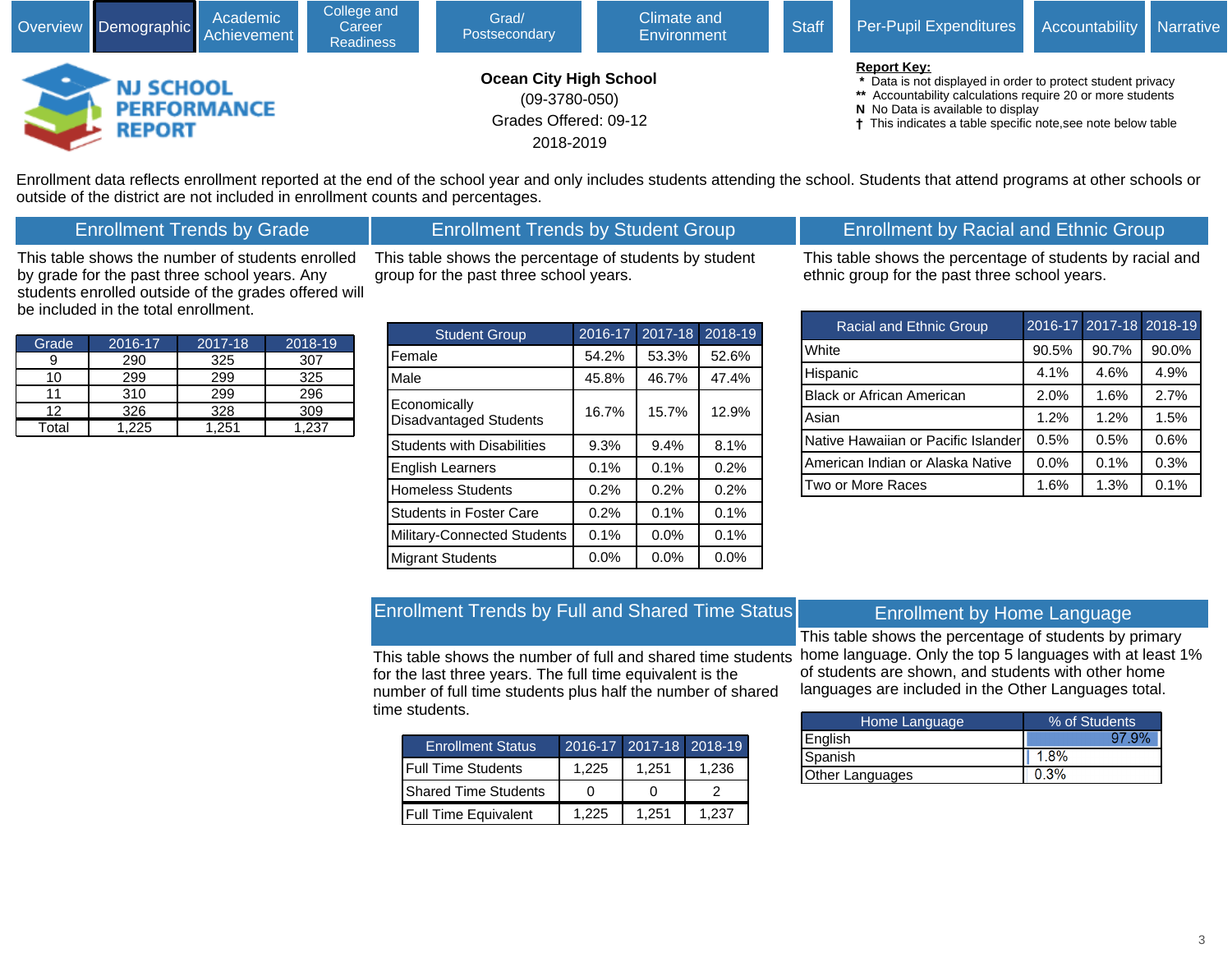

#### English Language Arts and Mathematics Performance Trends

These graphs show trends in the Proficiency Rate for Federal Accountability over the last three years. The data includes the results of students taking both the statewide assessment (NJSLA for 2018-19 and PARCC for 2016-17 and 2017-18) and the DLM alternate assessment. The Proficiency Rate for Federal Accountability measures the percentage of students that met or exceeded expectations on the assessments (NJSLA/PARCC or DLM) with an adjustment made if the participation rate is below 95% to ensure reporting on at least 95% of students. NJSLA/PARCC results include only students in grades 3 through 10. Students that were enrolled for less than half a school year are excluded from performance results. The table below provides participation rates, proficiency rates, annual targets and status in meeting the targets, and statewide proficiency rates.



**Math Proficiency Rate for Federal Accountability** 



| <b>Performance Measure</b>                               | 2016-17<br><b>ELA</b> | 2017-18<br>ELA    | 2018-19<br><b>ELA</b> | 2016-17<br>Math   | 2017-18<br>Math   | 2018-19<br>Math   |
|----------------------------------------------------------|-----------------------|-------------------|-----------------------|-------------------|-------------------|-------------------|
| Participation Rate                                       | 83.3%                 | 99.7%             | 99.5%                 | 82.5%             | 99.3%             | 99.5%             |
| Proficiency Rate for Federal Accountability              | 47.3%                 | 60.5%             | 60.2%                 | 28.5%             | 32.8%             | 34.1%             |
| Annual Target                                            | 36.7%                 | 39.0%             | 41.2%                 | 23.2%             | 26.2%             | 29.2%             |
| Met Annual Target?                                       | <b>Met Target</b>     | <b>Met Target</b> | <b>Met Target</b>     | <b>Met Target</b> | <b>Met Target</b> | <b>Met Target</b> |
| Statewide Proficiency Rate for Federal<br>Accountability | 54.9%                 | 56.7%             | 57.9%                 | 43.5%             | 45.0%             | 44.5%             |

† Target was met within a confidence interval.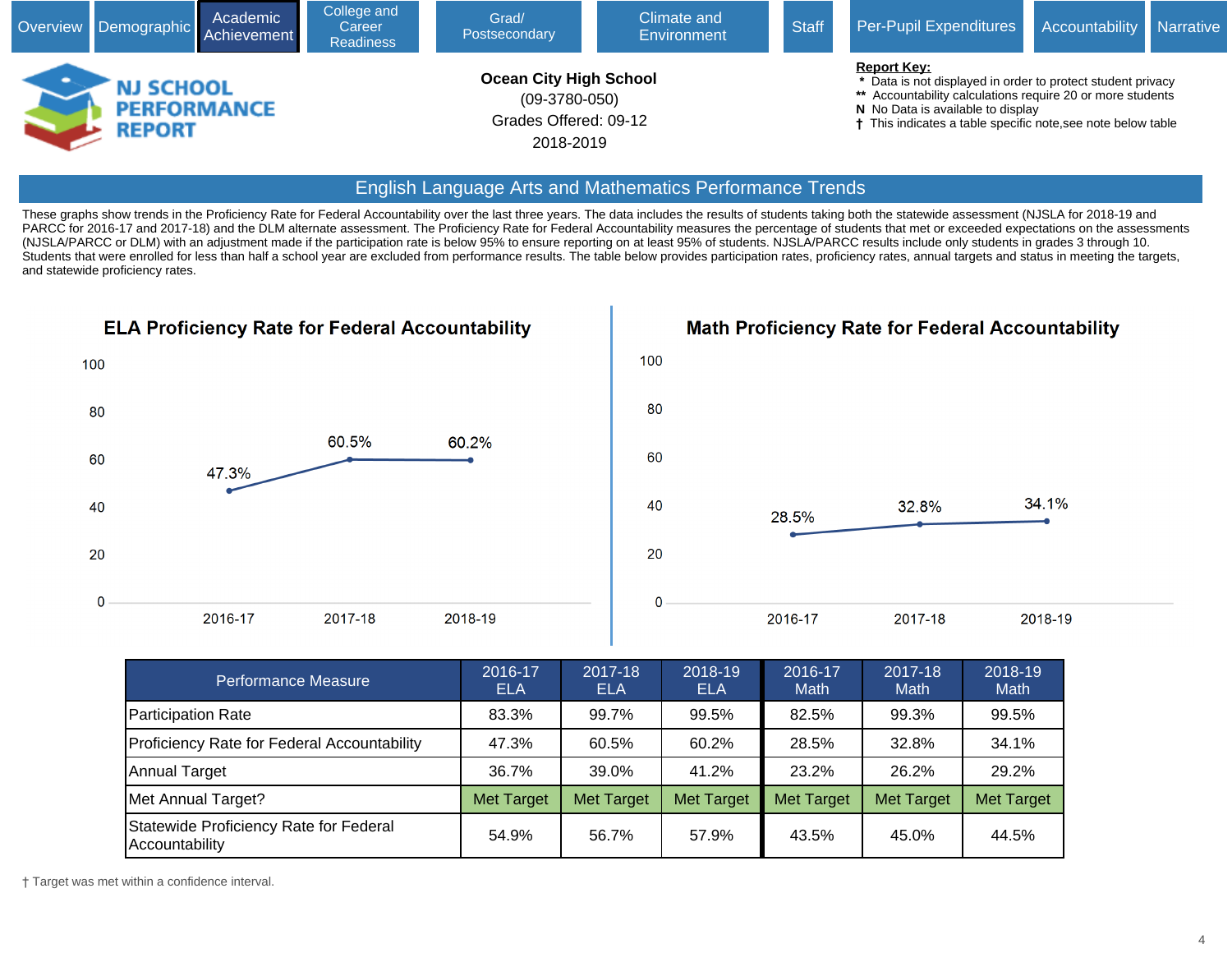

## English Language Arts Assessment - Participation and Performance

This table shows performance on statewide assessments for English Language Arts both overall and by student group. It includes the results of students taking both the NJSLA and DLM assessments. NJSLA results include only students in grades 3 through 10. Students that were enrolled for less than half a school year are excluded from performance results. A student is considered to have met or exceeded expectations if he/she scores at Level 4 or 5 on the NJSLA assessment or at Level 3 or 4 on the DLM assessment.

This table shows both the percentage of students that met or exceeded expectations and a proficiency rate used for federal accountability. The proficiency rate for federal accountability will be lower if the participation rate is below 95%. This table also shows progress towards meeting the state's long term goal of 80% proficiency by 2030. Annual targets are specific to each subgroup, school, and district and represent the expected proficiency needed to stay on track to meet the state's long term goal. Student groups where the annual target fields are grayed out are not required to meet annual targets under ESSA accountability. For more details on New Jersey's accountability system, see our [accountability resources.](javascript:void(window.open() More information and additional data can also be found on the [NJDOE Academic Achievement page.](javascript:void(window.open()

| <b>Student Group</b>                        | <b>Valid Scores</b> | % of students<br><b>Taking Test</b> | School:<br>% of Testers<br>Met/Exceeded<br><b>Expectations</b> | <b>District:</b><br>% of Testers<br>Met/Exceeded<br><b>Expectations</b> | State:<br>% of Testers<br>Met/Exceeded<br><b>Expectations</b> | <b>Proficiency Rate</b><br>for Federal<br><b>Accountability</b> | <b>2018-19 Annual</b><br><b>Target</b> | Met 2018-19<br><b>Annual Target</b> |
|---------------------------------------------|---------------------|-------------------------------------|----------------------------------------------------------------|-------------------------------------------------------------------------|---------------------------------------------------------------|-----------------------------------------------------------------|----------------------------------------|-------------------------------------|
| Schoolwide                                  | 620                 | 99.5                                | 60.2                                                           | 61.5                                                                    | 57.9                                                          | 60.2                                                            | 41.2                                   | Met Target                          |
| White                                       | 551                 | 99.6                                | 62.6                                                           | 65.6                                                                    | 66.9                                                          | 62.6                                                            | 42                                     | Met Target                          |
| Hispanic                                    | 34                  | 97.1                                | 32.4                                                           | 39.1                                                                    | 43.9                                                          | 32.4                                                            | 28.6                                   | Met Target                          |
| Black or African American                   | 18                  | 100.0                               | 33.3                                                           | $\star$                                                                 | 38.5                                                          | 33.3                                                            | $**$                                   | $***$                               |
| Asian, Native Hawaiian, or Pacific Islander | $\star$             | $\star$                             | $\star$                                                        | $\star$                                                                 | 82.9                                                          | $\star$                                                         | $**$                                   | $***$                               |
| American Indian or Alaska Native            | $\star$             | $\star$                             | $\star$                                                        | $\star$                                                                 | 56.0                                                          | $\star$                                                         | $^{\star\star}$                        | $***$                               |
| Two or More Races                           | N                   | N                                   | N                                                              | N                                                                       | 64.4                                                          | N                                                               | $**$                                   | $**$                                |
| Female                                      | 316                 | 100.0                               | 75.0                                                           | 72.1                                                                    | 64.8                                                          | 75.0                                                            |                                        |                                     |
| Male                                        | 304                 | 99.0                                | 44.7                                                           | 50.7                                                                    | 51.3                                                          | 44.7                                                            |                                        |                                     |
| Economically Disadvantaged Students         | 68                  | 97.1                                | 25.0                                                           | 32.5                                                                    | 40.0                                                          | 25.0                                                            | 31.8                                   | Met Target†                         |
| Non-Economically Disadvantaged Students     | 552                 | 99.8                                | 64.5                                                           | 67.7                                                                    | 67.9                                                          | 64.5                                                            |                                        |                                     |
| <b>Students with Disabilities</b>           | 53                  | 94.6                                | 18.9                                                           | 22.0                                                                    | 22.7                                                          | 18.8                                                            | 17.9                                   | Met Target                          |
| Students without Disabilities               | 567                 | 100.0                               | 64.0                                                           | 66.4                                                                    | 65.1                                                          | 64.0                                                            |                                        |                                     |
| <b>English Learners</b>                     | $\star$             | $\star$                             | $\star$                                                        | $\star$                                                                 | 29.3                                                          | $\star$                                                         | $**$                                   | $**$                                |
| Non-English Learners                        | $\star$             | $\star$                             | $\star$                                                        | $\star$                                                                 | 60.6                                                          | $\star$                                                         |                                        |                                     |
| Homeless Students                           | $\star$             | $\star$                             | $\star$                                                        | $\star$                                                                 | 29.1                                                          | $\star$                                                         |                                        |                                     |
| <b>Students In Foster Care</b>              | $\star$             | $\star$                             | $\star$                                                        | $\star$                                                                 | 27.6                                                          | $\star$                                                         |                                        |                                     |
| Military-Connected Students                 | $\star$             | $\star$                             | $\star$                                                        | $\star$                                                                 | 57.8                                                          | $\star$                                                         |                                        |                                     |
| Migrant Students                            | N                   | N                                   | N                                                              | N                                                                       | 30.4                                                          | N                                                               |                                        |                                     |

† Target was met within a confidence interval.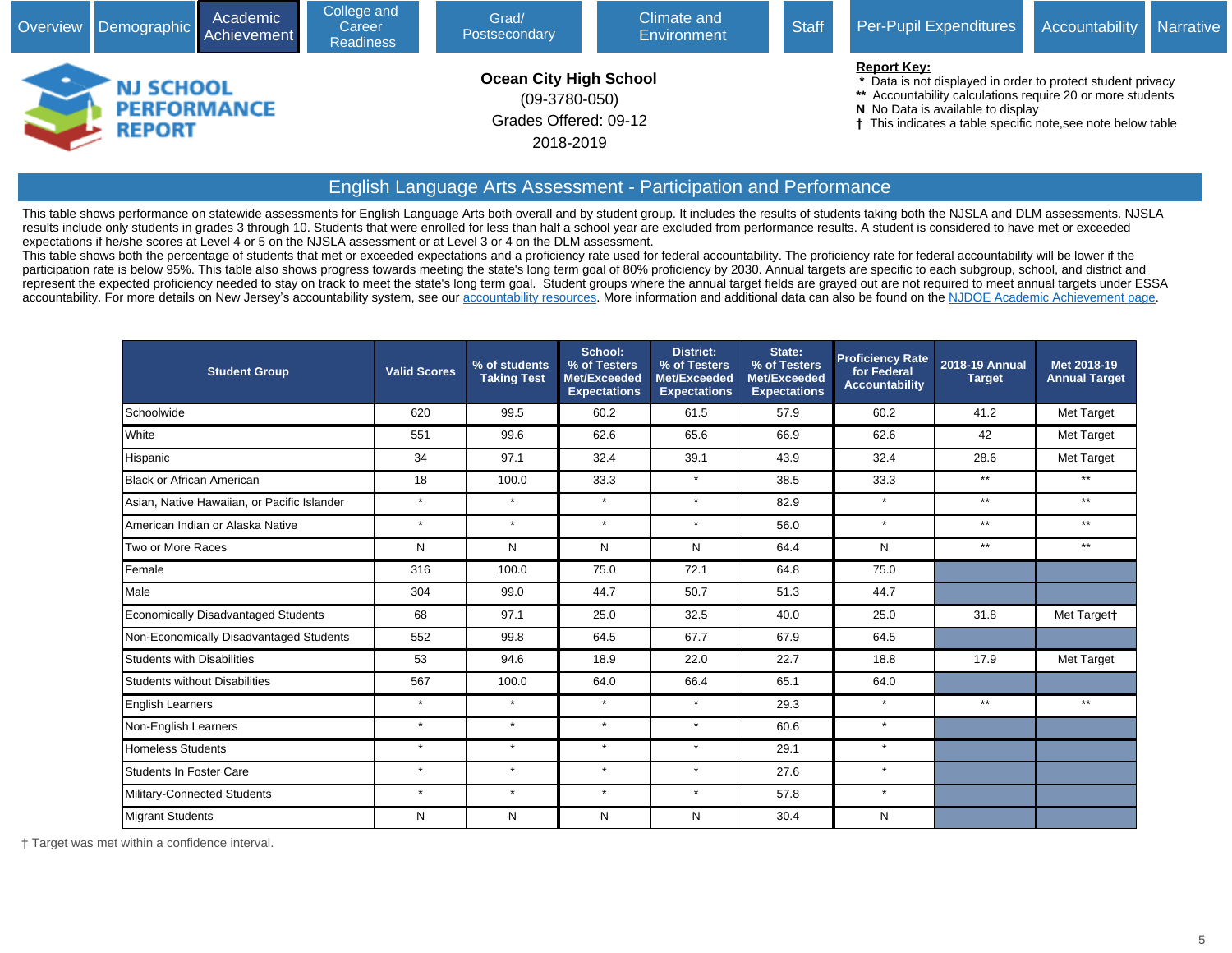

#### English Language Arts Assessment - Performance Trends

This graph shows the percentage of students who met or exceeded expectations on each grade level exam on the statewide assessment for English Language Arts (ELA) for the past three years. 2018-19 data is from the New Jersey Student Learning Assessment (NJSLA) and 2016-17 and 2017-18 data is from the PARCC assessment.

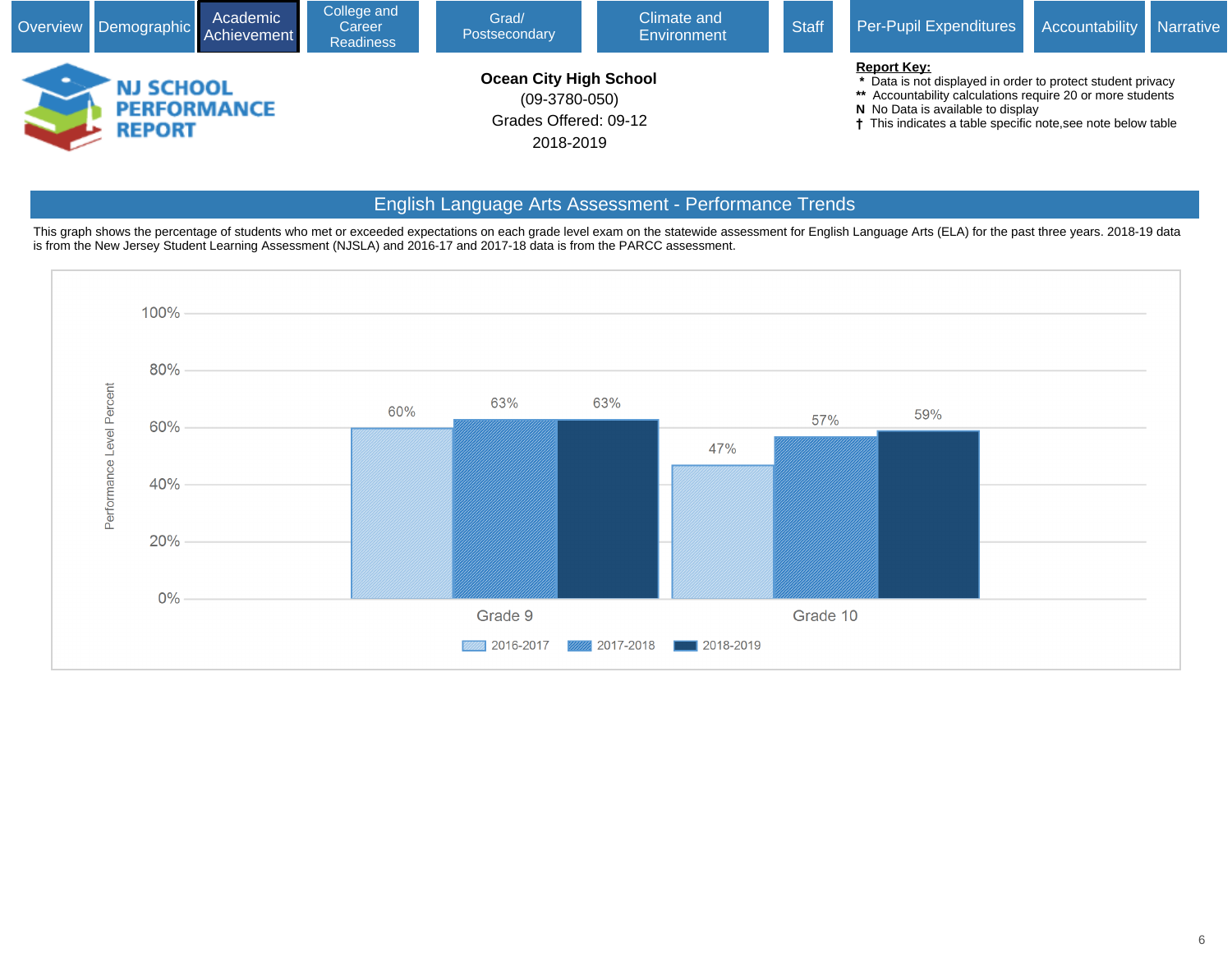| College and<br>Academic<br>Overview Demographic Achievement<br>Career<br><b>Readiness</b> |                            |                    |  | Grad/<br>Postsecondary                                                                 | Climate and<br>Environment | Per-Pupil Expenditures<br><b>Accountability</b><br><b>Narrative</b> |                                                                                                                                                                                                                                                      |  |  |
|-------------------------------------------------------------------------------------------|----------------------------|--------------------|--|----------------------------------------------------------------------------------------|----------------------------|---------------------------------------------------------------------|------------------------------------------------------------------------------------------------------------------------------------------------------------------------------------------------------------------------------------------------------|--|--|
|                                                                                           | <b>NJ SCHOOL</b><br>REPORT | <b>PERFORMANCE</b> |  | <b>Ocean City High School</b><br>$(09-3780-050)$<br>Grades Offered: 09-12<br>2018-2019 |                            |                                                                     | <b>Report Key:</b><br>* Data is not displayed in order to protect student privacy<br>** Accountability calculations require 20 or more students<br>N No Data is available to display<br>† This indicates a table specific note, see note below table |  |  |

# English Language Arts Assessment - Performance by Grade: Grade 9

This table shows performance on the English Language Arts (ELA) section of the New Jersey Student Learning Assessment (NJSLA). The performance results in this table include all students that took the NJSLA assessment, which includes students that were enrolled less than half a year.

| <b>Student Group</b>                        | Valid<br><b>Scores</b> | <b>Score</b> | <b>District</b><br>Mean Scale Mean Scale<br><b>Score</b> | <b>State Mean</b><br><b>Scale</b><br><b>Score</b> | % Level 1:<br><b>Did Not Yet</b><br><b>Meet</b><br><b>Expectations</b> | % Level 2:<br><b>Partially Met</b><br><b>Expectations</b> | % Level 3:<br><b>Approached</b><br><b>Expectations</b> | % Level 4: Met<br><b>Expectations</b> | % Level 5:<br><b>Exceeded</b><br><b>Expectations</b> | % of Testers<br>Met/<br><b>Exceeded</b><br><b>Expectations</b> | State % of<br><b>Testers Met</b><br>/Exceeded<br><b>Expectation</b> |
|---------------------------------------------|------------------------|--------------|----------------------------------------------------------|---------------------------------------------------|------------------------------------------------------------------------|-----------------------------------------------------------|--------------------------------------------------------|---------------------------------------|------------------------------------------------------|----------------------------------------------------------------|---------------------------------------------------------------------|
| <b>Schoolwide</b>                           | 305                    | 759          | 759                                                      | 753                                               | 4%                                                                     | 6%                                                        | 27%                                                    | 48%                                   | 15%                                                  | 63%                                                            | 56%                                                                 |
| White                                       | 274                    | 760          | 760                                                      | 762                                               | $\star$                                                                | $\star$                                                   | 27%                                                    | 49%                                   | 15%                                                  | 64%                                                            | 65%                                                                 |
| Hispanic                                    | 14                     | 743          | 743                                                      | 737                                               | $\star$                                                                | $\star$                                                   | $\star$                                                | $\star$                               | $\star$                                              | 50%                                                            | 40%                                                                 |
| Black or African American                   | 10                     | 751          | 751                                                      | 732                                               | $\star$                                                                | 0%                                                        | $\star$                                                | $\star$                               | $\star$                                              | 40%                                                            | 33%                                                                 |
| Asian, Native Hawaiian, or Pacific Islander | $\star$                | $\star$      | $\star$                                                  | 783                                               | $\star$                                                                | $\star$                                                   | $\star$                                                | $\star$                               | $\star$                                              | $\star$                                                        | 84%                                                                 |
| American Indian or Alaska Native            | $\star$                | $\star$      | $\star$                                                  | 754                                               | $\star$                                                                | $\star$                                                   | $\star$                                                | $\star$                               | $\star$                                              | $\star$                                                        | 57%                                                                 |
| Two or More Races                           | N                      | N            | N                                                        | 761                                               | N                                                                      | N                                                         | Ν                                                      | N                                     | N                                                    | N                                                              | 63%                                                                 |
| Female                                      | 157                    | 767          | 767                                                      | 760                                               | $\star$                                                                | $\star$                                                   | 17%                                                    | 60%                                   | 17%                                                  | 77%                                                            | 63%                                                                 |
| Male                                        | 148                    | 750          | 750                                                      | 746                                               | $\star$                                                                | $\star$                                                   | 39%                                                    | 35%                                   | 12%                                                  | 47%                                                            | 49%                                                                 |
| <b>Economically Disadvantaged Students</b>  | 30                     | 739          | 739                                                      | 734                                               | $\star$                                                                | $\star$                                                   | 50%                                                    | $\star$                               | $\star$                                              | 27%                                                            | 36%                                                                 |
| Non-Economically Disadvantaged Students     | 275                    | 761          | 761                                                      | 762                                               | $\star$                                                                | $\star$                                                   | 25%                                                    | $\star$                               | $\star$                                              | 67%                                                            | 65%                                                                 |
| <b>Students with Disabilities</b>           | 20                     | 714          | 714                                                      | 717                                               | $\star$                                                                | $\star$                                                   | $\star$                                                | $\star$                               | $\star$                                              | 15%                                                            | 17%                                                                 |
| <b>Students without Disabilities</b>        | 285                    | 762          | 762                                                      | 760                                               | $\star$                                                                | $\star$                                                   | $\star$                                                | $\star$                               | $\star$                                              | 66%                                                            | 63%                                                                 |
| <b>English Learners</b>                     | $\star$                | $\star$      | $\star$                                                  | 693                                               | $\star$                                                                | $\star$                                                   | $\star$                                                | $\star$                               | $\star$                                              | $\star$                                                        | $\star$                                                             |
| Non-English Learners                        | $\star$                | $\star$      | $\star$                                                  | 755                                               | $\star$                                                                | $\star$                                                   | $\star$                                                | $\star$                               | $\star$                                              | $\star$                                                        | $\star$                                                             |
| <b>Homeless Students</b>                    | $\star$                | $\star$      | $\star$                                                  | 720                                               | $\star$                                                                | $\star$                                                   | $\star$                                                | $\star$                               | $\star$                                              | $\star$                                                        | 21%                                                                 |
| <b>Students in Foster Care</b>              | N                      | N            | N                                                        | 721                                               | N                                                                      | N                                                         | Ν                                                      | N                                     | N                                                    | N                                                              | 22%                                                                 |
| Military-Connected Students                 | $\star$                | $\star$      | $\star$                                                  | 755                                               | $\star$                                                                | $\star$                                                   | $\star$                                                | $\star$                               | $\star$                                              | $\star$                                                        | 56%                                                                 |
| Migrant Students                            | N                      | N            | N                                                        | 715                                               | N                                                                      | N                                                         | N                                                      | N                                     | N                                                    | N                                                              | 23%                                                                 |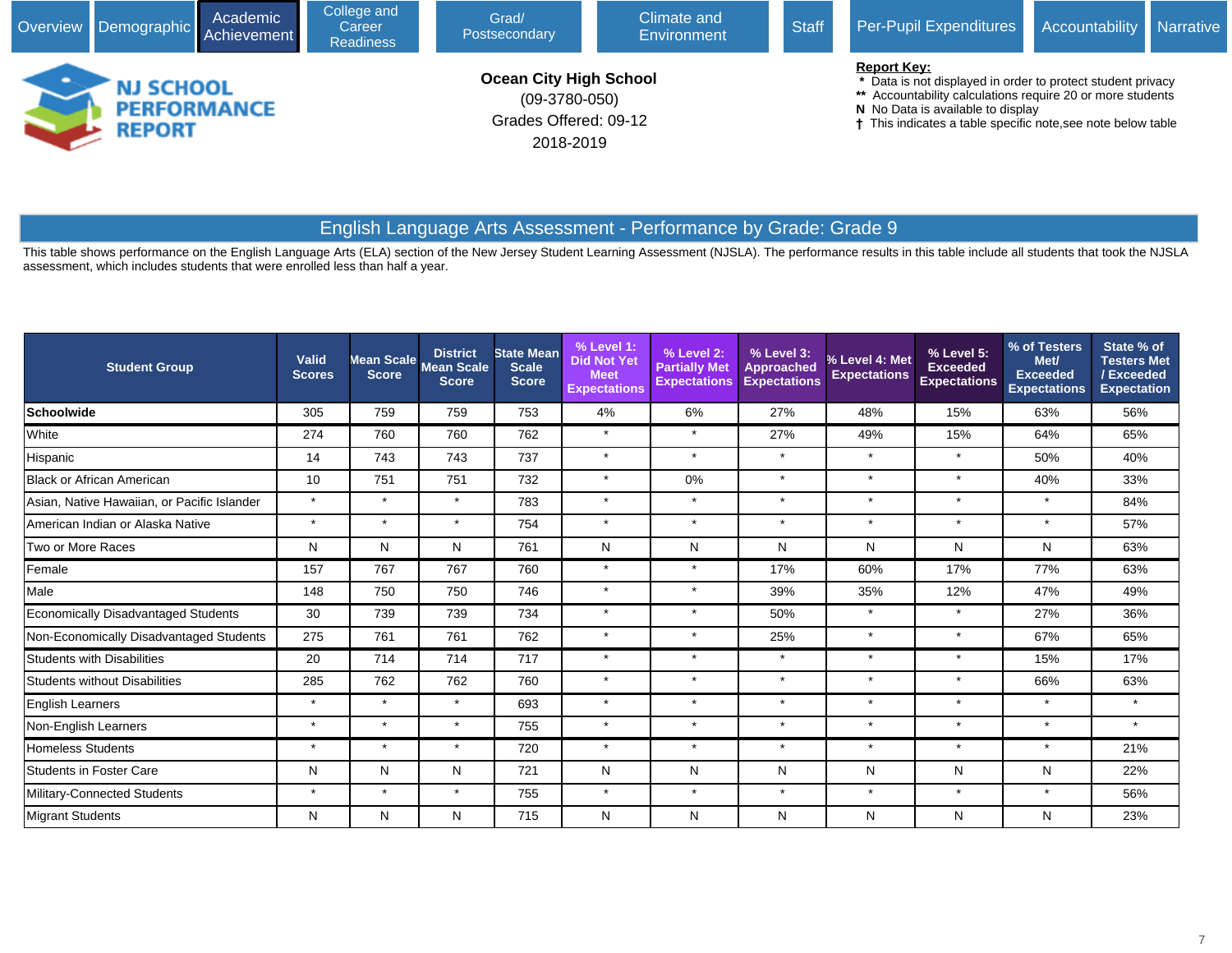| College and<br>Academic<br>Overview Demographic Achievement<br>Career<br><b>Readiness</b> |                                                  |  |  | Grad/<br>Postsecondary                                                                 | Climate and<br>Environment | Per-Pupil Expenditures<br>Accountability<br><b>Narrative</b> |                                                                                                                                                                                                                                                                 |  |  |
|-------------------------------------------------------------------------------------------|--------------------------------------------------|--|--|----------------------------------------------------------------------------------------|----------------------------|--------------------------------------------------------------|-----------------------------------------------------------------------------------------------------------------------------------------------------------------------------------------------------------------------------------------------------------------|--|--|
|                                                                                           | <b>NJ SCHOOL</b><br><b>PERFORMANCE</b><br>REPORT |  |  | <b>Ocean City High School</b><br>$(09-3780-050)$<br>Grades Offered: 09-12<br>2018-2019 |                            |                                                              | <b>Report Key:</b><br>* Data is not displayed in order to protect student privacy<br>** Accountability calculations require 20 or more students<br>N No Data is available to display<br><sup>†</sup> This indicates a table specific note, see note below table |  |  |

# English Language Arts Assessment - Performance by Grade: Grade 10

This table shows performance on the English Language Arts (ELA) section of the New Jersey Student Learning Assessment (NJSLA). The performance results in this table include all students that took the NJSLA assessment, which includes students that were enrolled less than half a year.

| <b>Student Group</b>                        | Valid<br><b>Scores</b> | <b>Score</b> | <b>District</b><br>Mean Scale Mean Scale<br><b>Score</b> | <b>State Mean</b><br><b>Scale</b><br><b>Score</b> | % Level 1:<br><b>Did Not Yet</b><br><b>Meet</b><br><b>Expectations</b> | % Level 2:<br><b>Partially Met</b><br><b>Expectations</b> | % Level 3:<br><b>Approached</b><br><b>Expectations</b> | % Level 4: Met<br><b>Expectations</b> | % Level 5:<br><b>Exceeded</b><br><b>Expectations</b> | % of Testers<br>Met/<br><b>Exceeded</b><br><b>Expectations</b> | State % of<br><b>Testers Met</b><br><b>Exceeded</b><br><b>Expectation</b> |
|---------------------------------------------|------------------------|--------------|----------------------------------------------------------|---------------------------------------------------|------------------------------------------------------------------------|-----------------------------------------------------------|--------------------------------------------------------|---------------------------------------|------------------------------------------------------|----------------------------------------------------------------|---------------------------------------------------------------------------|
| <b>Schoolwide</b>                           | 319                    | 759          | 759                                                      | 757                                               | 9%                                                                     | 11%                                                       | 21%                                                    | 36%                                   | 23%                                                  | 59%                                                            | 58%                                                                       |
| White                                       | 281                    | 762          | 762                                                      | 767                                               | 8%                                                                     | 10%                                                       | 20%                                                    | 37%                                   | 25%                                                  | 62%                                                            | 67%                                                                       |
| Hispanic                                    | 20                     | 728          | 728                                                      | 738                                               | $\star$                                                                | $\star$                                                   | $\star$                                                | $\star$                               | $\star$                                              | 20%                                                            | 43%                                                                       |
| Black or African American                   | $\star$                | $\star$      | $\star$                                                  | 733                                               | $\star$                                                                | $\star$                                                   | $\star$                                                | $\star$                               | $\star$                                              | $\star$                                                        | 38%                                                                       |
| Asian, Native Hawaiian, or Pacific Islander | $\star$                | $\star$      | $\star$                                                  | 792                                               | $\star$                                                                | $\star$                                                   | $\star$                                                | $\star$                               | $\star$                                              | $\star$                                                        | 84%                                                                       |
| American Indian or Alaska Native            | $\star$                | $\star$      | $\star$                                                  | 754                                               | $\star$                                                                | $\star$                                                   | $\star$                                                | $\star$                               | $\star$                                              | $\star$                                                        | 56%                                                                       |
| Two or More Races                           | N                      | N            | N                                                        | 766                                               | N                                                                      | N                                                         | N                                                      | N                                     | N                                                    | N                                                              | 65%                                                                       |
| Female                                      | 163                    | 772          | 772                                                      | 766                                               | $\star$                                                                | $\star$                                                   | 18%                                                    | 42%                                   | 31%                                                  | 73%                                                            | 66%                                                                       |
| Male                                        | 156                    | 745          | 745                                                      | 749                                               | $\star$                                                                | $\star$                                                   | 24%                                                    | 29%                                   | 14%                                                  | 44%                                                            | 51%                                                                       |
| <b>Economically Disadvantaged Students</b>  | 38                     | 725          | 725                                                      | 735                                               | 26%                                                                    | $\star$                                                   | 26%                                                    | $\star$                               | $\star$                                              | 24%                                                            | 40%                                                                       |
| Non-Economically Disadvantaged Students     | 281                    | 763          | 763                                                      | 767                                               | 6%                                                                     | $\star$                                                   | 21%                                                    | $\star$                               | $\star$                                              | 63%                                                            | 67%                                                                       |
| <b>Students with Disabilities</b>           | 30                     | 712          | 712                                                      | 711                                               | 40%                                                                    | $\star$                                                   | $\star$                                                | $\star$                               | $\star$                                              | 23%                                                            | 19%                                                                       |
| Students without Disabilities               | 289                    | 764          | 764                                                      | 765                                               | 6%                                                                     | $\star$                                                   | $\star$                                                | $\star$                               | $\star$                                              | 62%                                                            | 65%                                                                       |
| <b>English Learners</b>                     | $\star$                | $\star$      | $\star$                                                  | 687                                               | $\star$                                                                | $\star$                                                   | $\star$                                                | $\star$                               | $\star$                                              | $\star$                                                        | $\star$                                                                   |
| Non-English Learners                        | $\star$                | $\star$      | $\star$                                                  | 760                                               | $\star$                                                                | $\star$                                                   | $\star$                                                | $\star$                               | $\star$                                              | $\star$                                                        | $\star$                                                                   |
| <b>Homeless Students</b>                    | N                      | N            | N                                                        | 723                                               | N                                                                      | N                                                         | N                                                      | N                                     | N                                                    | N                                                              | 32%                                                                       |
| <b>Students in Foster Care</b>              | $\star$                | $\star$      | $\star$                                                  | 710                                               | $\star$                                                                | $\star$                                                   | $\star$                                                | $\star$                               | $\star$                                              | $\star$                                                        | 22%                                                                       |
| Military-Connected Students                 | N                      | N            | N                                                        | 754                                               | N                                                                      | N                                                         | N                                                      | N                                     | N                                                    | N                                                              | 56%                                                                       |
| Migrant Students                            | N                      | N            | N                                                        | 710                                               | N                                                                      | N                                                         | N                                                      | N                                     | N                                                    | N                                                              | 10%                                                                       |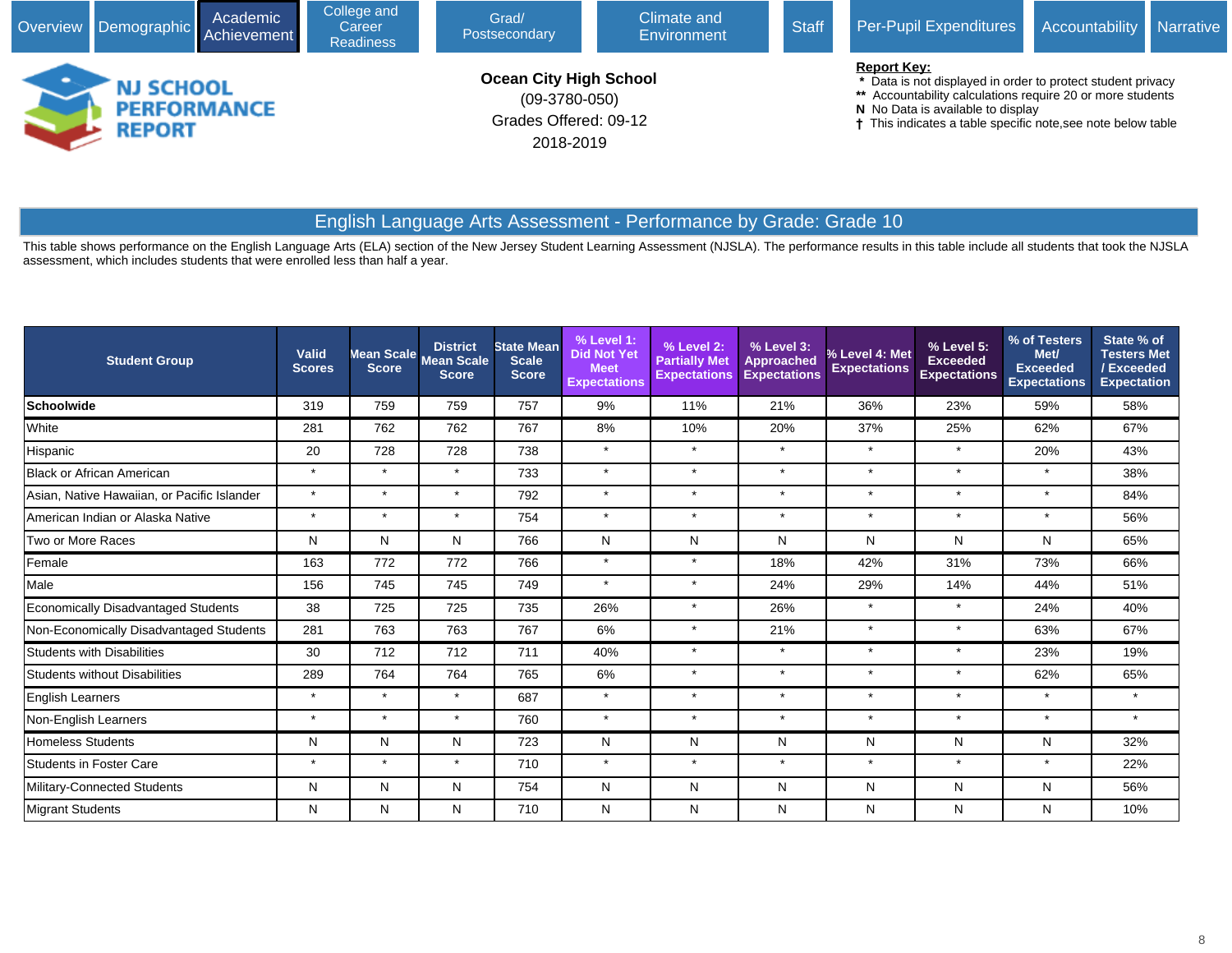|               | Academic<br>Overview Demographic Achievement | College and<br>Career<br><b>Readiness</b> | Grad/<br>Postsecondary                                                                 | Climate and<br><b>Environment</b> | <b>Staff</b> | Per-Pupil Expenditures                                                                                                                                                                                                                               | Accountability | <b>Narrative</b> |
|---------------|----------------------------------------------|-------------------------------------------|----------------------------------------------------------------------------------------|-----------------------------------|--------------|------------------------------------------------------------------------------------------------------------------------------------------------------------------------------------------------------------------------------------------------------|----------------|------------------|
| <b>REPORT</b> | <b>NJ SCHOOL</b><br><b>PERFORMANCE</b>       |                                           | <b>Ocean City High School</b><br>$(09-3780-050)$<br>Grades Offered: 09-12<br>2018-2019 |                                   |              | <b>Report Key:</b><br>* Data is not displayed in order to protect student privacy<br>** Accountability calculations require 20 or more students<br>N No Data is available to display<br>† This indicates a table specific note, see note below table |                |                  |

## Mathematics Assessment - Participation and Performance

This table shows performance on statewide assessments for Mathematics both overall and by student group. It includes the results of students taking both the NJSLA and DLM assessments. NJSLA results include only students in grades 3 through 10. Students that were enrolled for less than half a school year are excluded from performance results. A student is considered to have met or exceeded expectations if he/she scores at Level 4 or 5 on the NJSLA assessment or at Level 3 or 4 on the DLM assessment.

This table shows both the percentage of students that met or exceeded expectations and a proficiency rate used for federal accountability. The proficiency rate for federal accountability will be lower if the participation rate is below 95%. This table also shows progress towards meeting the state's long term goal of 80% proficiency by 2030. Annual targets are specific to each subgroup, school, and district and represent the expected proficiency needed to stay on track to meet the state's long term goal. Student groups where the annual target fields are grayed out are not required to meet annual targets under ESSA accountability. For more details on New Jersey's accountability system, see our [accountability resources](javascript:void(window.open(). More information and additional data can also be found on the [NJDOE Academic Achievement page.](javascript:void(window.open()

| <b>Student Group</b>                        | <b>Valid Scores</b> | % of students<br><b>Taking Test</b> | School:<br>% of Testers<br>Met/Exceeded<br><b>Expectations</b> | <b>District:</b><br>% of Testers<br>Met/Exceeded<br><b>Expectations</b> | State:<br>% of Testers<br>Met/Exceeded<br><b>Expectations</b> | for Federal<br><b>Accountability</b> | Proficiency Rate 2018-19 Annual<br><b>Target</b> | Met 2018-19<br><b>Annual Target</b> |
|---------------------------------------------|---------------------|-------------------------------------|----------------------------------------------------------------|-------------------------------------------------------------------------|---------------------------------------------------------------|--------------------------------------|--------------------------------------------------|-------------------------------------|
| Schoolwide                                  | 599                 | 99.5                                | 34.1                                                           | 43.5                                                                    | 44.5                                                          | 34.1                                 | 29.2                                             | Met Target                          |
| White                                       | 533                 | 99.6                                | 35.3                                                           | 47.0                                                                    | 54.1                                                          | 35.3                                 | 29.9                                             | Met Target                          |
| Hispanic                                    | 34                  | 97.1                                | 14.7                                                           | 24.6                                                                    | 28.8                                                          | 14.7                                 | 15.4                                             | Met Target†                         |
| Black or African American                   | 18                  | 100.0                               | 22.2                                                           | $\star$                                                                 | 23.0                                                          | 22.2                                 | $***$                                            | $**$                                |
| Asian, Native Hawaiian, or Pacific Islander | $\star$             | $\star$                             | $\star$                                                        | $\star$                                                                 | 76.5                                                          | $\star$                              | $***$                                            | $***$                               |
| American Indian or Alaska Native            | $\star$             | $\star$                             | $\star$                                                        | $\star$                                                                 | 42.7                                                          | $\star$                              | $***$                                            | $***$                               |
| Two or More Races                           | N                   | N                                   | N                                                              | N                                                                       | 53.3                                                          | N                                    | $**$                                             | $**$                                |
| Female                                      | 302                 | 100.0                               | 38.1                                                           | 46.1                                                                    | 44.9                                                          | 38.1                                 |                                                  |                                     |
| Male                                        | 297                 | 99.0                                | 30.0                                                           | 40.8                                                                    | 44.2                                                          | 30.0                                 |                                                  |                                     |
| <b>Economically Disadvantaged Students</b>  | 67                  | 97.1                                | $\star$                                                        | $\star$                                                                 | 26.3                                                          | $\star$                              | 17.4                                             | Not Met                             |
| Non-Economically Disadvantaged Students     | 532                 | 99.8                                | $\star$                                                        | $\star$                                                                 | 54.9                                                          | $\star$                              |                                                  |                                     |
| Students with Disabilities                  | 53                  | 94.6                                | 13.2                                                           | 18.9                                                                    | 17.4                                                          | 13.2                                 | 15.7                                             | Met Target†                         |
| Students without Disabilities               | 546                 | 100.0                               | 36.1                                                           | 46.5                                                                    | 50.0                                                          | 36.1                                 |                                                  |                                     |
| <b>English Learners</b>                     | $\star$             | $\star$                             | $\star$                                                        | 15.4                                                                    | 25.0                                                          | $\star$                              | $***$                                            | $**$                                |
| Non-English Learners                        | $\star$             | $\star$                             | $\star$                                                        | 44.1                                                                    | 46.5                                                          | $\star$                              |                                                  |                                     |
| Homeless Students                           | $\star$             | $\star$                             | $\star$                                                        | $\star$                                                                 | 17.1                                                          | $\star$                              |                                                  |                                     |
| Students In Foster Care                     | $\star$             | $\star$                             | $\star$                                                        | $\star$                                                                 | 17.1                                                          | $\star$                              |                                                  |                                     |
| Military-Connected Students                 | $\star$             | $\star$                             | $\star$                                                        | $\star$                                                                 | 46.4                                                          | $\star$                              |                                                  |                                     |
| Migrant Students                            | N                   | N                                   | N                                                              | N                                                                       | 23.3                                                          | N                                    |                                                  |                                     |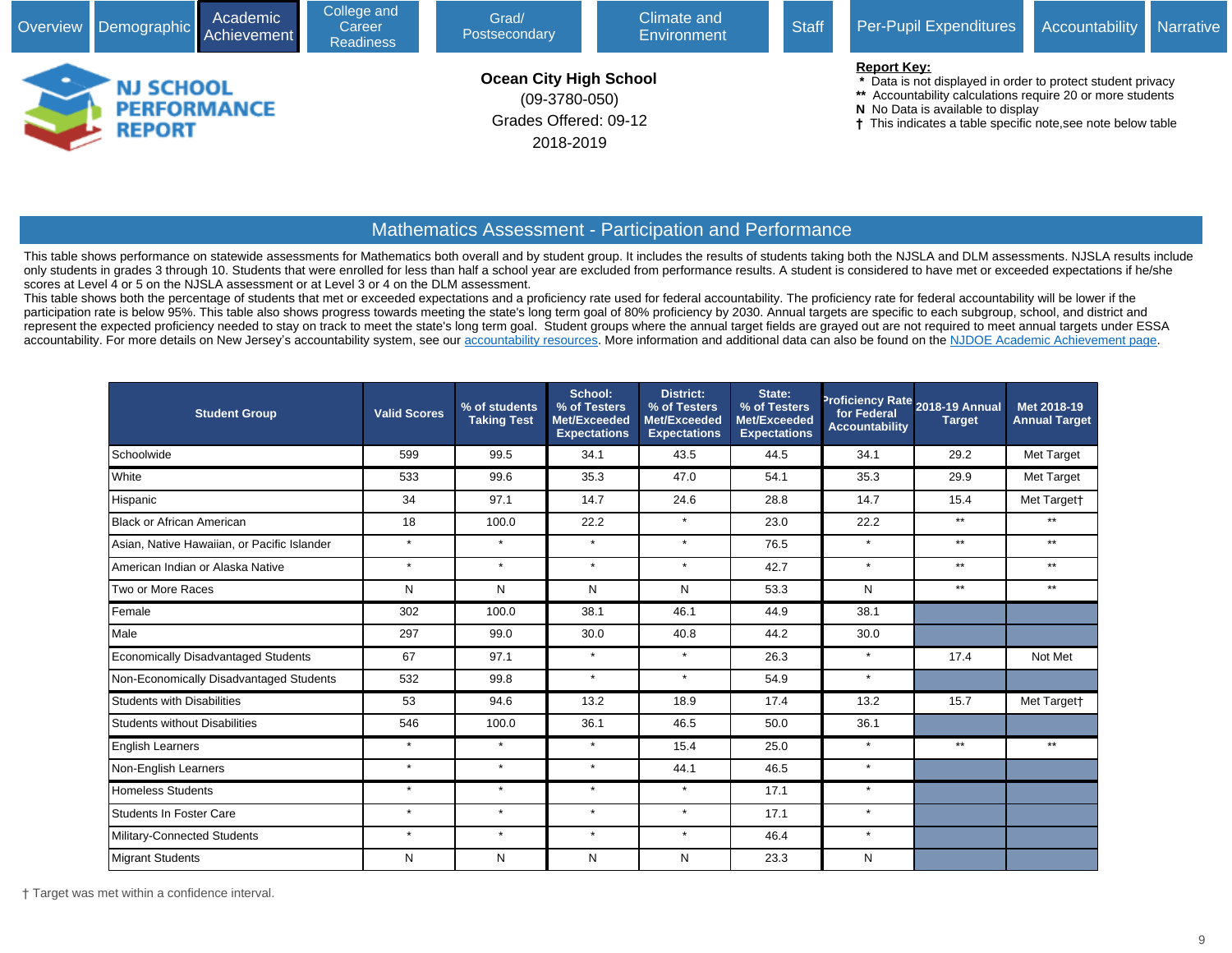

## Mathematics Assessment – Performance Trends

This graph shows the percentage of students who met or exceeded expectations on each grade level or end-of-course exam on the statewide assessment for Mathematics for the past three years. 2018-19 data is from the New Jersey Student Learning Assessment (NJSLA) and 2016-17 and 2017-18 data is from the PARCC assessment.



† 2018-19 results for Algebra I, Geometry, and Algebra II do not include students in grade 11, but 2016-17 and 2017-18 results do include students in grade 11. Therefore, trend data for these assessments may not be comparable.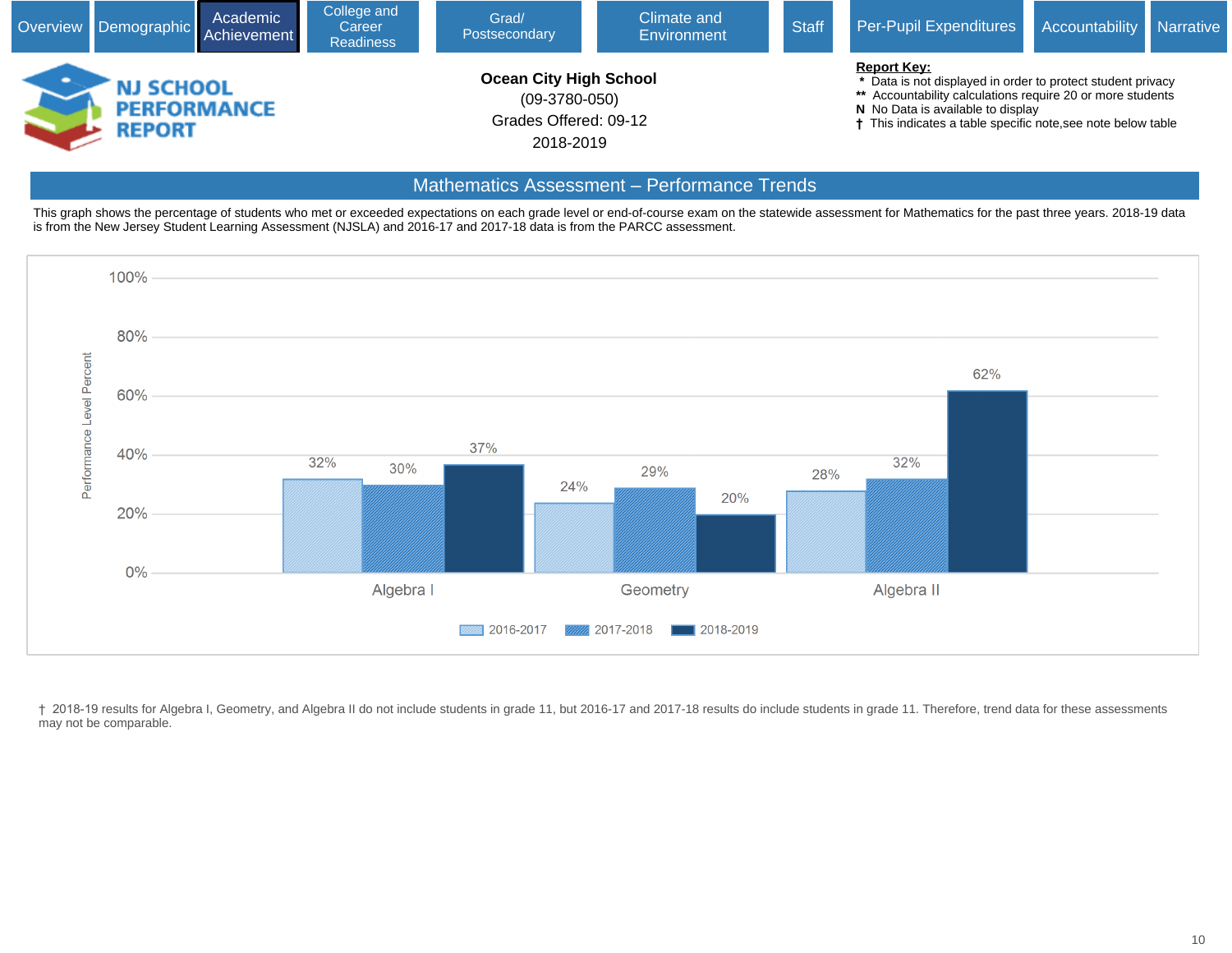

## Mathematics Assessment - Performance by Test: Algebra I

This table shows performance on the Mathematics section of the New Jersey Student Learning Assessment (NJSLA). The performance results in this table include all students that took the NJSLA assessment, it does not exclude students that were enrolled less than half a year.

Note: 2018-19 results do not include students in grade 11, therefore results may not be comparable to prior years when students in grade 11 were included.

| <b>Student Group</b>                        | Valid<br><b>Scores</b> | <b>Score</b> | <b>District</b><br>Mean Scale Mean Scale<br><b>Score</b> | <b>State Mean</b><br><b>Scale</b><br><b>Score</b> | % Level 1:<br><b>Did Not Yet</b><br><b>Meet</b><br><b>Expectations</b> | % Level 2:<br><b>Partially Met</b><br><b>Expectations</b> | % Level 3:<br>Approached<br><b>Expectations</b> | % Level 4: Met<br><b>Expectations</b> | $%$ Level 5:<br><b>Exceeded</b><br><b>Expectations</b> | % of Testers<br>Met/<br><b>Exceeded</b><br><b>Expectations</b> | State % of<br><b>Testers Met</b><br>/Exceeded<br><b>Expectation</b> |
|---------------------------------------------|------------------------|--------------|----------------------------------------------------------|---------------------------------------------------|------------------------------------------------------------------------|-----------------------------------------------------------|-------------------------------------------------|---------------------------------------|--------------------------------------------------------|----------------------------------------------------------------|---------------------------------------------------------------------|
| Schoolwide                                  | 200                    | 739          | 746                                                      | 744                                               | 7%                                                                     | 24%                                                       | 33%                                             | 37%                                   | 0%                                                     | 37%                                                            | 42%                                                                 |
| White                                       | 171                    | 740          | 747                                                      | 752                                               | 6%                                                                     | 22%                                                       | 35%                                             | 37%                                   | 0%                                                     | 37%                                                            | 53%                                                                 |
| Hispanic                                    | 12                     | 727          | $\star$                                                  | 728                                               | $\star$                                                                | $\star$                                                   | $\star$                                         | $\star$                               | $\star$                                                | 17%                                                            | 24%                                                                 |
| Black or African American                   | 12                     | 724          | 724                                                      | 725                                               | $\star$                                                                | $\star$                                                   | $\star$                                         | $\star$                               | $\star$                                                | 25%                                                            | 20%                                                                 |
| Asian, Native Hawaiian, or Pacific Islander | $\star$                | $\star$      | $\star$                                                  | 775                                               | $\star$                                                                | $\star$                                                   | $\star$                                         | $\star$                               | $\star$                                                | $\star$                                                        | 76%                                                                 |
| American Indian or Alaska Native            | $\star$                | $\star$      | $\star$                                                  | 744                                               | $\star$                                                                | $\star$                                                   | $\star$                                         | $\star$                               | $\star$                                                | $\star$                                                        | 42%                                                                 |
| Two or More Races                           | N                      | N            | N                                                        | 752                                               | N                                                                      | N                                                         | N                                               | N                                     | N                                                      | N                                                              | 51%                                                                 |
| Female                                      | 97                     | 744          | 750                                                      | 745                                               | $\star$                                                                | $\star$                                                   | 31%                                             | 44%                                   | 0%                                                     | 44%                                                            | 44%                                                                 |
| Male                                        | 103                    | 734          | 742                                                      | 743                                               | $\star$                                                                | $\star$                                                   | 34%                                             | 29%                                   | $0\%$                                                  | 29%                                                            | 41%                                                                 |
| <b>Economically Disadvantaged Students</b>  | 30                     | 716          | $\star$                                                  | 727                                               | $\star$                                                                | $\star$                                                   | $\star$                                         | $\star$                               | $\star$                                                | $\star$                                                        | 23%                                                                 |
| Non-Economically Disadvantaged Students     | 170                    | 743          | $\star$                                                  | 752                                               | $\star$                                                                | $\star$                                                   | $\star$                                         | $\star$                               | $\star$                                                | $\star$                                                        | 52%                                                                 |
| Students with Disabilities                  | 24                     | 714          | 714                                                      | 717                                               | $\star$                                                                | $\star$                                                   | $\star$                                         | $\star$                               | $\star$                                                | 17%                                                            | 12%                                                                 |
| <b>Students without Disabilities</b>        | 176                    | 742          | 749                                                      | 748                                               | $\star$                                                                | $\star$                                                   | $\star$                                         | $\star$                               | $\star$                                                | 39%                                                            | 47%                                                                 |
| <b>English Learners</b>                     | $\star$                | $\star$      | $\star$                                                  | 710                                               | $\star$                                                                | $\star$                                                   | $\star$                                         | $\star$                               | $\star$                                                | $\star$                                                        | $\star$                                                             |
| Non-English Learners                        | $\star$                | $\star$      | $\star$                                                  | 745                                               | $\star$                                                                | $\star$                                                   | $\star$                                         | $\star$                               | $\star$                                                | $\star$                                                        | $\star$                                                             |
| <b>Homeless Students</b>                    | $\star$                | $\star$      | $\star$                                                  | 718                                               | $\star$                                                                | $\star$                                                   | $\star$                                         | $\star$                               | $\star$                                                | $\star$                                                        | 14%                                                                 |
| <b>Students in Foster Care</b>              | N                      | N            | N                                                        | 717                                               | N                                                                      | N                                                         | N                                               | N                                     | N                                                      | N                                                              | 11%                                                                 |
| Military-Connected Students                 | $\star$                | $\star$      | $\star$                                                  | 744                                               | $\star$                                                                | $\star$                                                   | $\star$                                         | $\star$                               | $\star$                                                | $\star$                                                        | 43%                                                                 |
| Migrant Students                            | N                      | N            | N                                                        | 707                                               | N                                                                      | N                                                         | N                                               | N                                     | N                                                      | N                                                              | 12%                                                                 |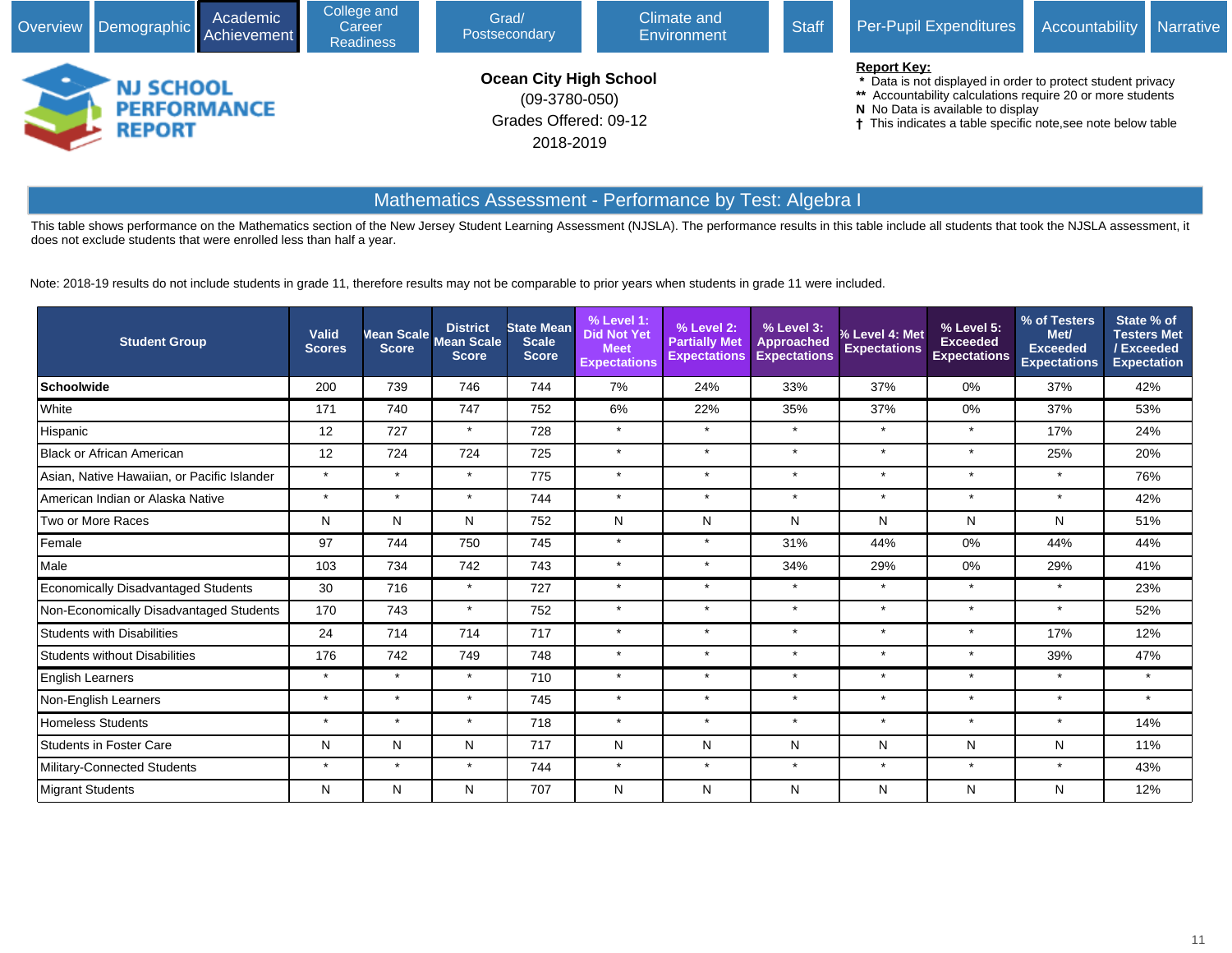

## Mathematics Assessment - Performance by Test: Geometry

This table shows performance on the Mathematics section of the New Jersey Student Learning Assessment (NJSLA). The performance results in this table include all students that took the NJSLA assessment, it does not exclude students that were enrolled less than half a year.

Note: 2018-19 results do not include students in grade 11, therefore results may not be comparable to prior years when students in grade 11 were included.

| <b>Student Group</b>                        | <b>Valid</b><br><b>Scores</b> | <b>Score</b> | <b>District</b><br>Mean Scale Mean Scale<br><b>Score</b> | <b>State Mean</b><br><b>Scale</b><br><b>Score</b> | % Level 1:<br><b>Did Not Yet</b><br><b>Meet</b><br><b>Expectations</b> | % Level 2:<br><b>Partially Met</b><br><b>Expectations</b> | % Level 3:<br><b>Approached</b><br><b>Expectations</b> | % Level 4: Met<br><b>Expectations</b> | % Level 5:<br><b>Exceeded</b><br><b>Expectations</b> | % of Testers<br>Met/<br>Exceeded<br><b>Expectations</b> | State % of<br><b>Testers Met</b><br>/Exceeded<br><b>Expectation</b> |
|---------------------------------------------|-------------------------------|--------------|----------------------------------------------------------|---------------------------------------------------|------------------------------------------------------------------------|-----------------------------------------------------------|--------------------------------------------------------|---------------------------------------|------------------------------------------------------|---------------------------------------------------------|---------------------------------------------------------------------|
| Schoolwide                                  | 277                           | 731          | 731                                                      | 737                                               | 7%                                                                     | 29%                                                       | 44%                                                    | $\star$                               | $\star$                                              | 20%                                                     | 35%                                                                 |
| <b>White</b>                                | 247                           | 733          | 733                                                      | 743                                               | 5%                                                                     | 28%                                                       | 46%                                                    | $\star$                               | $\star$                                              | 21%                                                     | 43%                                                                 |
| Hispanic                                    | 21                            | 722          | 722                                                      | 724                                               | $\star$                                                                | 48%                                                       | $\star$                                                | $\star$                               | $\star$                                              | 14%                                                     | 17%                                                                 |
| Black or African American                   | $\star$                       | $\star$      | $\star$                                                  | 720                                               | $\star$                                                                | $\star$                                                   | $\star$                                                | $\star$                               | $\star$                                              | $\star$                                                 | 14%                                                                 |
| Asian, Native Hawaiian, or Pacific Islander | $\star$                       | $\star$      | $\star$                                                  | 762                                               | $\star$                                                                | $\star$                                                   | $\star$                                                | $\star$                               | $\star$                                              | $\star$                                                 | 70%                                                                 |
| American Indian or Alaska Native            | $\star$                       | $\star$      | $\star$                                                  | 736                                               | $\star$                                                                | $\star$                                                   | $\ddot{\phantom{1}}$                                   | $\star$                               | $\star$                                              | $\star$                                                 | 37%                                                                 |
| Two or More Races                           | N                             | N            | N                                                        | 745                                               | N                                                                      | N                                                         | N                                                      | N                                     | N                                                    | N                                                       | 46%                                                                 |
| Female                                      | 132                           | 733          | 733                                                      | 738                                               | $\star$                                                                | 27%                                                       | 46%                                                    | $\star$                               | $\star$                                              | 21%                                                     | 36%                                                                 |
| Male                                        | 145                           | 730          | 730                                                      | 736                                               | $\star$                                                                | 31%                                                       | 41%                                                    | $\star$                               | $\star$                                              | 19%                                                     | 34%                                                                 |
| Economically Disadvantaged Students         | 35                            | 723          | 723                                                      | 722                                               | $\star$                                                                | 40%                                                       | 34%                                                    | $\star$                               | $\star$                                              | 11%                                                     | 16%                                                                 |
| Non-Economically Disadvantaged Students     | 242                           | 732          | 732                                                      | 743                                               | $\star$                                                                | 28%                                                       | 45%                                                    | $\star$                               | $\star$                                              | 21%                                                     | 43%                                                                 |
| Students with Disabilities                  | 24                            | 710          | 710                                                      | 712                                               | $\star$                                                                | $\star$                                                   | $\star$                                                | $\star$                               | $\star$                                              | $\star$                                                 | $\star$                                                             |
| Students without Disabilities               | 253                           | 733          | 733                                                      | 741                                               | $\star$                                                                | $\star$                                                   | $\star$                                                | $\star$                               | $\star$                                              | $\star$                                                 | $\star$                                                             |
| <b>English Learners</b>                     | $\star$                       | $\star$      | $\star$                                                  | 708                                               | $\star$                                                                | $\star$                                                   | $\star$                                                | $\star$                               | $\star$                                              | $\star$                                                 | $\star$                                                             |
| Non-English Learners                        | $\star$                       | $\star$      | $\star$                                                  | 738                                               | $\star$                                                                | $\star$                                                   | $\star$                                                | $\star$                               | $\star$                                              | $\star$                                                 | $\star$                                                             |
| Homeless Students                           | N                             | N            | N                                                        | 717                                               | N                                                                      | N                                                         | N                                                      | N                                     | N                                                    | N                                                       | $\star$                                                             |
| Students in Foster Care                     | $\star$                       | $\star$      | $\star$                                                  | 713                                               | $\star$                                                                | $\star$                                                   | $\star$                                                | $\star$                               | $\star$                                              | $\star$                                                 |                                                                     |
| Military-Connected Students                 | N                             | N            | N                                                        | 739                                               | N                                                                      | N                                                         | N                                                      | N                                     | N                                                    | N                                                       | 35%                                                                 |
| <b>Migrant Students</b>                     | N                             | N            | ${\sf N}$                                                | 711                                               | N                                                                      | N                                                         | N                                                      | N                                     | N                                                    | N                                                       | 19%                                                                 |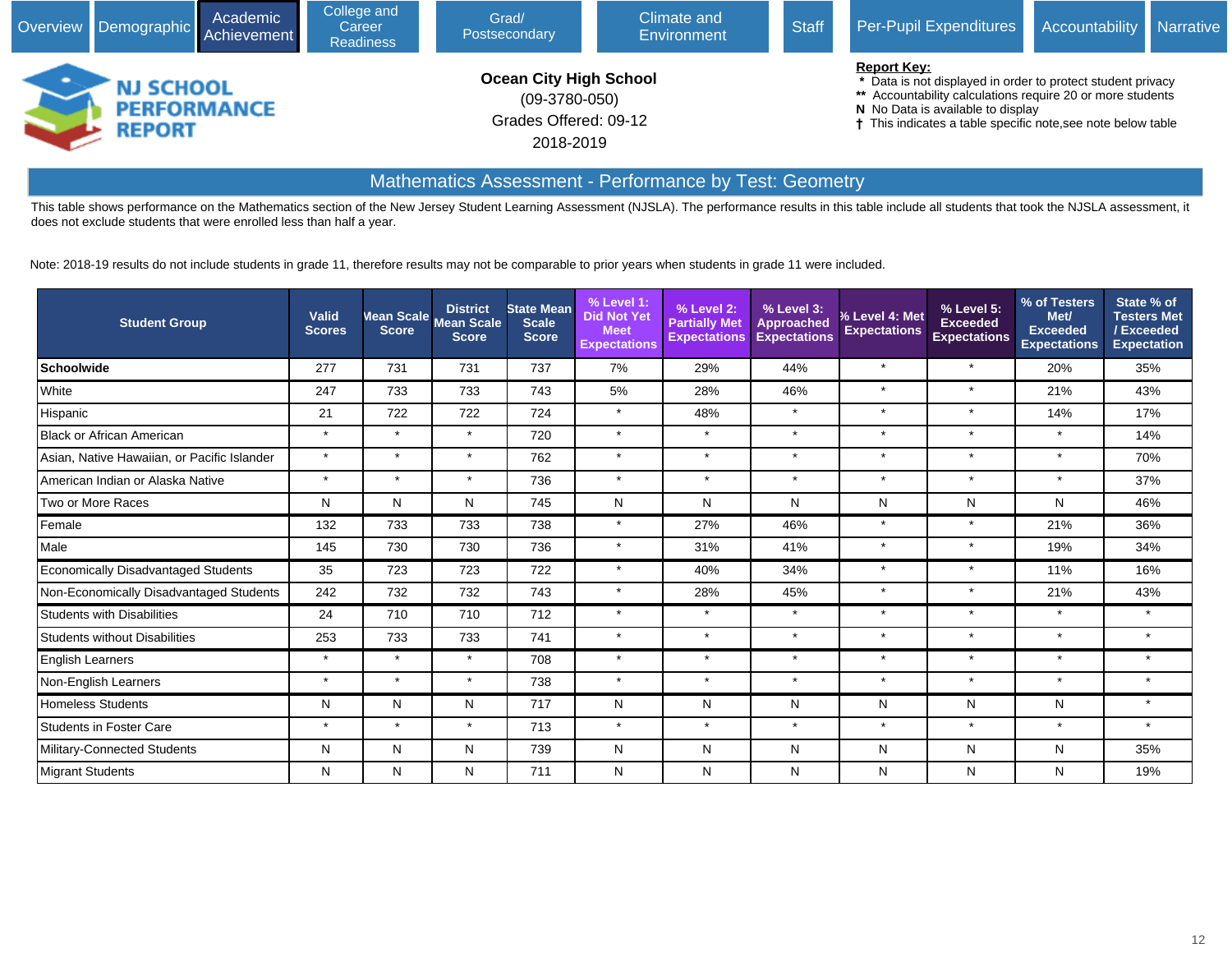

## Mathematics Assessment - Performance by Test: Algebra II

This table shows performance on the Mathematics section of the New Jersey Student Learning Assessment (NJSLA). The performance results in this table include all students that took the NJSLA assessment, it does not exclude students that were enrolled less than half a year.

Note: 2018-19 results do not include students in grade 11, therefore results may not be comparable to prior years when students in grade 11 were included.

| <b>Student Group</b>                        | <b>Valid</b><br><b>Scores</b> |         | <b>District</b><br>Mean Scale Mean Scale<br><b>Score</b> | <b>State Mean</b><br><b>Scale</b><br><b>Score</b> | % Level 1:<br><b>Did Not Yet</b><br><b>Meet</b><br><b>Expectations</b> | % Level 2:<br><b>Partially Met</b><br><b>Expectations</b> | % Level 3:<br><b>Approached</b><br><b>Expectations</b> | % Level 4: Met<br><b>Expectations</b> | % Level 5:<br><b>Exceeded</b><br><b>Expectations</b> | % of Testers<br>Met/<br>Exceeded<br><b>Expectations</b> | State % of<br><b>Testers Met</b><br><b>Exceeded</b><br><b>Expectation</b> |
|---------------------------------------------|-------------------------------|---------|----------------------------------------------------------|---------------------------------------------------|------------------------------------------------------------------------|-----------------------------------------------------------|--------------------------------------------------------|---------------------------------------|------------------------------------------------------|---------------------------------------------------------|---------------------------------------------------------------------------|
| Schoolwide                                  | 126                           | 754     | 754                                                      | 755                                               | $\star$                                                                | $\star$                                                   | 28%                                                    | 62%                                   | 0%                                                   | 62%                                                     | 58%                                                                       |
| <b>White</b>                                | 119                           | 754     | 754                                                      | 758                                               | $\star$                                                                | $\star$                                                   | 28%                                                    | 62%                                   | 0%                                                   | 62%                                                     | 62%                                                                       |
| Hispanic                                    | $\star$                       | $\star$ | $\star$                                                  | 731                                               | $\star$                                                                | $\star$                                                   | $\star$                                                | $\star$                               | $\star$                                              | $\star$                                                 | 34%                                                                       |
| <b>Black or African American</b>            | $\star$                       | $\star$ | $\star$                                                  | 725                                               | $\star$                                                                | $\star$                                                   | $\star$                                                | $\star$                               | $\star$                                              | $\star$                                                 | 27%                                                                       |
| Asian, Native Hawaiian, or Pacific Islander | $\star$                       | $\star$ | $\star$                                                  | 777                                               | $\star$                                                                | $\star$                                                   | $\star$                                                | $\star$                               | $\star$                                              | $\star$                                                 | 80%                                                                       |
| American Indian or Alaska Native            | N                             | N       | N                                                        | 753                                               | N                                                                      | N                                                         | N                                                      | N                                     | N                                                    | N                                                       | 55%                                                                       |
| Two or More Races                           | N                             | N       | N                                                        | 761                                               | N                                                                      | N                                                         | N                                                      | N                                     | N                                                    | N                                                       | 65%                                                                       |
| Female                                      | 77                            | 751     | 751                                                      | 752                                               | $\star$                                                                | $\star$                                                   | $\star$                                                | 58%                                   | 0%                                                   | 58%                                                     | 55%                                                                       |
| Male                                        | 49                            | 760     | 760                                                      | 758                                               | $\star$                                                                | $\star$                                                   | $\star$                                                | 67%                                   | 0%                                                   | 67%                                                     | 62%                                                                       |
| Economically Disadvantaged Students         | $\star$                       | $\star$ | $\star$                                                  | 729                                               | $\star$                                                                | $\star$                                                   | $\star$                                                | $\star$                               | $\star$                                              | $\star$                                                 | 32%                                                                       |
| Non-Economically Disadvantaged Students     | $\star$                       | $\star$ | $\star$                                                  | 761                                               | $\star$                                                                | $\star$                                                   | $\star$                                                | $\star$                               | $\star$                                              | $\star$                                                 | 65%                                                                       |
| Students with Disabilities                  | $\star$                       | $\star$ | $\star$                                                  | 715                                               | $\star$                                                                | $\star$                                                   | $\star$                                                | $\star$                               | $\star$                                              | $\star$                                                 | 25%                                                                       |
| Students without Disabilities               | $\star$                       | $\star$ | $\star$                                                  | 756                                               | $\star$                                                                | $\star$                                                   | $\star$                                                | $\star$                               | $\star$                                              | $\star$                                                 | 60%                                                                       |
| <b>English Learners</b>                     | N                             | N       | N                                                        | 696                                               | N                                                                      | N                                                         | N                                                      | N                                     | N                                                    | N                                                       | 11%                                                                       |
| Non-English Learners                        | 126                           | 754     | 754                                                      | 755                                               | $\star$                                                                | $\star$                                                   | 28%                                                    | 62%                                   | 0%                                                   | 62%                                                     | 59%                                                                       |
| Homeless Students                           | N                             | N       | N                                                        | 717                                               | N                                                                      | N                                                         | N                                                      | N                                     | N                                                    | N                                                       | 23%                                                                       |
| Students in Foster Care                     | N                             | N       | N                                                        | 715                                               | N                                                                      | N                                                         | N                                                      | N                                     | N                                                    | N                                                       | 14%                                                                       |
| Military-Connected Students                 | N                             | N       | N                                                        | 742                                               | N                                                                      | N                                                         | N                                                      | N                                     | N                                                    | N                                                       | 39%                                                                       |
| <b>Migrant Students</b>                     | N                             | N       | N                                                        | $\star$                                           | N                                                                      | N                                                         | Ν                                                      | N                                     | N                                                    | N                                                       | $\star$                                                                   |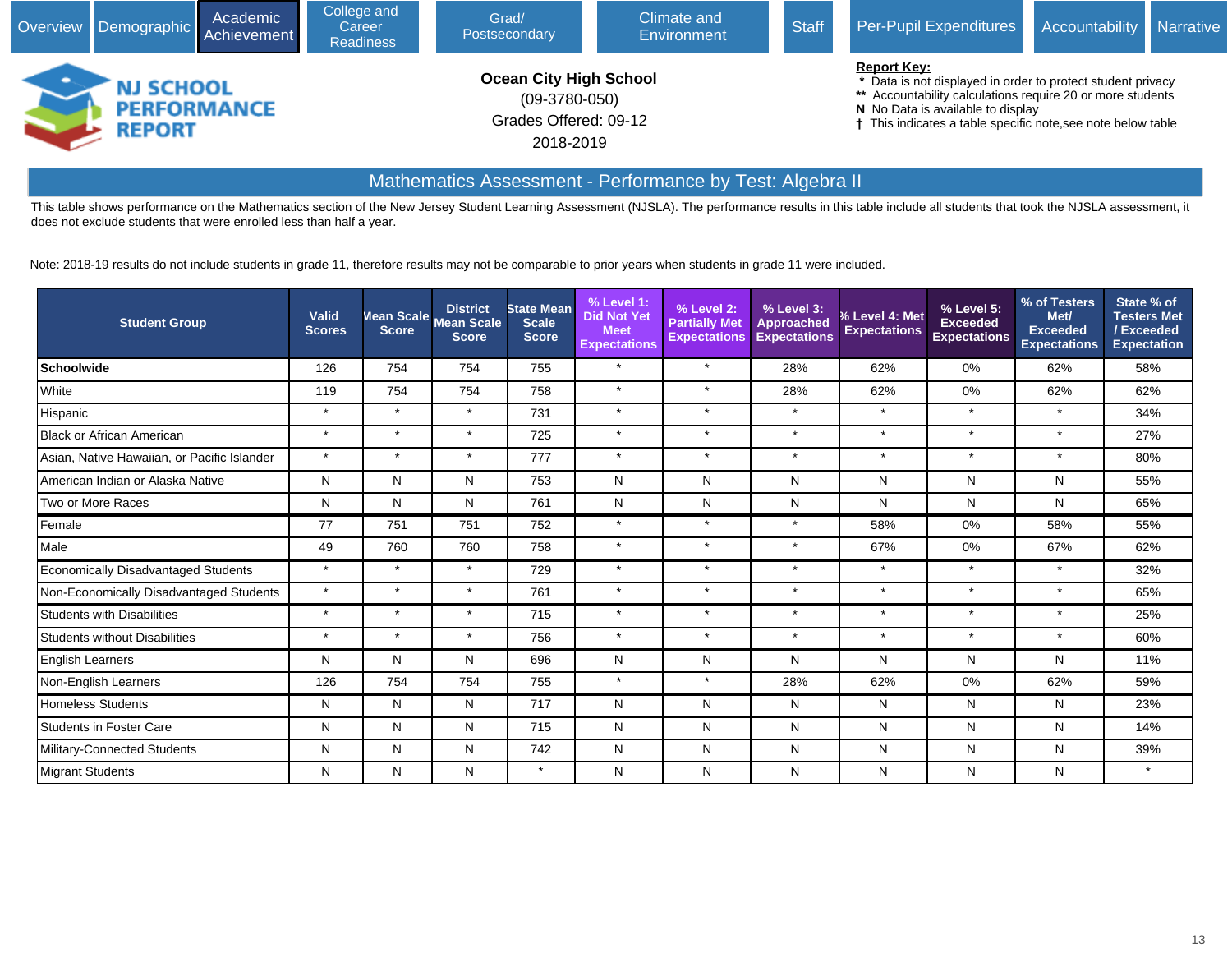Grades Offered: 09-12

2018-2019

- **N** No Data is available to display
- **†** This indicates a table specific note,see note below table

#### DLM Alternate Assessment - Participation English Language Progress to Proficiency

**REPORT** 

This table shows the number of students taking the Dynamic Learning Maps (DLM) alternate assessment, which tests academic progress in English Language Arts (ELA) and Mathematics for students with different types of significant cognitive disabilities.

| Grade | ELA: | Math:<br># Students Tested # Students Tested |
|-------|------|----------------------------------------------|
|       |      |                                              |
| 10    |      |                                              |
|       | ÷    | $\star$                                      |

This table shows the percentage of English Learners who demonstrated the expected amount of growth on the ACCESS for ELLs 2.0 Assessment for English Language proficiency. A student's expected growth is based on the student's initial year proficiency level and student growth expectations are increased by equal intervals each year so that the student meets the proficiency cut score of 4.5 within five years. The table shows the annual target for the percentage of students making expected growth and whether that target was met.

| <b>Student Group</b>        | <b>Percent of English</b><br><b>Learners Making</b><br><b>Expected Growth to</b><br>Proficiency | 2018-19<br><b>Target</b> | Met Target? |
|-----------------------------|-------------------------------------------------------------------------------------------------|--------------------------|-------------|
| Schoolwide/English Learners | $\star$                                                                                         | $\star$                  | $\star$     |

† Target was met within one standard deviation

#### English Language Proficiency Test - Participation and Performance

This table shows, by years in district, the number of English learner students taking the ACCESS for ELLs 2.0 Assessment for English language proficiency and the percentage of students tested that received an overall score of 4.5 or above. Students must receive a score of 4.5 or higher to be considered for proficient status.

| Years in District | # Students<br><b>Tested</b> | Overall Score<br>Below 4.5 | % Students with % Students with<br><b>Overall Score of</b><br>4.5 and above |  |  |
|-------------------|-----------------------------|----------------------------|-----------------------------------------------------------------------------|--|--|
| $0 - 2$           | $\star$                     | $\star$                    | ÷                                                                           |  |  |
| $3 - 4$           | ¥                           | $\star$                    | $\star$                                                                     |  |  |
| 5 or more         |                             |                            |                                                                             |  |  |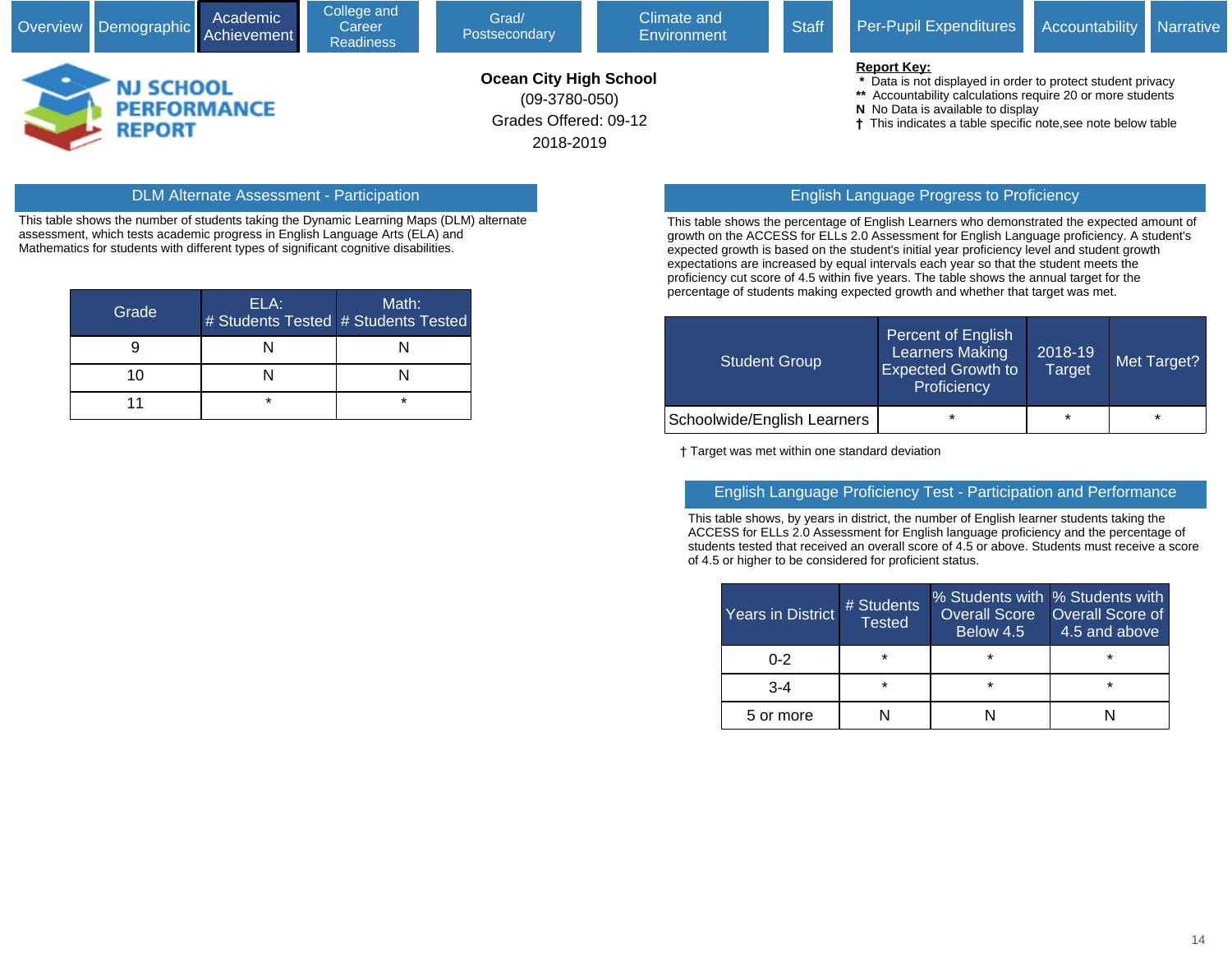

The New Jersey Student Learning Assessment for Science (NJSLA-S) measures student proficiency with the New Jersey Student Learning Standards for Science. All students in grades 5, 8, and 11 will take the NJSLA-Science assessment. Students receive a score of Level 1, 2, 3, or 4 where levels 3 and 4 represent proficiency. Visit the [NJSLA-Science website](javascript:void(window.open() for more information about NJSLA-S. These results do not include students that took the Dynamic Learning Maps (DLM) Science assessment, visit the [assessment reports page](javascript:void(window.open() for DLM results.



This table shows how students performed this year on the NJSLA Science assessment. Students scoring at Level 3 or 4 are considered proficient.

NJSLA Science Assessment: Grade 11 Summary

NJSLA Science Assessment: Grade 11

This table shows how students performed this year on the NJSLA Science assessment, both overall and by student group. Students scoring at Level 3 or 4 are considered proficient.

| <b>Student Group</b>                        | % Level 1 | % Level 2 | % Level 3 | % Level 4      |
|---------------------------------------------|-----------|-----------|-----------|----------------|
| <b>Schoolwide</b>                           | 27        | 33        | 31        | 9              |
| White                                       | 26        | 33        | 32        | 9              |
| Hispanic                                    | 33        | 42        | 8         | 17             |
| <b>Black or African American</b>            | $\star$   | $\star$   | $\star$   | $\star$        |
| Asian, Native Hawaiian, or Pacific Islander | $\star$   | $\star$   | $\star$   | $\star$        |
| American Indian or Alaska Native            | $\star$   | $\star$   | $\star$   | $\star$        |
| Two or More Races                           | $\star$   | $\star$   | $\star$   | $\star$        |
| Female                                      | 25        | 44        | 25        | 6              |
| Male                                        | 30        | 19        | 39        | 13             |
| <b>Economically Disadvantaged Students</b>  | 33        | 40        | 20        | $\overline{7}$ |
| Non-Economically Disadvantaged Students     | 26        | 32        | 32        | 9              |
| <b>Students with Disabilities</b>           | 76        | 14        | 5         | 5              |
| <b>Students without Disabilities</b>        | 23        | 34        | 33        | 9              |
| <b>English Learners</b>                     | N         | N         | N         | N              |
| Non-English Learners                        | 27        | 33        | 31        | 9              |
| <b>Homeless Students</b>                    | N         | N         | N         | N              |
| <b>Students in Foster Care</b>              | N         | N         | N         | N              |
| Military-Connected Students                 | N         | N         | N         | N              |
| <b>Migrant Students</b>                     | N         | N         | N         | N              |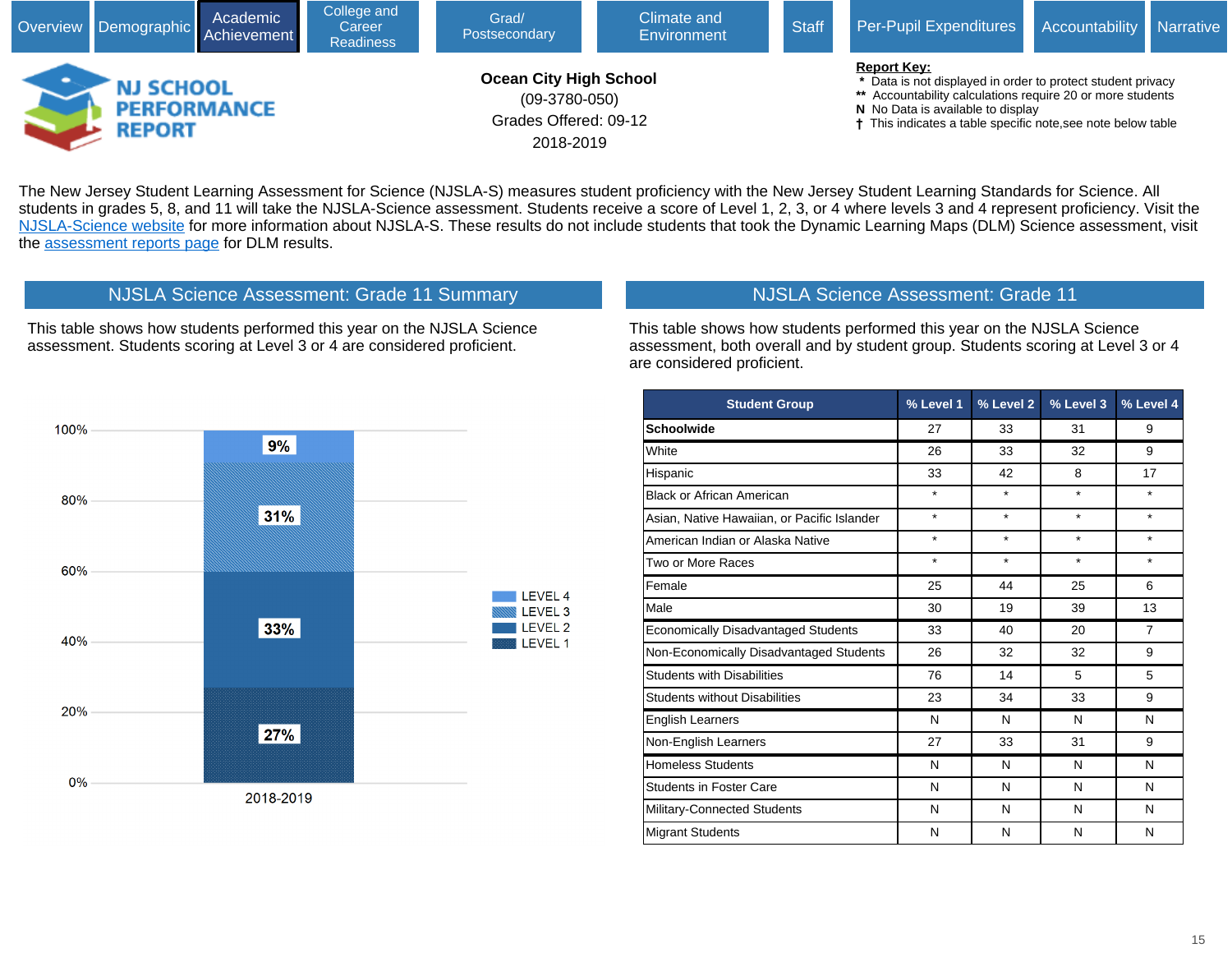

Information about participation and performance on the PSAT, SAT, and ACT exams comes directly from College Board and ACT.

# PSAT, SAT, & ACT - Participation

This table shows information about participation on the PSAT, SAT, and ACT exams. PSAT participation is the percentage of 10th and 11th graders that took the PSAT 10 or PSAT NMSQT exam in 2018-19. SAT and ACT participation rates show the percentage of 12th graders that have taken the SAT or ACT this year or in prior years.

| <b>Participation Type</b>                                | <b>School</b><br><b>Participation</b><br>Rate | <b>State</b><br><b>Participation</b><br>Rate |
|----------------------------------------------------------|-----------------------------------------------|----------------------------------------------|
| 10th and 11th graders taking PSAT 10/NMSQT<br>in 2018-19 | 91.6%                                         | 84.5%                                        |
| 12th graders taking SAT in 2018-19 or prior<br>years     | 81.2%                                         | 72.1%                                        |
| 12th graders taking ACT in 2018-19 or prior<br>vears     | 29.4%                                         | 19.6%                                        |

# PSAT, SAT, & ACT - Performance

This table shows how students performed on the PSAT, SAT, and ACT tests by subject area. The table includes average test scores, college readiness benchmarks, and the percentage of students that scored at or above these benchmarks. Benchmarks were defined by College Board and ACT and students that score at or above these benchmarks have a high chance of success in credit-bearing college courses.

| <b>Participation Type</b>              | <b>School</b><br>Average<br><b>Score</b> | <b>State</b><br>Average<br><b>Score</b> | <b>College</b><br><b>Readiness</b><br><b>Benchmarks</b> | School -<br><b>Students</b><br><b>Scores at or</b><br>above<br><b>Benchmark</b> | State -<br><b>Students</b><br>Scores at or<br>above<br><b>Benchmark</b> |
|----------------------------------------|------------------------------------------|-----------------------------------------|---------------------------------------------------------|---------------------------------------------------------------------------------|-------------------------------------------------------------------------|
| PSAT 10/NMSQT -<br>Reading and Writing | 505                                      | 476                                     | Grade 10: 430<br>Grade 11: 460                          | 77%                                                                             | 61%                                                                     |
| PSAT 10/NMSQT -<br>Math                | 501                                      | 477                                     | Grade 10: 480<br>Grade 11: 510                          | 52%                                                                             | 43%                                                                     |
| SAT - Reading and<br>Writing           | 569                                      | 539                                     | 480                                                     | 87%                                                                             | 70%                                                                     |
| SAT - Math                             | 563                                      | 541                                     | 530                                                     | 63%                                                                             | 53%                                                                     |
| <b>ACT - Reading</b>                   | 24                                       | 25                                      | 22                                                      | 68%                                                                             | 66%                                                                     |
| <b>ACT - English</b>                   | 23                                       | 24                                      | 18                                                      | 78%                                                                             | 81%                                                                     |
| <b>ACT - Math</b>                      | 24                                       | 24                                      | 22                                                      | 66%                                                                             | 65%                                                                     |
| <b>ACT - Science</b>                   | 23                                       | 24                                      | 23                                                      | 60%                                                                             | 57%                                                                     |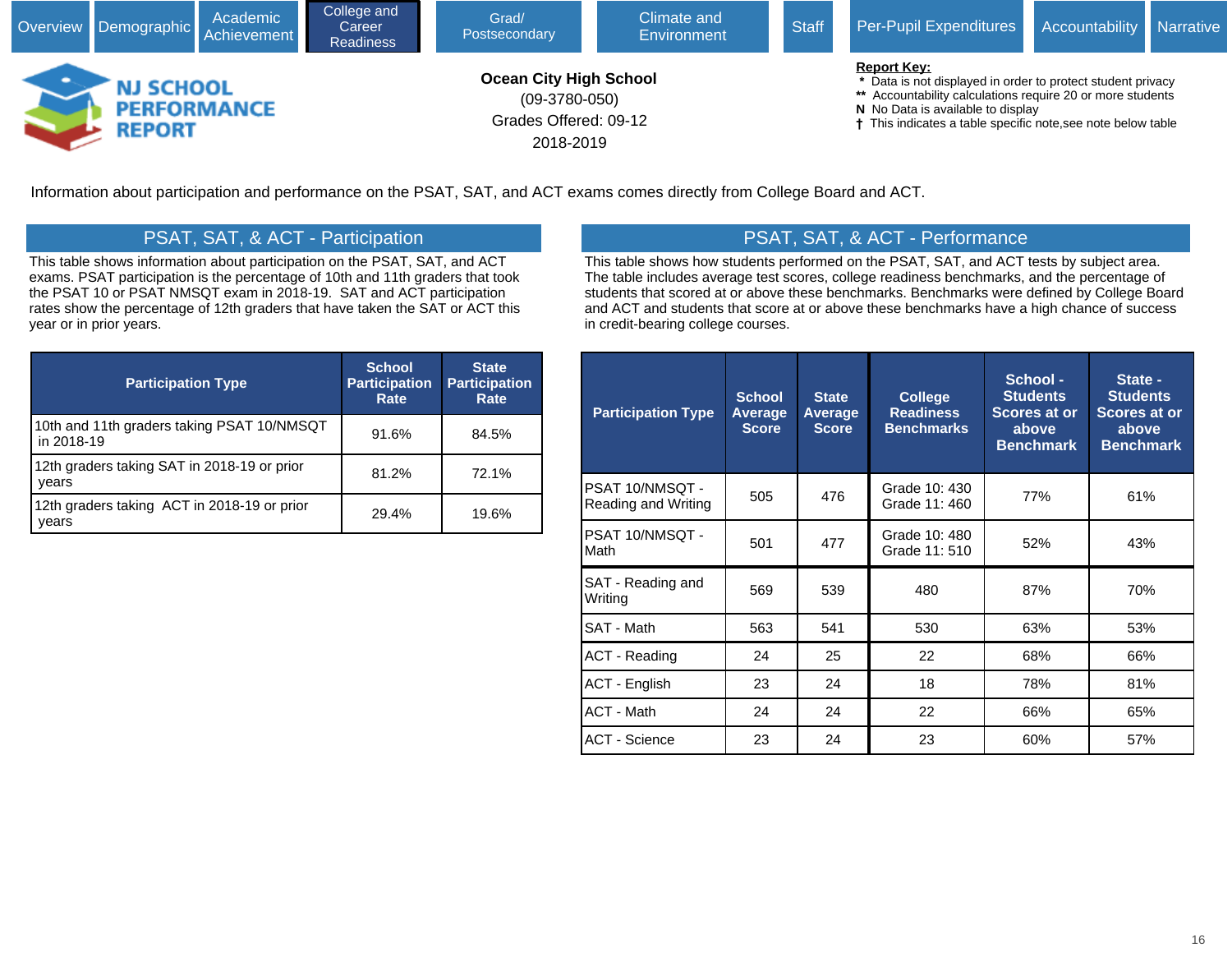

Students in high schools begin to demonstrate college readiness behaviors long before they actually graduate from high school. These include participating in advanced course work such as **Advanced Placement (AP)** or **International Baccalaureate (IB)** courses and exams and **dual enrollment** courses where high school students can enroll in college courses for credit.

## AP/IB Coursework – Participation and Performance

This chart shows the percentage of 11th and 12th graders who enrolled in one or more AP or IB courses, who took one or more AP or IB exams, and who had one or more exams with an AP score of 3 or higher or IB score of 4 or higher.



This table shows the list of AP/IB Courses that were offered by the school or for which students took the corresponding AP/IB exam along with the number of students enrolled and the number of students taking the exam. Students do not need to take a course to take the exam and not all students enrolled in a course take the exam. The last two rows show the total number of exams taken and the number of exams with AP scores of 3 or higher or IB scores of 4 or higher. Students who take multiple examples are counted more than once in the last two rows.



## Dual Enrollment Coursework - Participation

This graph shows the percentage of 11th and 12th graders who were enrolled in at least one dual enrollment course during the school year. Dual enrollment courses allow high school students to enroll in college courses for credit prior to their high school graduation.

Students enrolled in one or more dual enrollment course



**State** 

19.0%

| <b>AP/IB Course</b>                   | <b>Students Enrolled</b> | <b>Students Tested</b> |
|---------------------------------------|--------------------------|------------------------|
| <b>AP Biology</b>                     | 29                       | 22                     |
| AP Calculus AB                        | 35                       | 33                     |
| AP Calculus BC                        | 24                       | 22                     |
| <b>AP Chemistry</b>                   | 24                       | 23                     |
| AP Computer Science A                 | 23                       | 3                      |
| AP Computer Science Principles        | 0                        | 14                     |
| AP English Language and Composition   | 56                       | 56                     |
| AP English Literature and Composition | 33                       | 28                     |
| <b>AP Environmental Science</b>       | 60                       | 42                     |
| AP European History                   | 0                        | $\overline{2}$         |
| AP French Language and Culture        | 6                        | 4                      |
| AP Human Geography                    | 31                       | 17                     |
| AP Music Theory                       | 0                        | 4                      |
| AP Physics 1                          | 0                        | 13                     |
| AP Physics 2                          | $\mathbf 0$              | 15                     |
| <b>AP Physics B</b>                   | 33                       | 0                      |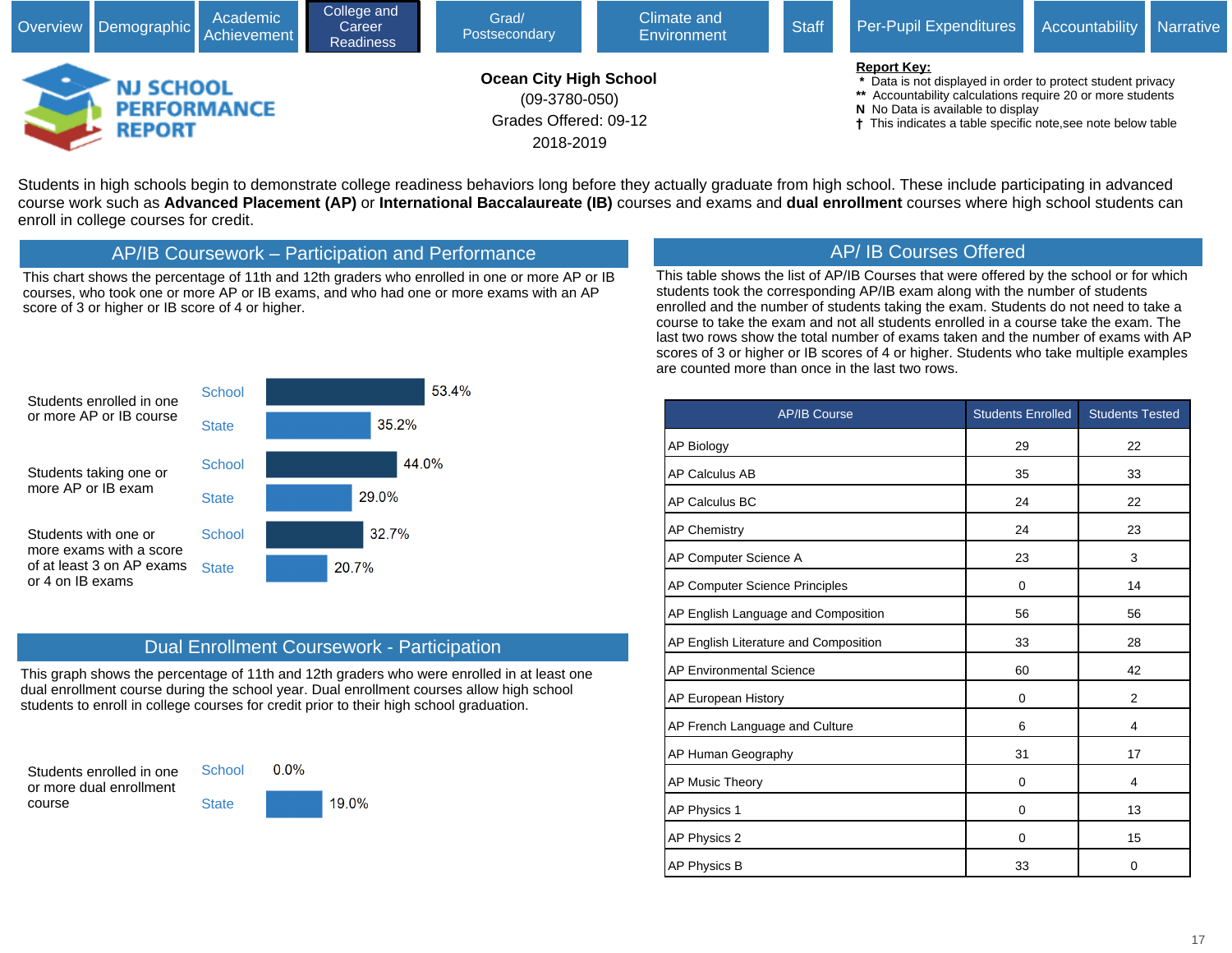**NJ SCHOOL<br>PERFORMANCE<br>REPORT** 

Postsecondary

Grades Offered: 09-12

(09-3780-050)

2018-2019

**Ocean City High School**

#### **Report Key:**

- **\*** Data is not displayed in order to protect student privacy
- **\*\*** Accountability calculations require 20 or more students
- **N** No Data is available to display
- **†** This indicates a table specific note,see note below table

| <b>AP/IB Course</b>                                             | <b>Students Enrolled</b> | <b>Students Tested</b> |
|-----------------------------------------------------------------|--------------------------|------------------------|
| AP Physics C                                                    | 6                        | 0                      |
| AP Physics C: Mechanics                                         | 0                        | 5                      |
| AP Psychology                                                   | 105                      | 95                     |
| AP Spanish Language                                             | 21                       | 16                     |
| <b>AP Statistics</b>                                            | 50                       | 43                     |
| AP Studio Art-Drawing Portfolio                                 | 13                       | 10                     |
| AP Studio Art-Two-Demensional                                   | 0                        | 1                      |
| AP U.S. Government and Politics                                 | 65                       | 39                     |
| AP U.S. History                                                 | 168                      | 76                     |
| <b>AP World History</b>                                         | 28                       | 21                     |
| <b>Total Exams taken</b>                                        |                          | 604                    |
| Exams with scores of at least 3 on AP exams or 4 on<br>IB exams |                          | 456                    |

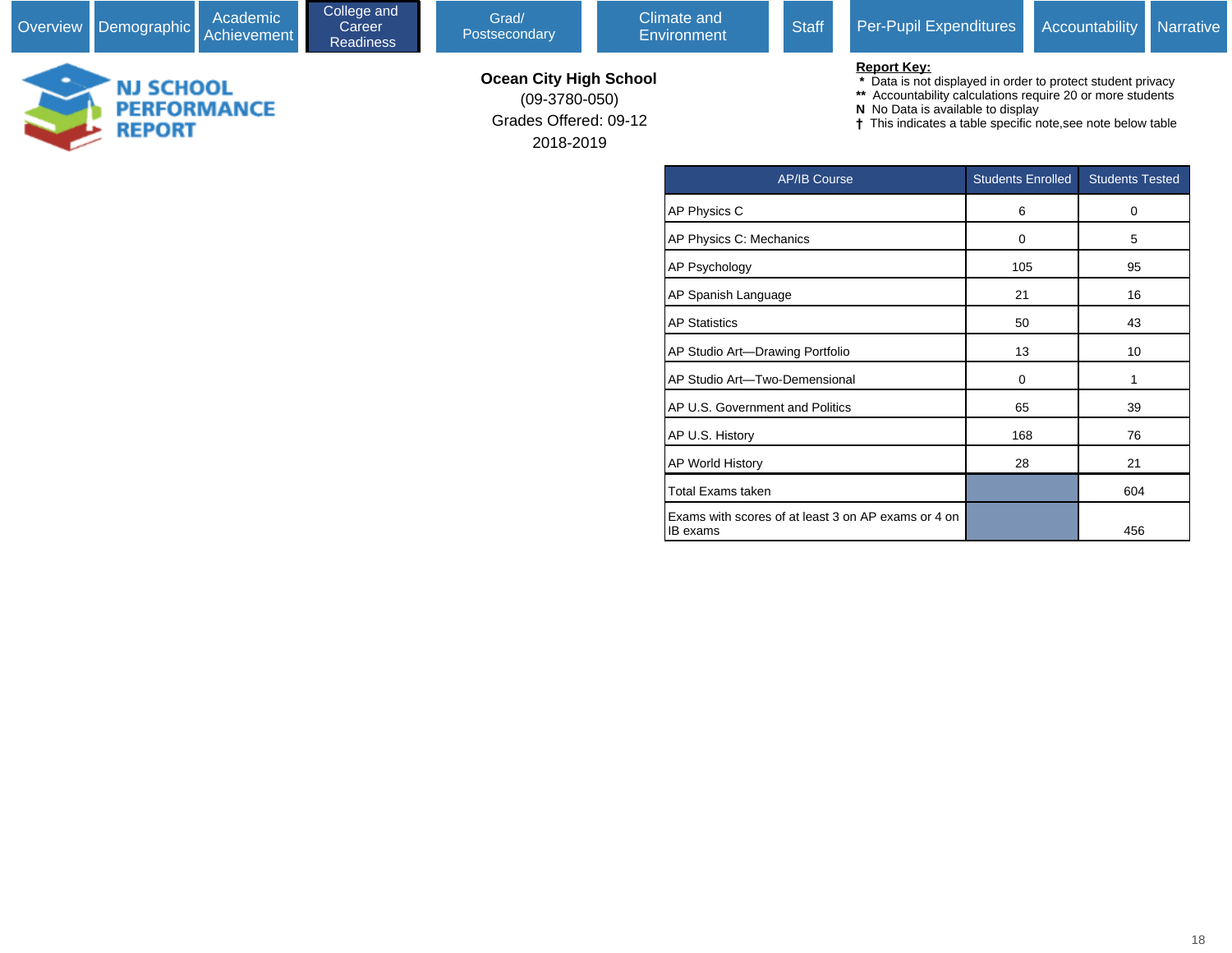

This section contains information about participation in approved Career and Technical Education (CTE) programs and Structured Learning Experiences and students earning Industry-Valued Credentials. For more information about Career and Technical Education in New Jersey, please visit the NJDOE's Career and Technical Education [website.](javascript:void(window.open()

## Career and Technical Education Participation

The graphs below show the percentage of students in grades 9 through 12 who were enrolled in courses in approved Career and Technical Education (CTE) programs. Students enrolled in shared-time Career and Technical Education programs in a county vocational school district are included in the percentages for both the county vocational school and their sending school.

#### **CTE Participants**

(completed only one course in an approved CTE program)



#### **CTE Concentrators**

(completed two or more courses in a single approved CTE program and/or completed the entire CTE program)



## Structured Learning Experiences Participation

The graph below shows the percentage of students in grades 9 through 12 who participated in Structured Learning Experiences during the school year. Structured Learning Experiences can include work-based learning programs, internships, apprenticeships, and service learning experiences and can be paid or unpaid.

#### **Structured Learning Experiences**

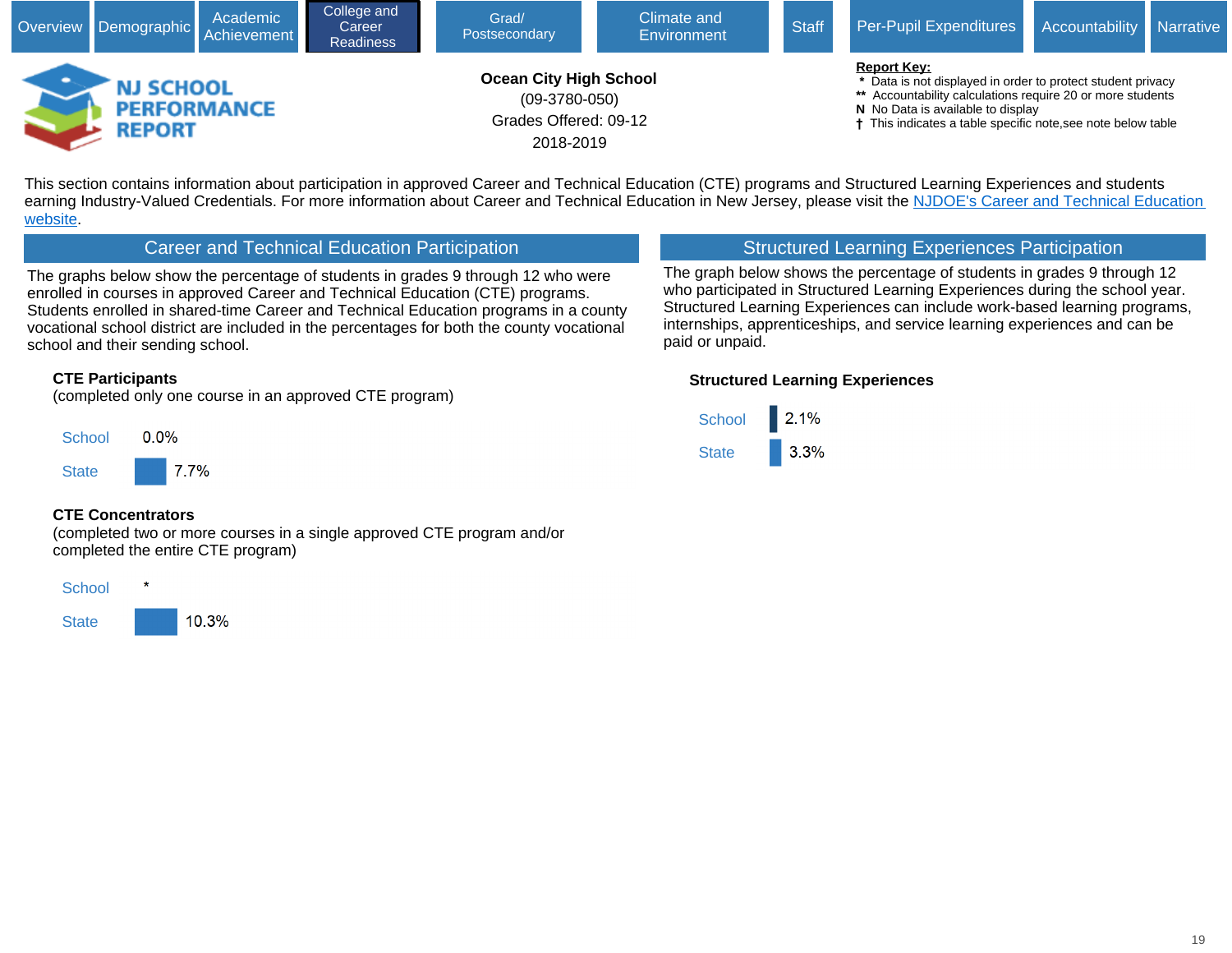

This section contains information about participation in approved Career and Technical Education (CTE) programs and Structured Learning Experiences and students earning Industry-Valued Credentials. For more information about Career and Technical Education in New Jersey, please visit the NJDOE's Career and Technical [Education website](javascript:void(window.open().

## Career and Technical Education Participation by Student Group

This table shows the percentage of students, both overall and by student group, in grades 9 through 12 who were enrolled in courses in approved Career and Technical Education (CTE) programs. CTE participants have completed only one course in an approved CTE program. CTE concentrators have completed two or more courses in a single approved CTE program and/or have completed the entire CTE program. Students enrolled in shared-time CTE programs in a county vocational school district are included in the percentages for both the county vocational school and their sending high school.

| <b>Student Group</b>                        | School:<br>% CTE<br><b>Participants</b> | School:<br>% CTE<br><b>Concentrators</b> | State:<br>% CTE<br><b>Participants</b> | State:<br>% CTE<br><b>Concentrators</b> |
|---------------------------------------------|-----------------------------------------|------------------------------------------|----------------------------------------|-----------------------------------------|
| Schoolwide                                  | 0.0%                                    | $\star$                                  | 7.7%                                   | 10.3%                                   |
| White                                       | 0.0%                                    | $\star$                                  | 6.1%                                   | 9.6%                                    |
| Hispanic                                    | 0.0%                                    | 0.0%                                     | 10.3%                                  | 11.3%                                   |
| <b>Black or African American</b>            | 0.0%                                    | 0.0%                                     | 9.0%                                   | 11.2%                                   |
| Asian, Native Hawaiian, or Pacific Islander | 0.0%                                    | 0.0%                                     | 5.8%                                   | 9.3%                                    |
| American Indian or Alaska Native            | $\star$                                 | $\star$                                  | 10.3%                                  | 12.7%                                   |
| Two or More Races                           | $\star$                                 | $\star$                                  | 6.8%                                   | 12.1%                                   |
| Female                                      | 0.0%                                    | $\star$                                  | 7.3%                                   | 10.6%                                   |
| Male                                        | 0.0%                                    | $\star$                                  | 8.0%                                   | 10.1%                                   |
| <b>Economically Disadvantaged Students</b>  | 0.0%                                    | 0.0%                                     | 10.4%                                  | 11.8%                                   |
| <b>Students with Disabilities</b>           | 0.0%                                    | $\star$                                  | 6.6%                                   | 9.2%                                    |
| <b>English Learners</b>                     | $\star$                                 | $\star$                                  | 8.7%                                   | 3.2%                                    |
| <b>Homeless Students</b>                    | $\star$                                 | $\star$                                  | 8.1%                                   | 6.6%                                    |
| <b>Students In Foster Care</b>              | $\star$                                 | $\star$                                  | 6.4%                                   | 5.0%                                    |
| Military-Connected Students                 | $\star$                                 | $\star$                                  | 9.7%                                   | 13.3%                                   |
| <b>Migrant Students</b>                     | N                                       | N                                        | 10.4%                                  | $\star$                                 |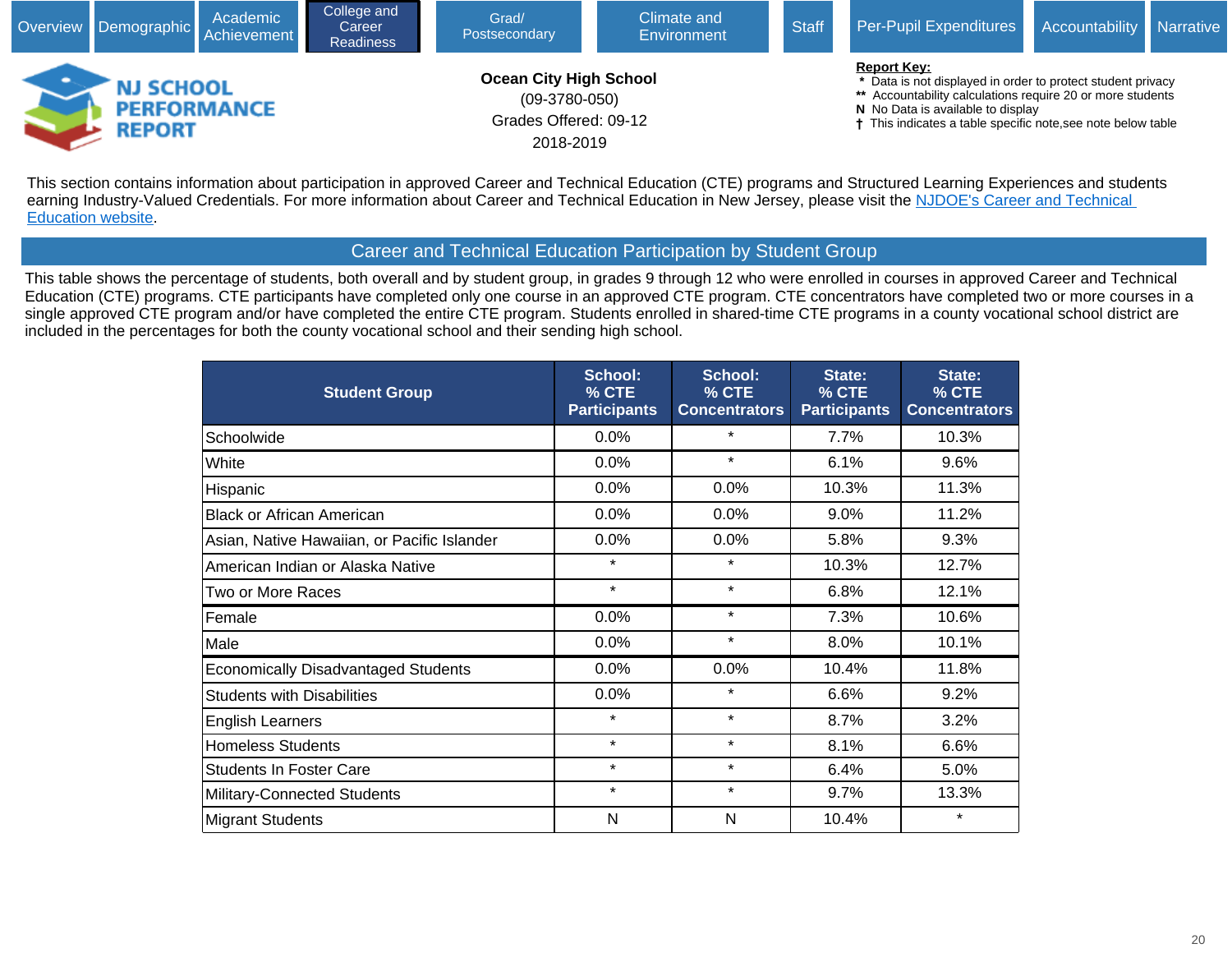

This section contains information about participation in approved Career and Technical Education (CTE) programs and Structured Learning Experiences and students earning Industry-Valued Credentials. For more information about Career and Technical Education in New Jersey, please visit the NJDOE's Career and Technical Education **[website](javascript:void(window.open()** 

| <b>Industry-Valued Credentials</b>                                                                                                                                                                          | <b>Industry-Valued Credentials by Career Cluster</b>                                                                                                                                                                                                                                                                                                                                                                                                                                                                                                                                                                                                                                                              |                                               |                                                                   |                 |  |  |  |
|-------------------------------------------------------------------------------------------------------------------------------------------------------------------------------------------------------------|-------------------------------------------------------------------------------------------------------------------------------------------------------------------------------------------------------------------------------------------------------------------------------------------------------------------------------------------------------------------------------------------------------------------------------------------------------------------------------------------------------------------------------------------------------------------------------------------------------------------------------------------------------------------------------------------------------------------|-----------------------------------------------|-------------------------------------------------------------------|-----------------|--|--|--|
| The graph below shows the percentage of students in grades 9 through 12 who earned<br>one or more Industry-Valued Credential during the school year.<br><b>Students Earning Industry-Valued Credentials</b> | This table shows by Career Cluster the number of students enrolled in approved Career<br>and Technical Education programs, the number of students that earned one or more<br>industry-valued credential, and the total number of credentials earned. Students are only<br>enrolled in one career cluster, but they may earn credentials in multiple clusters or earn<br>multiple credentials within one cluster. Career Clusters without approved credentials are<br>grayed out. Career Cluster rows will be hidden if no students were enrolled and no<br>credentials were earned. The last row provides unique counts of students enrolled and<br>students earning one or more credentials across all clusters. |                                               |                                                                   |                 |  |  |  |
| $0.0\%$<br>School                                                                                                                                                                                           |                                                                                                                                                                                                                                                                                                                                                                                                                                                                                                                                                                                                                                                                                                                   |                                               |                                                                   |                 |  |  |  |
| 0.9%<br><b>State</b>                                                                                                                                                                                        | Career Cluster                                                                                                                                                                                                                                                                                                                                                                                                                                                                                                                                                                                                                                                                                                    | <b>Students</b><br>Enrolled<br>-in<br>Drogram | <b>Students</b><br>Earning at least credentials<br>one Credential | Total<br>earned |  |  |  |

Program

Total (All Clusters)  $\begin{array}{|c|c|c|c|c|c|c|c|c|} \hline \end{array}$   $\begin{array}{|c|c|c|c|c|c|} \hline \begin{array}{ccc} \bullet & \bullet & \bullet & \bullet & \bullet \end{array} & \begin{array}{c} \bullet & \bullet & \bullet & \bullet \end{array} & \begin{array}{c} \bullet & \bullet & \bullet & \bullet \end{array} & \begin{array}{c} \bullet & \bullet & \bullet & \bullet \end{array} & \begin{array}{c} \bullet & \bullet & \bullet & \bullet & \bullet \end{array} & \begin{array}{c} \bullet & \bullet & \bullet &$ 

Agriculture, Food & Natural Resources | \*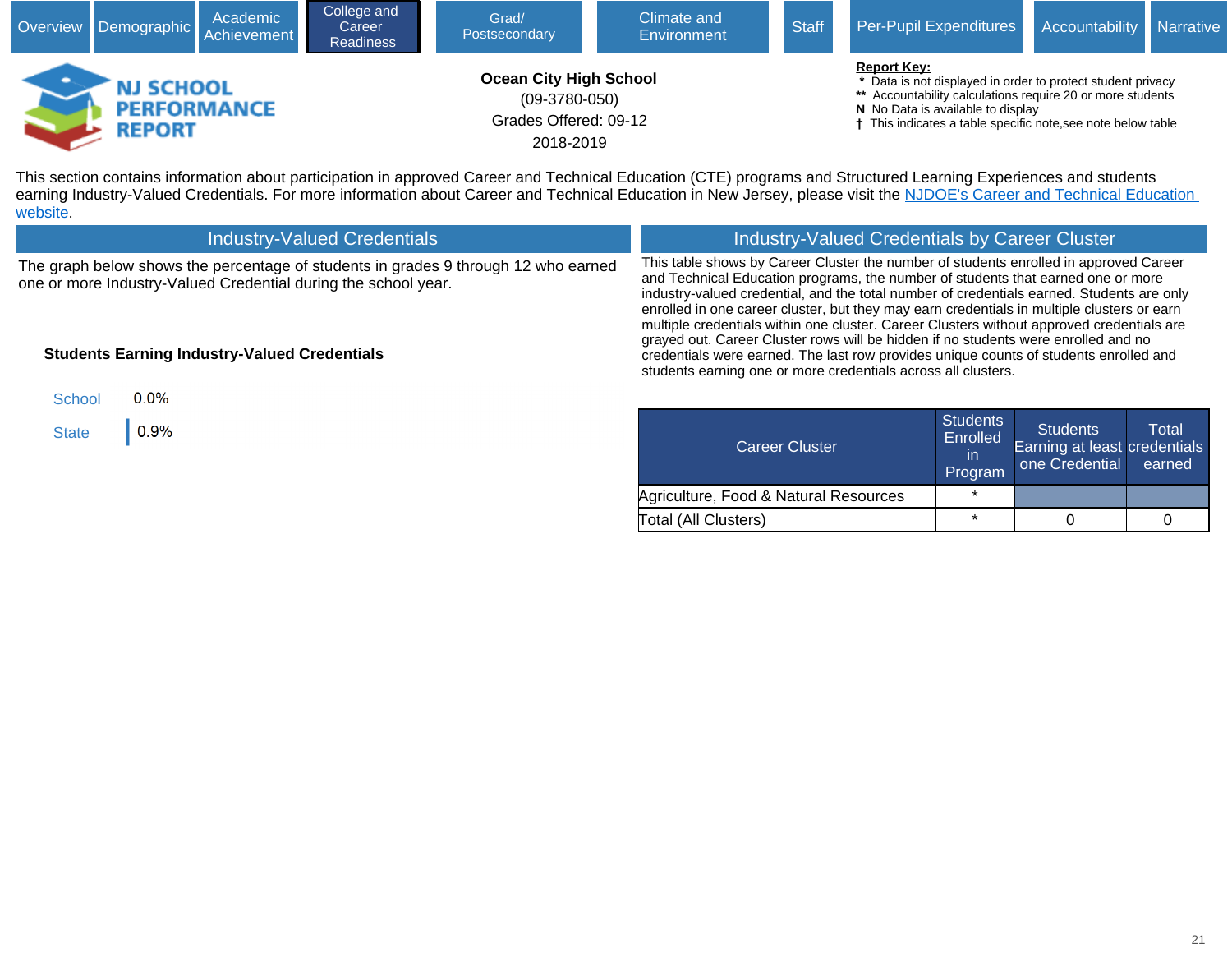

Information about [New Jersey Student Learning Standards](javascript:void(window.open() can be found on the NJDOE website. An English course participation table is not included below because students are required to take four years of English in high school. Detailed information about students enrolled in AP/IB courses in English Language Arts and other subject areas is available in the AP/IB Courses Offered table in the College and Career Readiness Section of this report.

## Mathematics - Course Participation

This table shows the number of students who were enrolled in Mathematics courses by grade and subject area. Students are counted more than once if they were enrolled in courses across multiple subject areas. The last two rows show the number of students enrolled in Advanced Placement (AP) or International Baccalaureate (IB) courses and Dual Enrollment courses by subject area. Subject areas where AP/IB courses are not offered are grayed out.

| Grade                                      | Algebra I | Geometry | Algebra II | Pre-Calculus | <b>Calculus</b> | <b>Statistics</b> | <b>Other Math</b> |
|--------------------------------------------|-----------|----------|------------|--------------|-----------------|-------------------|-------------------|
|                                            | 197       | 115      | 28         |              |                 |                   |                   |
| 10                                         |           | 206      | 99         | 22           |                 | 14                |                   |
|                                            |           |          | 149        | 119          | 19              | 15                |                   |
| 12                                         |           |          | 12         | 56           | 81              | 135               |                   |
| Total                                      | 206       | 331      | 288        | 197          | 101             | 164               |                   |
| Enrolled in AP/IB Course                   |           |          |            |              | 59              | 50                |                   |
| <b>Enrolled in Dual Enrollment Coursel</b> |           |          |            |              |                 |                   |                   |

## Science - Course Participation

This table shows the number of students who were enrolled in Science courses by grade and subject area. Students are counted more than once if they were enrolled in courses across multiple subject areas. The last two rows show the number of students enrolled in Advanced Placement (AP) or International Baccalaureate (IB) courses and Dual Enrollment courses by subject area. Subject areas where AP/IB courses are not offered are grayed out.

| Grade                                      | <b>Biology</b> | Chemistry | Earth and<br>Space Science | Environmental<br>Science | Physics | Other Science |
|--------------------------------------------|----------------|-----------|----------------------------|--------------------------|---------|---------------|
|                                            |                |           |                            |                          | 302     |               |
| ιu                                         |                | 312       |                            |                          | 24      |               |
|                                            | 273            | 38        |                            |                          | 14      | 46            |
| 12                                         | 45             |           |                            | 59                       | 15      | 119           |
| Total                                      | 322            | 359       |                            | 60                       | 355     | 169           |
| Enrolled in AP/IB Course                   | 29             | 24        |                            | 60                       | 39      |               |
| <b>Enrolled in Dual Enrollment Coursel</b> |                |           |                            |                          |         |               |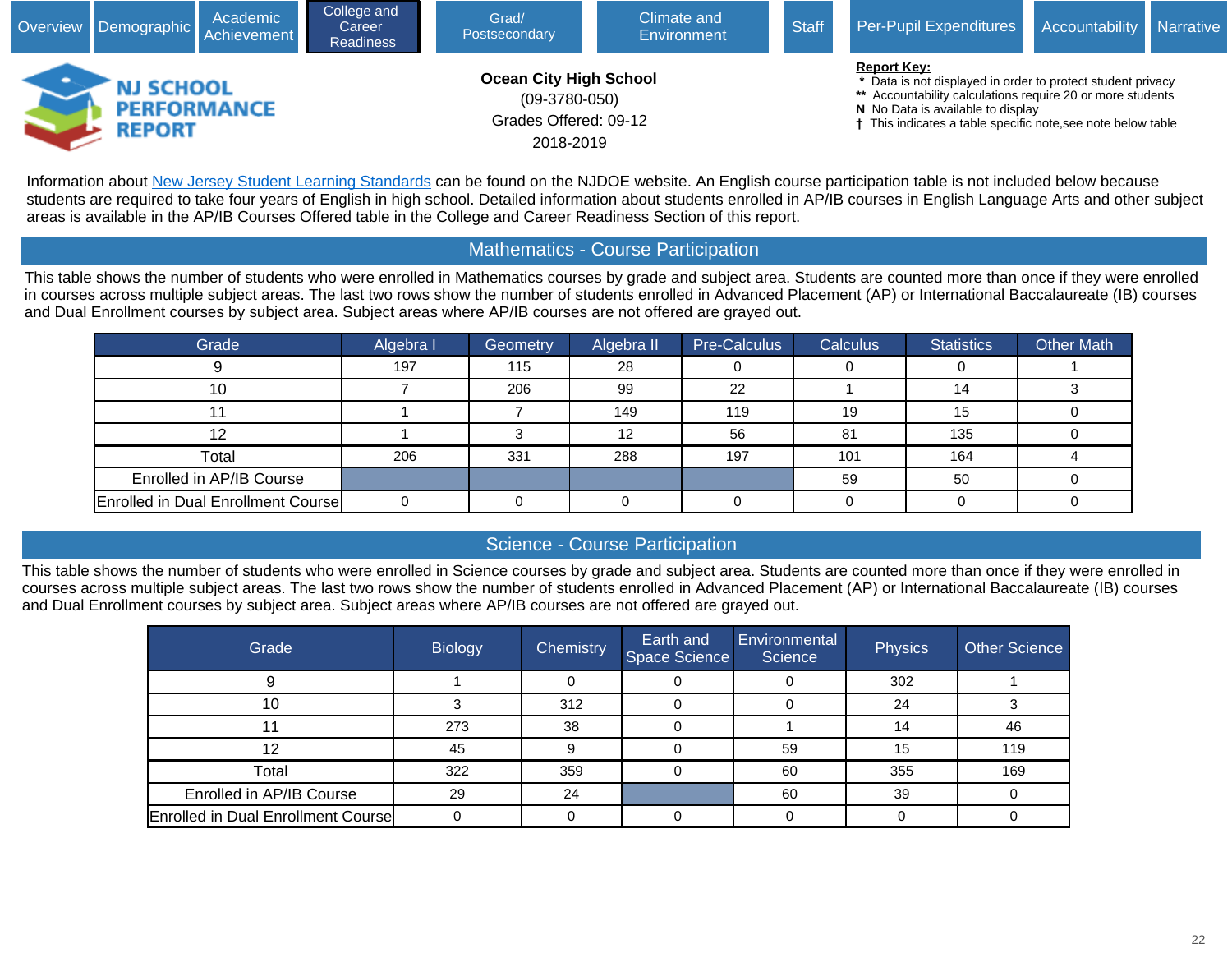

Information about [New Jersey Student Learning Standards](javascript:void(window.open() can be found on the NJDOE website. An English course participation table is not included below because students are required to take four years of English in high school. Detailed information about students enrolled in AP/IB courses in English Language Arts and other subject areas is available in the AP/IB Courses Offered table in the College and Career Readiness Section of this report.

## Social Studies and History - Course Participation

This table shows the number of students who were enrolled in Social Studies and History courses by grade and subject area. Students are counted more than once if they were enrolled in courses across multiple subject areas. The last two rows show the number of students enrolled in Advanced Placement (AP) or International Baccalaureate (IB) courses and Dual Enrollment courses by subject area. Subject areas where AP/IB courses are not offered are grayed out.

| Grade                                     | <b>World History</b> | US History I & II | 'Economics | Psychology | Sociology | <b>Other Social</b><br>Studies or History |
|-------------------------------------------|----------------------|-------------------|------------|------------|-----------|-------------------------------------------|
|                                           | 303                  |                   |            |            |           |                                           |
|                                           | 10                   | 313               |            |            |           |                                           |
|                                           | 32                   | 291               | 13         | 60         |           | 21                                        |
|                                           | 137                  | 21                | 31         | 48         |           | 98                                        |
| Total                                     | 482                  | 626               | 49         | 108        |           | 131                                       |
| Enrolled in AP/IB Course                  | 28                   | 168               |            | 105        |           | 92                                        |
| <b>Enrolled in Dual Enrollment Course</b> |                      |                   |            |            |           |                                           |

## World Languages - Course Participation

This table shows the number of students who were enrolled in World Languages courses by grade and language. Students are counted more than once if they were enrolled in courses across multiple languages. The last three rows show the number of students enrolled in level 3 or higher courses (such as French II or IV), Advanced Placement (AP) or International Baccalaureate (IB) courses, and Dual Enrollment courses by language.

| Grade                                     | Spanish | French | Italian | Latin | German | <b>Chinese</b> | Other Languages |
|-------------------------------------------|---------|--------|---------|-------|--------|----------------|-----------------|
|                                           | 156     | 25     | 50      | 45    |        |                |                 |
| 10                                        | 161     | 22     | 57      | 24    |        |                | 65              |
|                                           | 125     | 16     | 30      | 15    |        |                | 54              |
|                                           | 31      |        |         | 21    |        |                | 31              |
| Total                                     | 473     | 72     | 145     | 105   |        |                | 152             |
| Enrolled in AP/IB Course                  | 21      |        |         |       |        |                |                 |
| <b>Enrolled in Dual Enrollment Course</b> |         |        |         |       |        |                |                 |
| Enrolled in Level 3 or Higher             | 122     | 14     | 32      | 28    |        |                | 22              |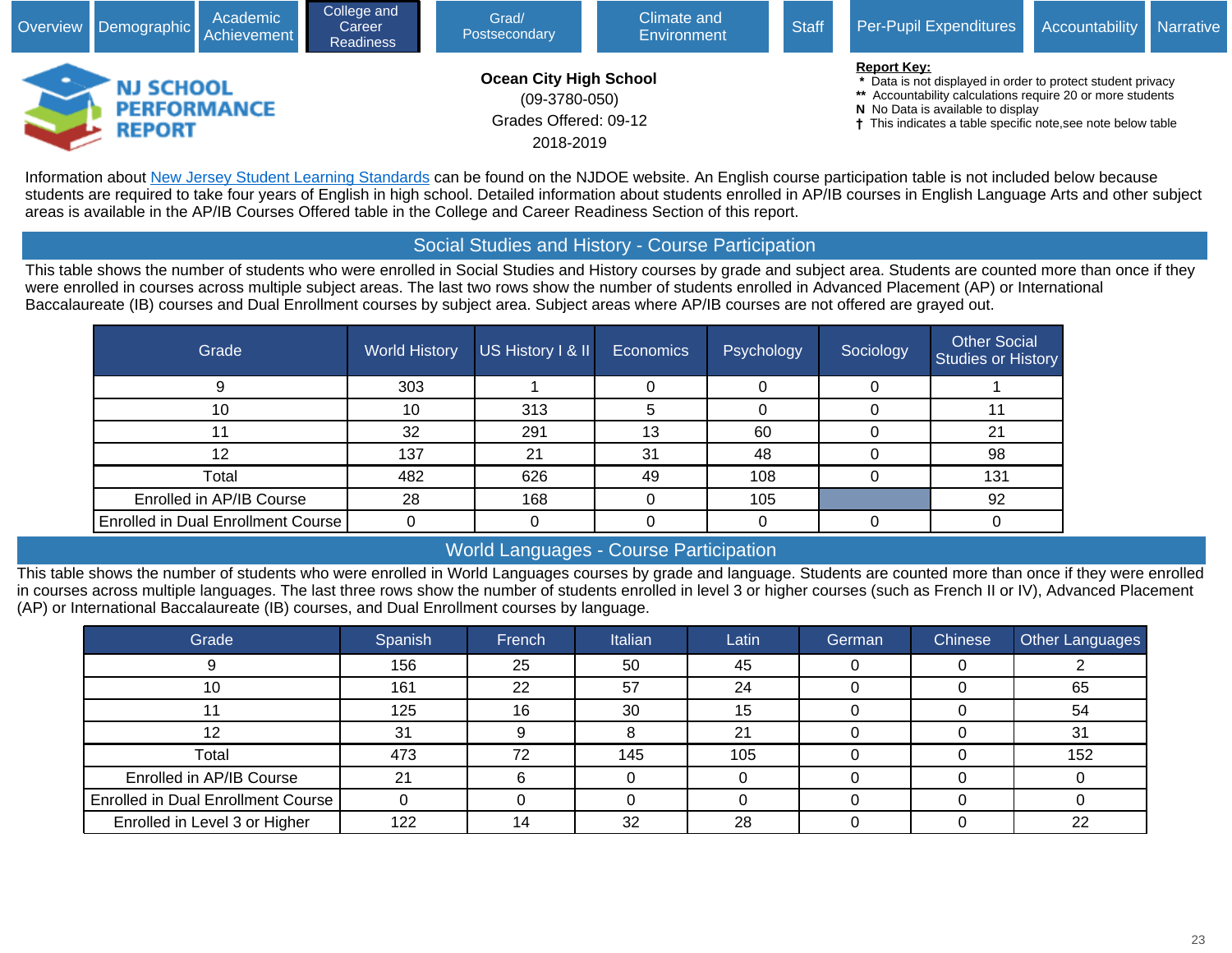

Information about [New Jersey Student Learning Standards](javascript:void(window.open() can be found on the NJDOE website. An English course participation table is not included below because students are required to take four years of English in high school. Detailed information about students enrolled in AP/IB courses in English Language Arts and other subject areas is available in the AP/IB Courses Offered table in the College and Career Readiness Section of this report.

## Computer Science and Information Technology – Course Participation

This table shows the number of students who were enrolled in Computer Science and Information Technology (IT) courses by grade and subject area. Students are counted more than once if they were enrolled in courses across multiple subject areas. The last two rows show the number of students enrolled in Advanced Placement (AP) or International Baccalaureate (IB) courses and Dual Enrollment courses by subject area. Subject areas where AP/IB courses are not offered are grayed out.

| Grade                                     | Computer<br>Programming | <b>Computing</b><br><b>Systems</b> | Other<br>Computer<br>Science | Networking | Information<br><b>Systems</b> | Other IT |
|-------------------------------------------|-------------------------|------------------------------------|------------------------------|------------|-------------------------------|----------|
|                                           | N                       | Ν                                  | N                            | N          | N                             | N        |
| 10                                        |                         |                                    |                              |            |                               |          |
| -1                                        | 20                      |                                    |                              | 0          |                               |          |
| 12                                        | 23                      | 0                                  |                              | 0          |                               |          |
| Total                                     | 52                      |                                    |                              |            |                               |          |
| Enrolled in AP/IB Course                  | 23                      |                                    |                              |            |                               |          |
| <b>Enrolled in Dual Enrollment Course</b> |                         |                                    |                              |            |                               |          |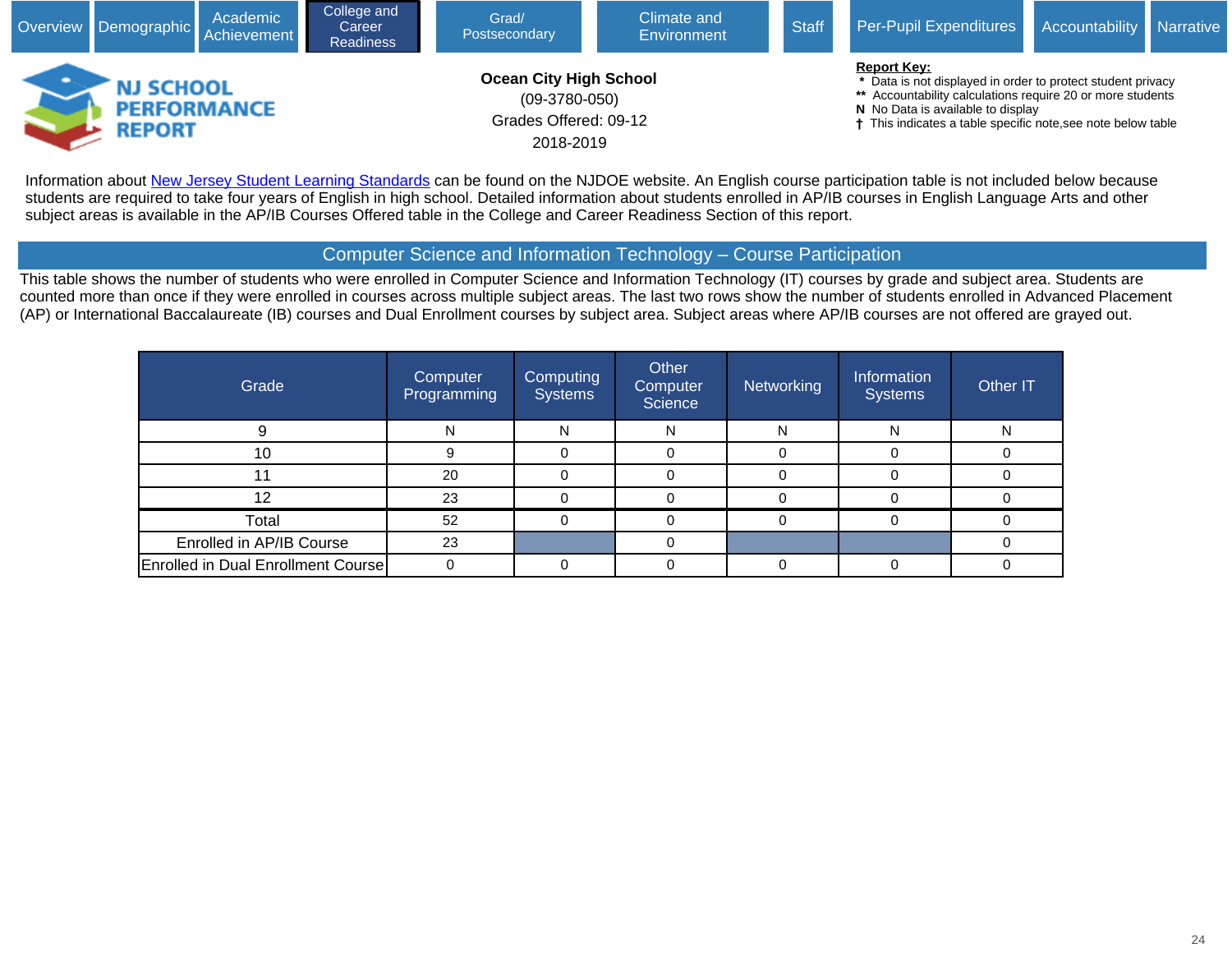|                                                         | Academic<br>Overview Demographic Achievement | College and<br>Career<br><b>Readiness</b> | Climate and<br>Grad/<br>Postsecondary<br>Environment                                   |  | <b>Staff</b> | Per-Pupil Expenditures Accountability Narrative                                                                                                                                                                                                                 |  |
|---------------------------------------------------------|----------------------------------------------|-------------------------------------------|----------------------------------------------------------------------------------------|--|--------------|-----------------------------------------------------------------------------------------------------------------------------------------------------------------------------------------------------------------------------------------------------------------|--|
| <b>NJ SCHOOL</b><br><b>PERFORMANCE</b><br><b>REPORT</b> |                                              |                                           | <b>Ocean City High School</b><br>$(09-3780-050)$<br>Grades Offered: 09-12<br>2018-2019 |  |              | <b>Report Key:</b><br>* Data is not displayed in order to protect student privacy<br>** Accountability calculations require 20 or more students<br>N No Data is available to display<br><sup>†</sup> This indicates a table specific note, see note below table |  |

# Seal of Biliteracy

This table shows the number of Seals of Biliteracy earned by language. The New Jersey Department of Education State Seal of Biliteracy identifies graduating high school students who are able to demonstrate proficiency in English in addition to one or more languages. Students may be counted more than once if they earned Seals across more than one language. Visit the [NJDOE Seal of Biliteracy website](javascript:void(window.open() for more information.

| Language               | <b>Students Earning a</b><br>Seal of Biliteracy |
|------------------------|-------------------------------------------------|
| American Sign Language | $\star$                                         |
| French                 | $\star$                                         |
| Spanish                | 16                                              |
| Total                  | ንፍ                                              |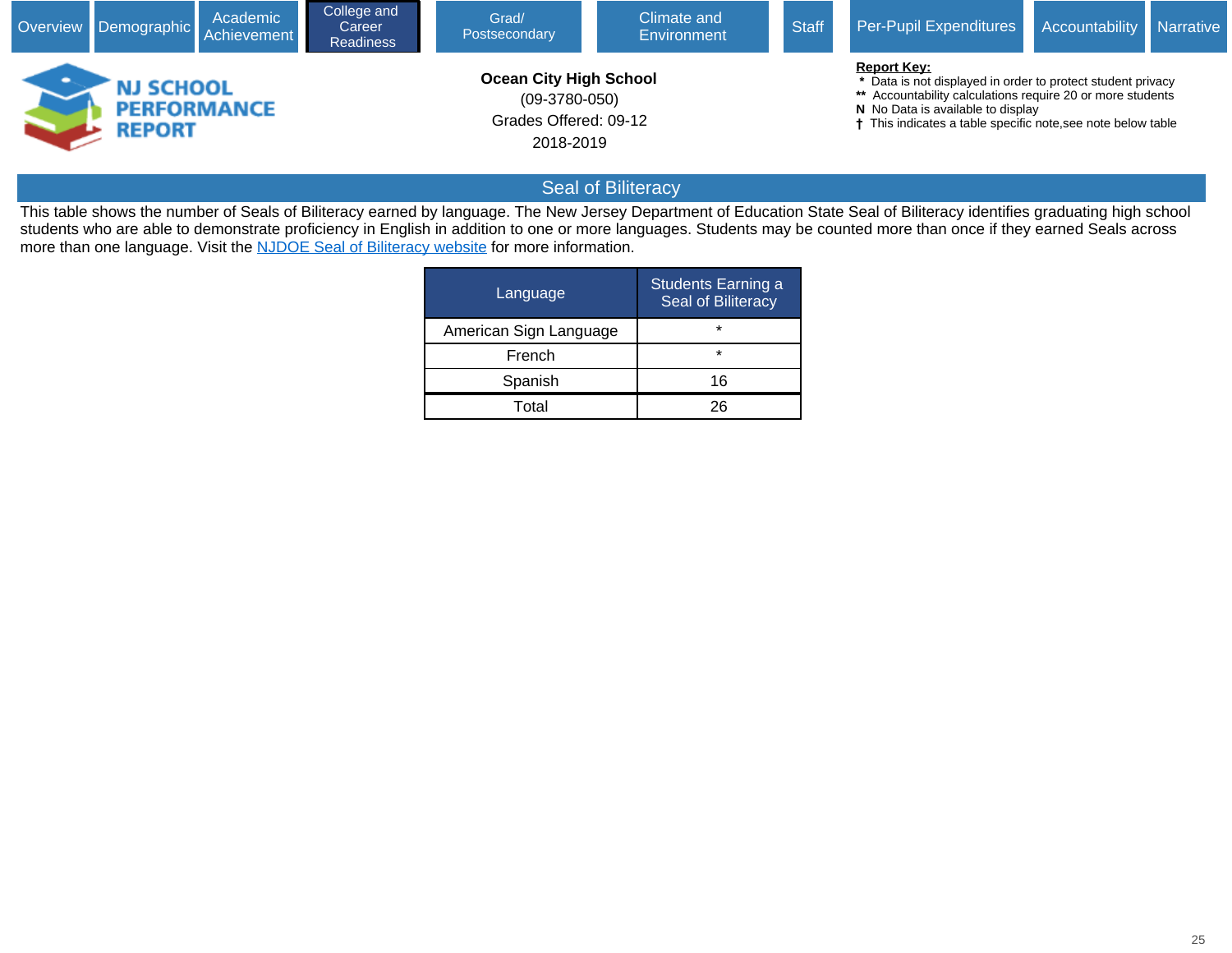

#### Visual and Performing Arts – Course Participation

The first set of graphs below show the percentages of students who were enrolled in any Visual and Performing Arts classes during the school year. The graphs at the bottom of the page show the percentages of students enrolled in at least one course within each of the four arts disciplines during the school year.



Students enrolled in one or more classes by discipline:

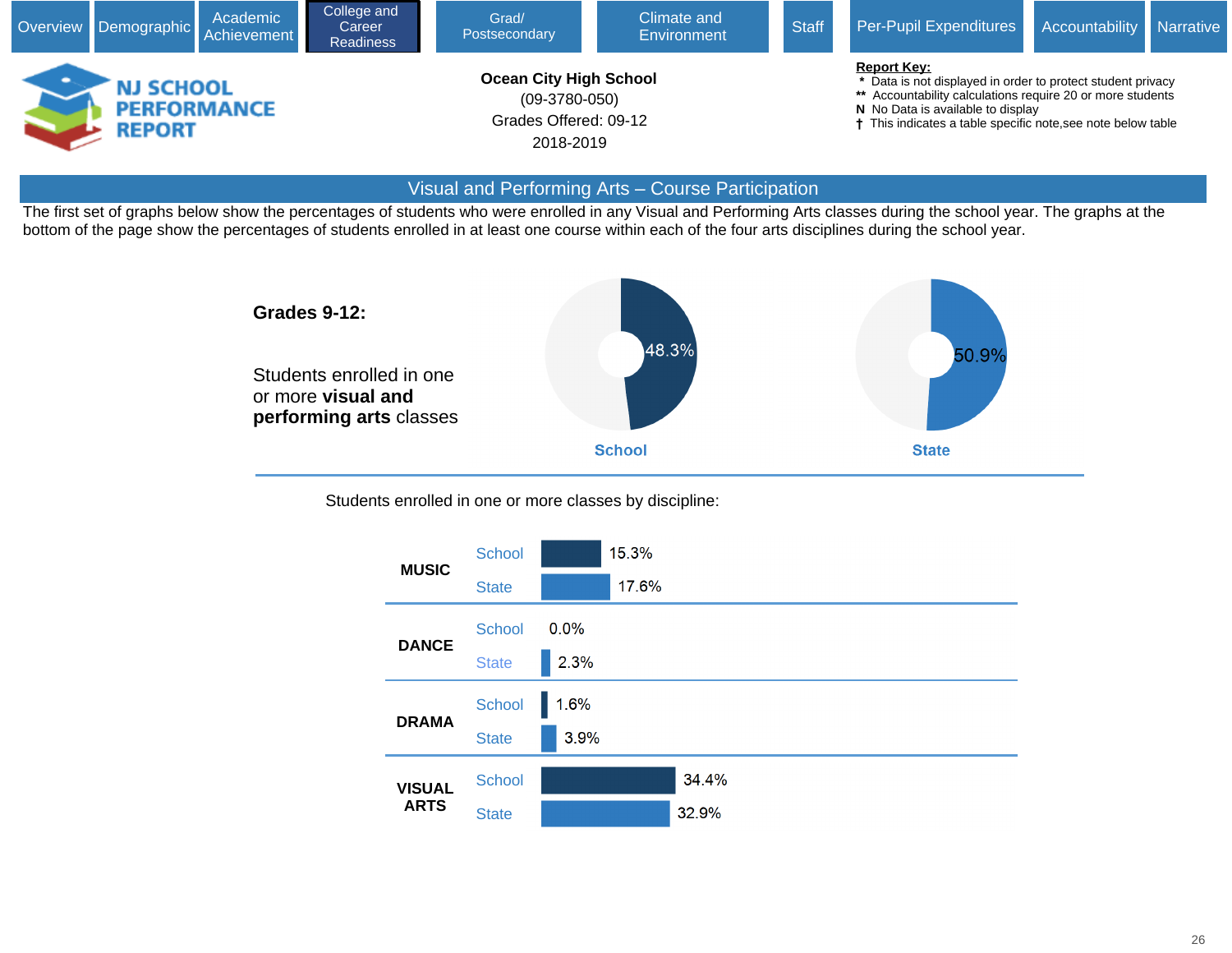

Graduation rates are calculated based on the adjusted cohort graduation rate calculation. More information and additional data can be found on the [NJDOE Graduation Rate page.](javascript:void(window.open()

#### Graduation Rate Trends and Progress

These graphs show the 4-year and 5-year adjusted cohort graduation rates for the most recent three cohorts of students. The table below shows whether annual targets were met for each cohort. Note that for accountability and annual targets, graduation data from the prior year is used, so annual target status for Cohort 2019 4-Year and Cohort 2018 5-Year are not provided.



| Performance Measure               | Cohort<br>2017<br>4-Year Rate | Cohort<br>2018<br>4-Year Rate | Cohort<br>2019<br>4-Year Rate | Cohort<br>2016<br>5-Year Rate | Cohort<br>2017<br>5-Year Rate | Cohort<br>2018<br>5-Year Rate |
|-----------------------------------|-------------------------------|-------------------------------|-------------------------------|-------------------------------|-------------------------------|-------------------------------|
| IGraduation Rate                  | 96.3%                         | 96.4%                         | 96.8%                         | 97.1%                         | 96.6%                         | 97.0%                         |
| Annual Target                     | N                             | N                             |                               | N                             | N                             |                               |
| Met Annual Target?                | Met Goal                      | Met Goal                      |                               | Met Goal                      | Met Goal                      |                               |
| <b>IStatewide Graduation Rate</b> | 90.5%                         | 90.9%                         | 90.6%                         | 91.8%                         | 92.4%                         | 92.5%                         |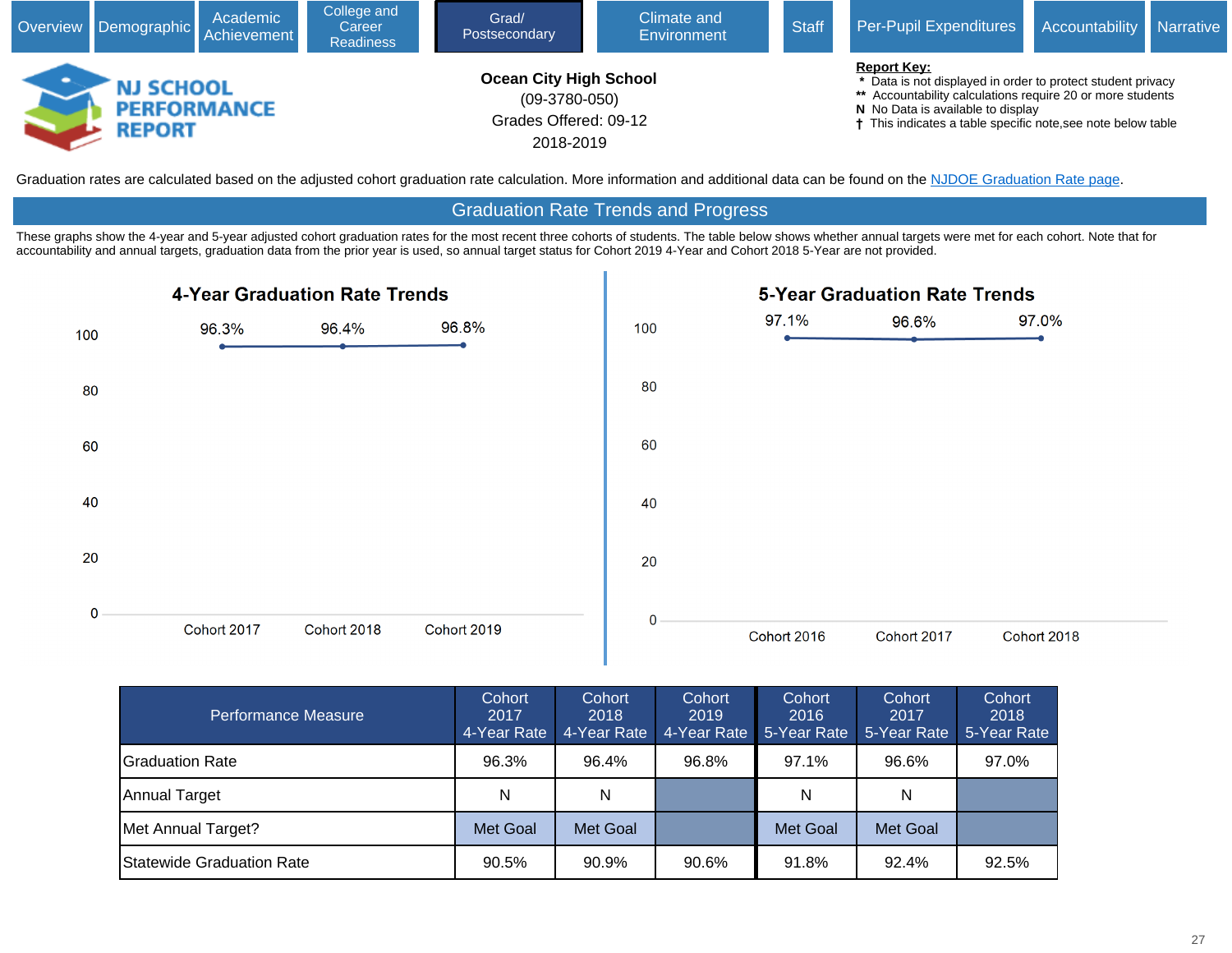

Graduation rates are calculated based on the adjusted cohort graduation rate calculation. More information and additional data can be found on the the NJDOE Graduation [Rate page](javascript:void(window.open().

## Graduation Rates

This table shows 4-year and 5-year graduation rates both overall and by student group. Annual ESSA accountability targets for the Class of 2018 4-year rate and the Class of 2017 5-year rates are included with a flag for whether the annual targets were met. Student group rows where the annual target fields are grayed out are not required to meet annual targets under ESSA accountability. For more details on New Jersey's accountability system, see these [accountability resources.](javascript:void(window.open()

| <b>Student Group</b>                       | School -<br><b>Class of</b><br>2019:4<br><b>Year Rate</b> | State -<br><b>Class of</b><br>2019:4<br><b>Year Rate</b> | School -<br><b>Class of</b><br>2018:5<br><b>Year Rate</b> | State -<br><b>Class of</b><br>2018:5<br><b>Year Rate</b> | <b>Class of</b><br>2018:4<br>Year Rate | <b>Class of</b><br>2018:4<br>Year Target | <b>Class of</b><br>2018: Met<br><b>Target</b> | <b>Class of</b><br>2017:5<br><b>Year Rate</b> | <b>Class of</b><br>2017:5<br>Year Target | <b>Class of</b><br>2017: Met<br><b>Target</b> |
|--------------------------------------------|-----------------------------------------------------------|----------------------------------------------------------|-----------------------------------------------------------|----------------------------------------------------------|----------------------------------------|------------------------------------------|-----------------------------------------------|-----------------------------------------------|------------------------------------------|-----------------------------------------------|
| Schoolwide                                 | 96.8%                                                     | 90.6%                                                    | 97.0%                                                     | 92.5%                                                    | 96.4%                                  | N                                        | Met Goal                                      | 96.6%                                         | N                                        | Met Goal                                      |
| White                                      | 96.8%                                                     | 94.9%                                                    | 97.3%                                                     | 95.9%                                                    | 97.0%                                  | N                                        | Met Goal                                      | 97.6%                                         | N                                        | Met Goal                                      |
| Hispanic                                   | 92.3%                                                     | 84.5%                                                    | 100.0%                                                    | 87.3%                                                    | 100.0%                                 | $***$                                    | $***$                                         | 90.9%                                         | $***$                                    | $***$                                         |
| <b>Black or African American</b>           | $\star$                                                   | 83.3%                                                    | $\star$                                                   | 87.1%                                                    | $\star$                                | $***$                                    | $***$                                         | 83.3%                                         | $\star\star$                             | $^{\star\star}$                               |
| Asian. Native Hawaiian or Pacific Islander | $\star$                                                   | 96.9%                                                    | $\star$                                                   | 97.8%                                                    | $\star$                                | $***$                                    | $***$                                         | $\star$                                       | $***$                                    | $***$                                         |
| American Indian or Alaska Native           | N                                                         | 92.2%                                                    | N                                                         | 88.9%                                                    | N                                      | N                                        | N                                             | $\star$                                       | $***$                                    | $***$                                         |
| Two or More Races                          | $\star$                                                   | 91.4%                                                    | $\star$                                                   | 94.2%                                                    | $\star$                                | $***$                                    | $***$                                         | $\star$                                       | $***$                                    | $***$                                         |
| Female                                     | 98.1%                                                     | 92.8%                                                    | 98.3%                                                     | 94.4%                                                    | 98.3%                                  |                                          |                                               | 96.2%                                         |                                          |                                               |
| Male                                       | 95.2%                                                     | 88.5%                                                    | 95.5%                                                     | 90.8%                                                    | 94.2%                                  |                                          |                                               | 97.2%                                         |                                          |                                               |
| <b>Economically Disadvantaged Students</b> | 93.3%                                                     | 84.0%                                                    | 92.9%                                                     | 87.3%                                                    | 91.2%                                  | 90.0%                                    | Met Target                                    | 94.1%                                         | 96.0%                                    | Not Met                                       |
| <b>Students with Disabilities</b>          | 73.5%                                                     | 79.2%                                                    | 82.9%                                                     | 83.8%                                                    | 80.6%                                  | 89.1%                                    | Not Met                                       | 80.0%                                         | 84.2%                                    | Not Met                                       |
| <b>English Learners</b>                    | N                                                         | 75.4%                                                    | $\star$                                                   | 80.1%                                                    | $\pmb{\star}$                          | $***$                                    | $***$                                         | N                                             | N                                        | N                                             |
| <b>Homeless Students</b>                   | $\star$                                                   | 74.6%                                                    | $\star$                                                   | 78.3%                                                    | $\star$                                |                                          |                                               | $\star$                                       |                                          |                                               |
| <b>Students in Foster Care</b>             | N                                                         | 57.6%                                                    | N                                                         | 82.5%                                                    | N                                      |                                          |                                               | N                                             |                                          |                                               |
| <b>Migrant Students</b>                    | N                                                         | 83.3%                                                    | N                                                         | 85.0%                                                    | N                                      |                                          |                                               | N                                             |                                          |                                               |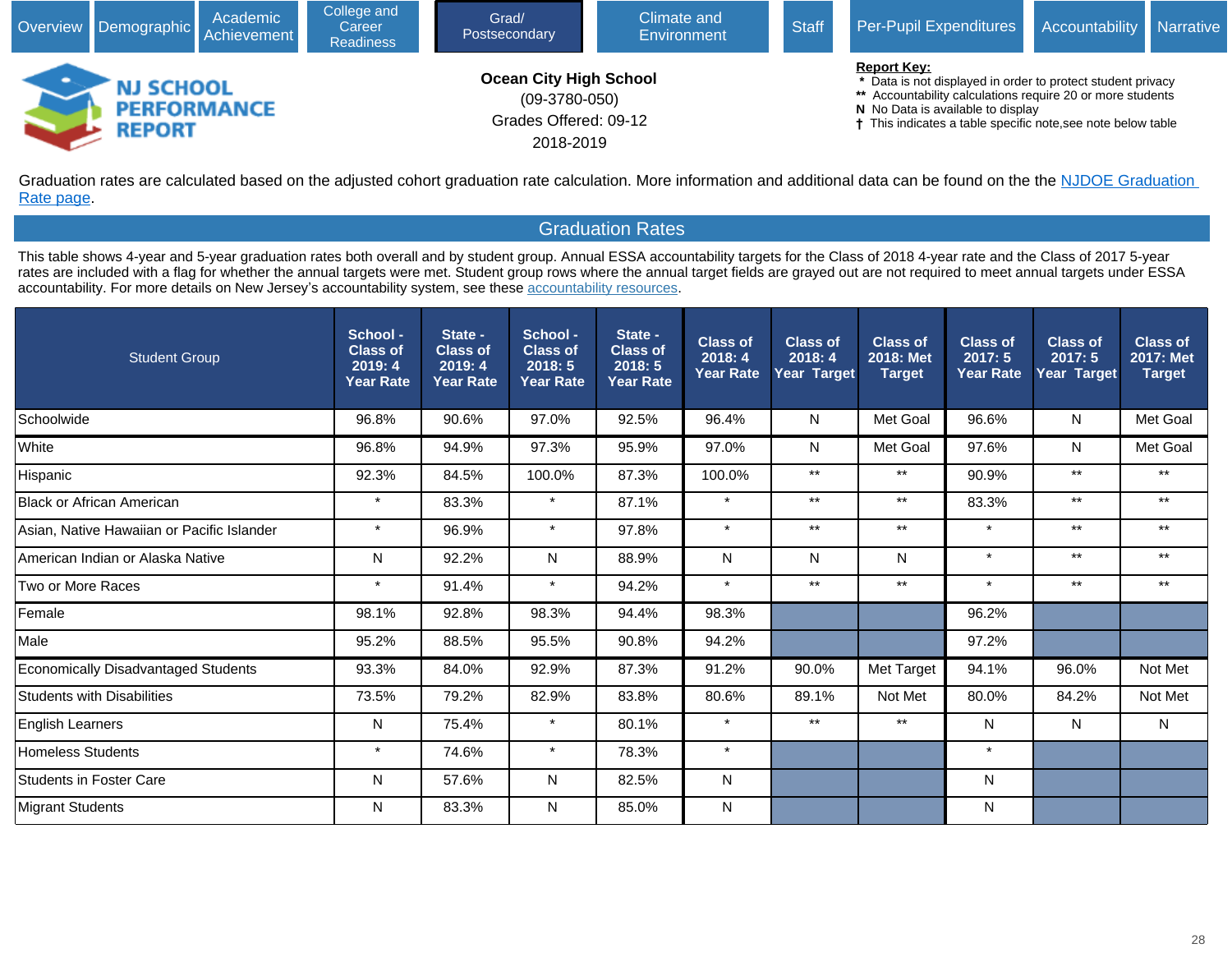|                                                  |  | Academic<br>Overview Demographic Achievement | College and<br>Career<br><b>Readiness</b> | Grad/<br>Postsecondary                                                                 | Climate and<br>Environment | <b>Staff</b> | Per-Pupil Expenditures                                                                                                                                                                                                                               | <b>Accountability</b> Narrative |  |  |  |
|--------------------------------------------------|--|----------------------------------------------|-------------------------------------------|----------------------------------------------------------------------------------------|----------------------------|--------------|------------------------------------------------------------------------------------------------------------------------------------------------------------------------------------------------------------------------------------------------------|---------------------------------|--|--|--|
| <b>NJ SCHOOL</b><br><b>PERFORMANCE</b><br>REPORT |  |                                              |                                           | <b>Ocean City High School</b><br>$(09-3780-050)$<br>Grades Offered: 09-12<br>2018-2019 |                            |              | <b>Report Key:</b><br>* Data is not displayed in order to protect student privacy<br>** Accountability calculations require 20 or more students<br>N No Data is available to display<br>† This indicates a table specific note, see note below table |                                 |  |  |  |

# Graduation Pathways

This table shows the percentage of Cohort 2019 graduates that met high school graduation requirements through each type of graduation pathway for both English Language Arts (ELA) and Math.

| <b>Graduation Pathway</b>               | <b>ELA Graduation Pathway</b> | <b>Math Graduation</b><br><b>Pathway</b> |
|-----------------------------------------|-------------------------------|------------------------------------------|
| Statewide Assessment                    | 52.2%                         | 53.5%                                    |
| Substitute Competency Test              | 44.5%                         | 40.1%                                    |
| Portfolio Appeals Process               | 1.7%                          | 3.3%                                     |
| Alternate Requirements specified in IEP | 1.7%                          | 3.0%                                     |
| <b>Unknown</b>                          | 0.0%                          | 0.0%                                     |

# Dropout Rate Trends

This table shows the percentage of students in grades 9 through 12 that dropped out during each of the past three school years.

| <b>School Year</b> | <b>School</b><br>Rate | <b>State Rate</b> |
|--------------------|-----------------------|-------------------|
| 2018-2019          | 0.2%                  | 1.2%              |
| 2017-2018          | 0.3%                  | 1.2%              |
| 2016-2017          | 0.2%                  | 1.1%              |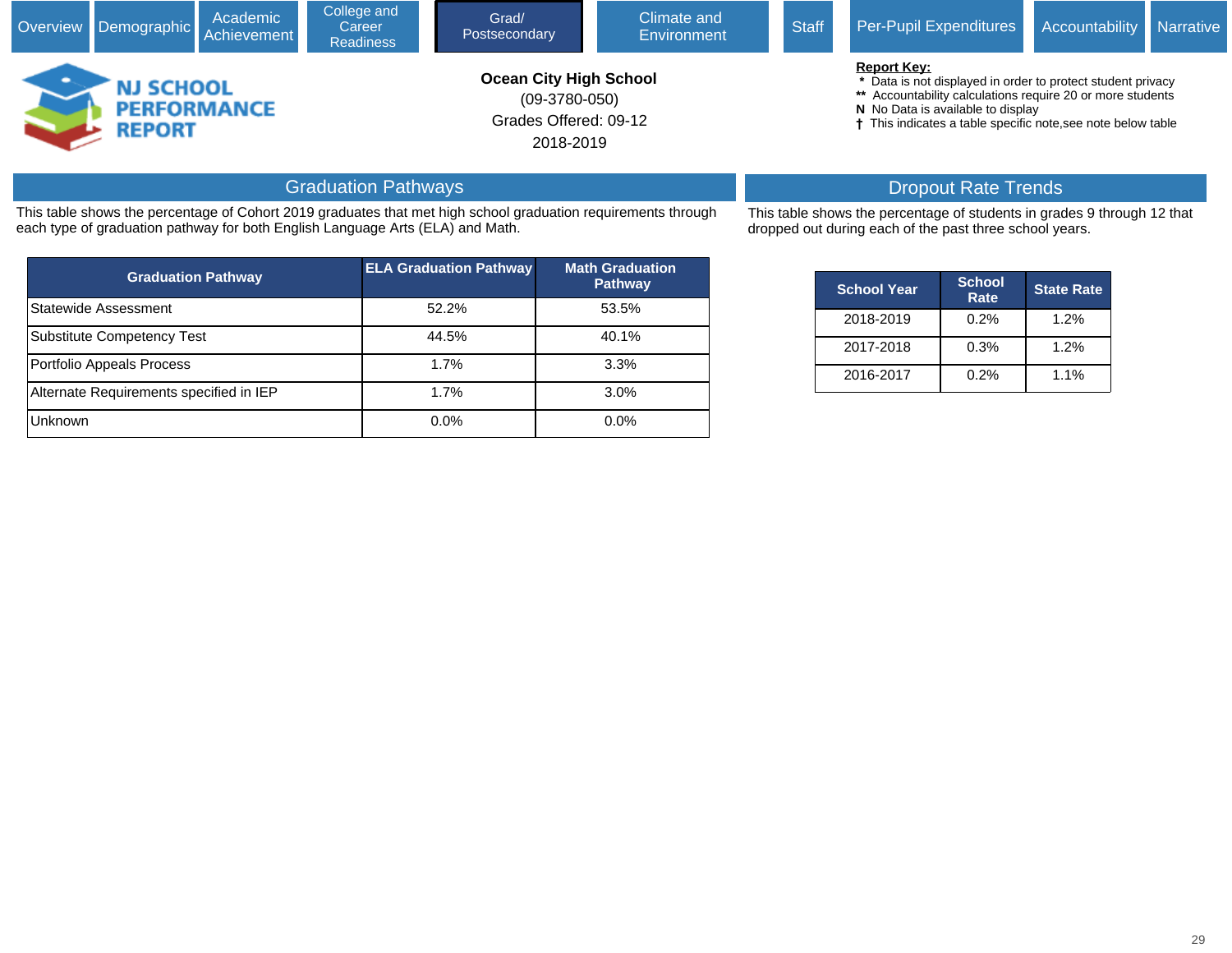

Information about students enrolling in colleges and universities after graduation is collected from the National Student Clearinghouse, which collects data from at least 95% of higher education institutions nationwide.

## Postsecondary Enrollment Rate Summary

The graphs and tables below show the percentage of graduates that have enrolled in 2-year and 4-year institutions within 16 months of graduating from high school.

## **Postsecondary Enrollment 16 months after Graduation**



| Performance Measure                         | Class of<br>2018 |
|---------------------------------------------|------------------|
| % Enrolled in 2-Year Institution            | $18.7\%$         |
| % Enrolled in 4-Year Institution            | 62.6%            |
| % Enrolled in Any Postsecondary Institution | 81.3%            |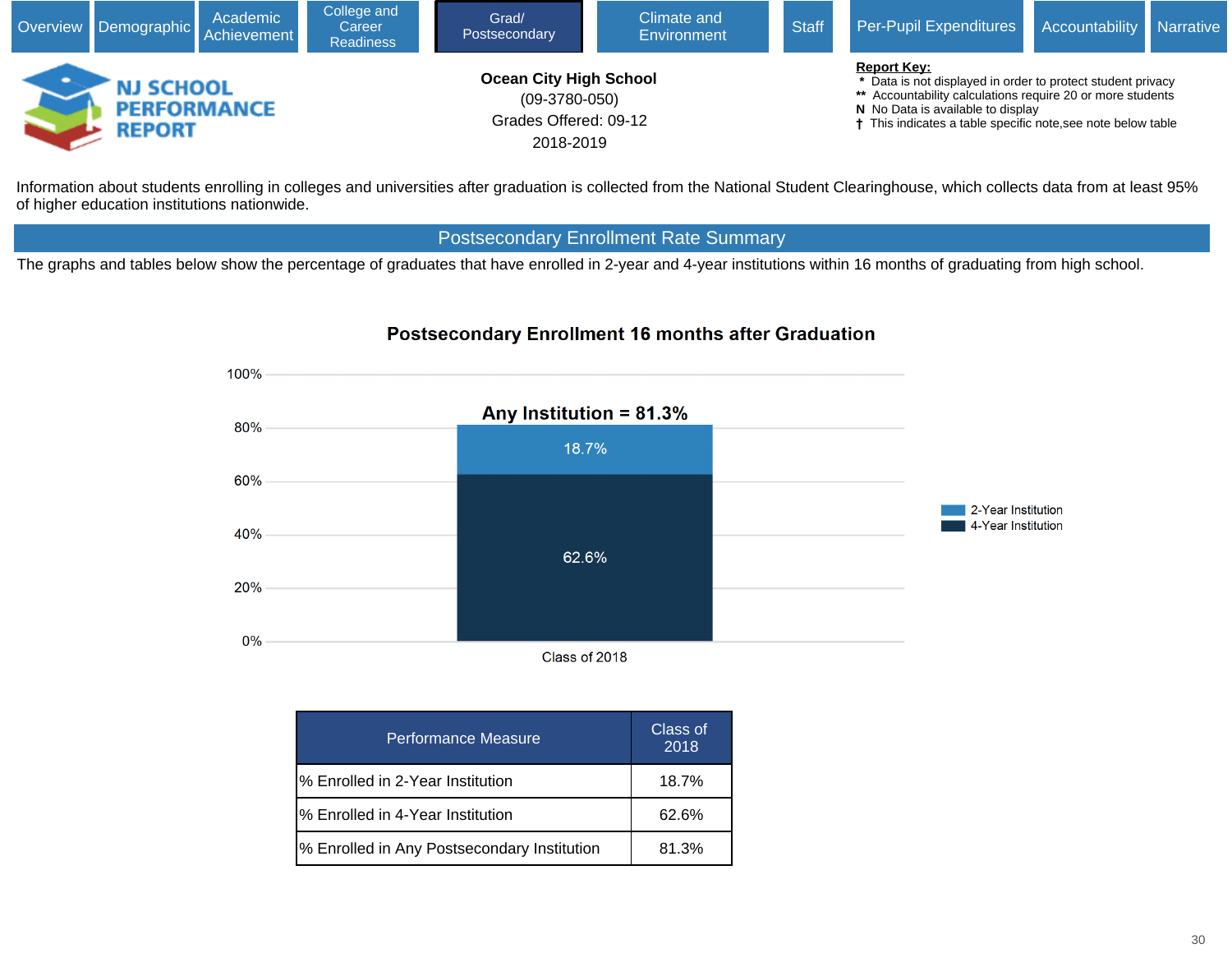

Information about students enrolling in colleges and universities after graduation is collected from the National Student Clearinghouse, which collects data from at least 95% of higher education institutions nationwide.

## Postsecondary Enrollment Rates: Fall

This table shows information about Class of 2019 high school graduates enrolled in postsecondary institutions by the fall of 2019. The first column shows the percentage of graduates enrolled in any postsecondary institution, and the next two columns show the percentage of those enrolled students that were enrolled in 2-year and 4-year institutions.

| <b>Student Group</b>                           | % Enrolled<br>in Any<br><b>Institution</b> | % Enrolled<br>in 2-Year<br><b>Institution</b> | % Enrolled<br>in 4-Year<br><b>Institution</b> |
|------------------------------------------------|--------------------------------------------|-----------------------------------------------|-----------------------------------------------|
| Statewide                                      | 72%                                        | 28.7%                                         | 71.3%                                         |
| Schoolwide                                     | 78.4%                                      | 23.7%                                         | 76.3%                                         |
| White                                          | 77.9%                                      | 23.3%                                         | 76.7%                                         |
| Hispanic                                       | 91.7%                                      | 45.5%                                         | 54.5%                                         |
| Black or African American                      | $\star$                                    | $\star$                                       | $\star$                                       |
| Asian, Native Hawaiian, or<br>Pacific Islander | $\star$                                    | $\star$                                       | $\star$                                       |
| American Indian or Alaska<br><b>Native</b>     | N                                          | N                                             | N                                             |
| Two or More Races                              | N                                          | N                                             | N                                             |
| Economically Disadvantaged<br><b>Students</b>  | 67.6%                                      | 40%                                           | 60%                                           |
| <b>Students with Disabilities</b>              | 47.8%                                      | 45.5%                                         | 54.5%                                         |
| English Learners                               | N                                          | N                                             | N                                             |

## Postsecondary Enrollment Rates: 16 month

This table shows information about Class of 2018 high school graduates enrolled in postsecondary institutions by the fall of 2019. The first column shows the percentage of graduates enrolled in any postsecondary institution, and the following sets of columns show the percentage of those enrolled students that were enrolled in 2-year and 4-year institutions, public or private institutions, and instate and out-of-state institutions.

| <b>Student Group</b>                           | % Enrolled<br>in Any<br><b>Institution</b> | % Enrolled<br>in 2-Year<br><b>Institution</b> | % Enrolled<br>in 4-Year<br><b>Institution</b> | % Enrolled<br>in Public<br><b>Institution</b> | % Enrolled<br>in Private<br><b>Institution</b> | % Enrolled<br>in In-State<br><b>Institution</b> | % Enrolled<br>in Out-of-<br><b>State</b><br><b>Institution</b> |
|------------------------------------------------|--------------------------------------------|-----------------------------------------------|-----------------------------------------------|-----------------------------------------------|------------------------------------------------|-------------------------------------------------|----------------------------------------------------------------|
| Statewide                                      | 77.8%                                      | 30.9%                                         | 69.1%                                         | 72.9%                                         | 27.1%                                          | 65.5%                                           | 34.5%                                                          |
| Schoolwide                                     | 81.3%                                      | 23%                                           | 77%                                           | 69.3%                                         | 30.7%                                          | 57.5%                                           | 42.5%                                                          |
| White                                          | 82.3%                                      | 21.6%                                         | 78.4%                                         | 67.6%                                         | 32.4%                                          | 55.2%                                           | 44.8%                                                          |
| Hispanic                                       | 81.3%                                      | 53.8%                                         | 46.2%                                         | 92.3%                                         | 7.7%                                           | 92.3%                                           | 7.7%                                                           |
| <b>Black or African American</b>               | $\star$                                    | $\star$                                       | $\star$                                       | $\star$                                       | $\star$                                        | $\star$                                         | $\star$                                                        |
| Asian, Native Hawaiian, or<br>Pacific Islander | $\star$                                    | $\star$                                       | $\star$                                       | $\star$                                       | $\star$                                        | $\star$                                         | $\star$                                                        |
| American Indian or Alaska<br>Native            | N                                          | N                                             | N                                             | N                                             | N                                              | N                                               | N                                                              |
| Two or More Races                              | $\star$                                    | $\star$                                       | $\star$                                       | $\star$                                       | $\star$                                        | $\star$                                         | $\star$                                                        |
| Economically Disadvantaged<br><b>Students</b>  | 66.7%                                      | 55.6%                                         | 44.4%                                         | 91.7%                                         | 8.3%                                           | 86.1%                                           | 13.9%                                                          |
| <b>Students with Disabilities</b>              | 58.6%                                      | 64.7%                                         | 35.3%                                         | 82.4%                                         | 17.6%                                          | 82.4%                                           | 17.6%                                                          |
| <b>English Learners</b>                        | $\star$                                    | $\star$                                       | $\star$                                       | $\star$                                       | $\star$                                        | $\star$                                         | $\star$                                                        |
|                                                |                                            |                                               |                                               |                                               |                                                |                                                 |                                                                |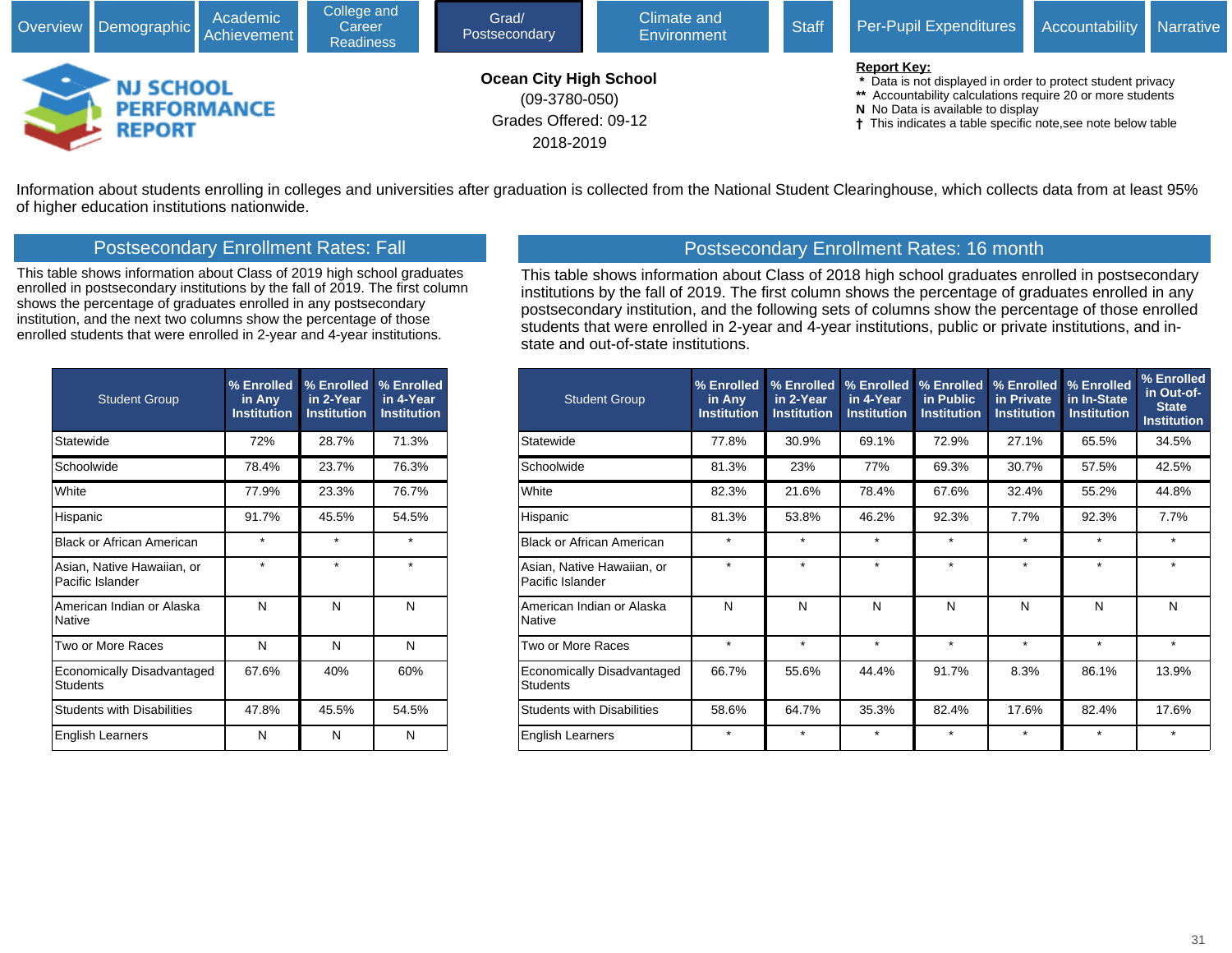|                                                  | Overview Demographic Achievement | Academic | College and<br>Career<br><b>Readiness</b> | Grad/<br>Postsecondary                                                                 | Climate and<br>Environment | <b>Staff</b>                                                                                                                                                                                                                                         | Per-Pupil Expenditures | Accountability | <b>Narrative</b> |
|--------------------------------------------------|----------------------------------|----------|-------------------------------------------|----------------------------------------------------------------------------------------|----------------------------|------------------------------------------------------------------------------------------------------------------------------------------------------------------------------------------------------------------------------------------------------|------------------------|----------------|------------------|
| <b>NJ SCHOOL</b><br><b>PERFORMANCE</b><br>REPORT |                                  |          |                                           | <b>Ocean City High School</b><br>$(09-3780-050)$<br>Grades Offered: 09-12<br>2018-2019 |                            | <b>Report Key:</b><br>* Data is not displayed in order to protect student privacy<br>** Accountability calculations require 20 or more students<br>N No Data is available to display<br>† This indicates a table specific note, see note below table |                        |                |                  |

Student absences provide important information about a school's culture and climate. Research shows that absences impact a student's ability to succeed in school. The New Jersey Department of Education used input from New Jersey communities to select chronic absenteeism as its measure of school quality and student success for the ESSA accountability plan. **Chronic absenteeism** is defined as being absent for 10% or more of the days enrolled during the school year. A student who is not present for any reason, whether excused, unexcused, or for disciplinary action, is considered absent unless permitted by state statute or regulations. Students with fewer than 45 days in membership are excluded from attendance calculations.

# Chronic Absenteeism

This table shows the number and percentage of students in grades K-12 both overall and by student group who were chronically absent during the school year. The last two columns show the chronic absenteeism state average for students in the grades offered and whether the rate for each student group was above the state average ("Not Met") or less than or equal to the state average ("Met").

This graph shows the percentage of K-12 students by the number of days they were absent during the school year.

Days Absent

| <b>Student Group</b>                       | Number of<br><b>Students</b><br>Chronically<br>Absent | Percent of<br><b>Students</b><br>Chronically<br>Absent | <b>State</b><br>Average | <b>Met State</b><br>Average? |
|--------------------------------------------|-------------------------------------------------------|--------------------------------------------------------|-------------------------|------------------------------|
| Schoolwide                                 | 91                                                    | 7.3                                                    | 14.2                    | Met                          |
| White                                      | 81                                                    | 7.2                                                    | 14.2                    | Met                          |
| Hispanic                                   | 5                                                     | 8.2                                                    | 14.2                    | Met                          |
| <b>Black or African American</b>           | 5                                                     | 15.2                                                   | 14.2                    | Not Met                      |
| Asian, Native Hawaiian, or Pacific         | 0                                                     | 0                                                      | 14.2                    | Met                          |
| American Indian or Alaska Native           | $\star$                                               | $\star$                                                | $***$                   | $***$                        |
| Two or More Races                          | $\star$                                               | $\star$                                                | $***$                   | $***$                        |
| Female                                     | 41                                                    | 6.3                                                    |                         |                              |
| Male                                       | 50                                                    | 8.3                                                    |                         |                              |
| <b>Economically Disadvantaged Students</b> | 26                                                    | 16.4                                                   | 14.2                    | Not Met                      |
| <b>Students with Disabilities</b>          | 21                                                    | 18.4                                                   | 14.2                    | Not Met                      |
| English Learners                           | $\star$                                               | $\star$                                                | $***$                   | $***$                        |
| <b>Homeless Students</b>                   | $\star$                                               | $\star$                                                |                         |                              |
| Students in Foster Care                    | $\star$                                               | $\star$                                                |                         |                              |
| Military-Connected Students                | $\star$                                               | $\star$                                                |                         |                              |
| <b>Migrant Students</b>                    | N                                                     | N                                                      |                         |                              |

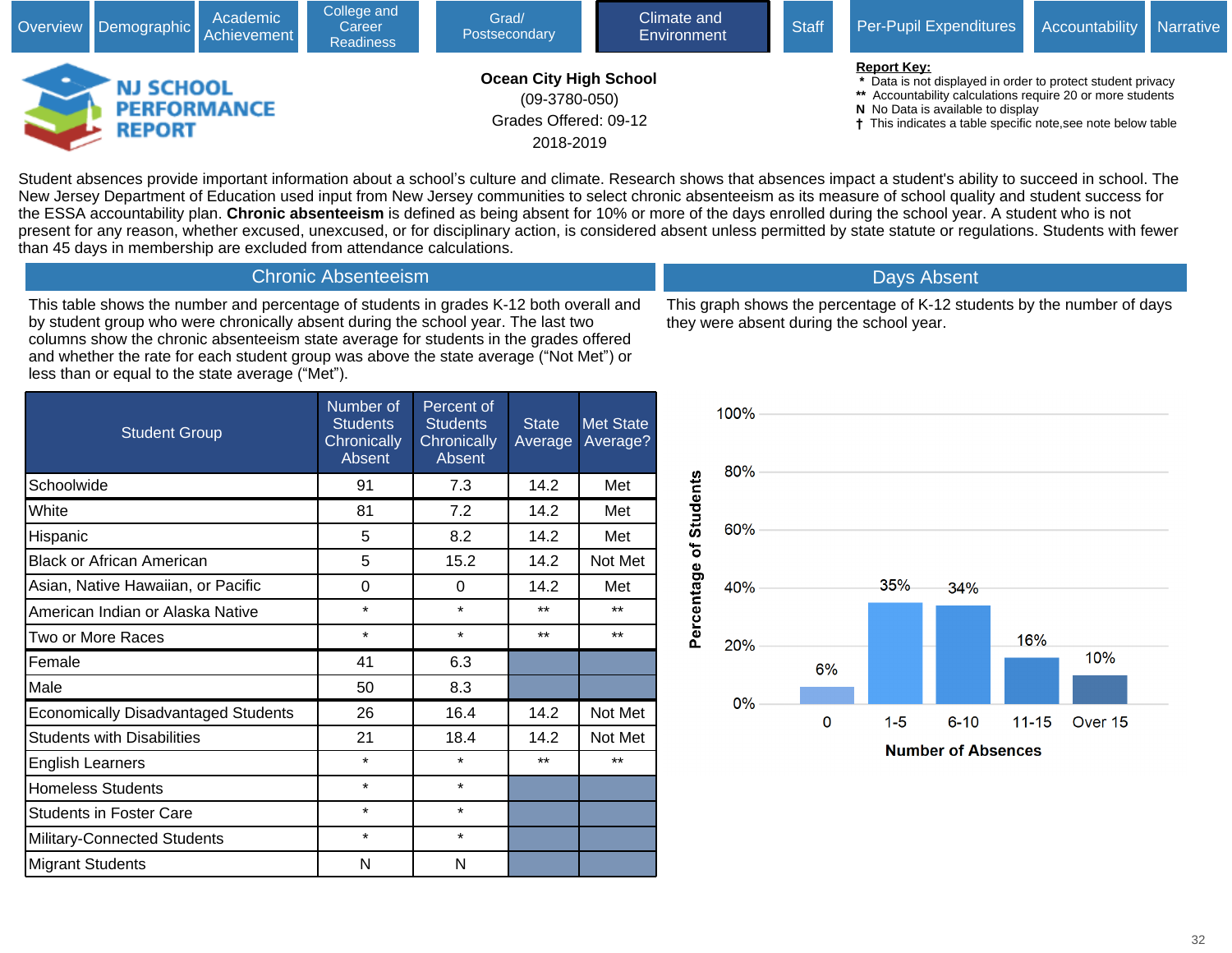

Student absences provide important information about a school's culture and climate. Research shows that absences impact a student's ability to succeed in school. The New Jersey Department of Education used input from New Jersey communities to select chronic absenteeism as its measure of school quality and student success for the ESSA accountability plan. **Chronic absenteeism** is defined as being absent for 10% or more of the days enrolled during the school year. A student who is not present for any reason, whether excused, unexcused, or for disciplinary action, is considered absent unless permitted by state statute or regulations. Students with fewer than 45 days in membership are excluded from attendance calculations.

## Chronic Absenteeism by Grade

This graph shows the percentage of students by grade level who were chronically absent during the school year.

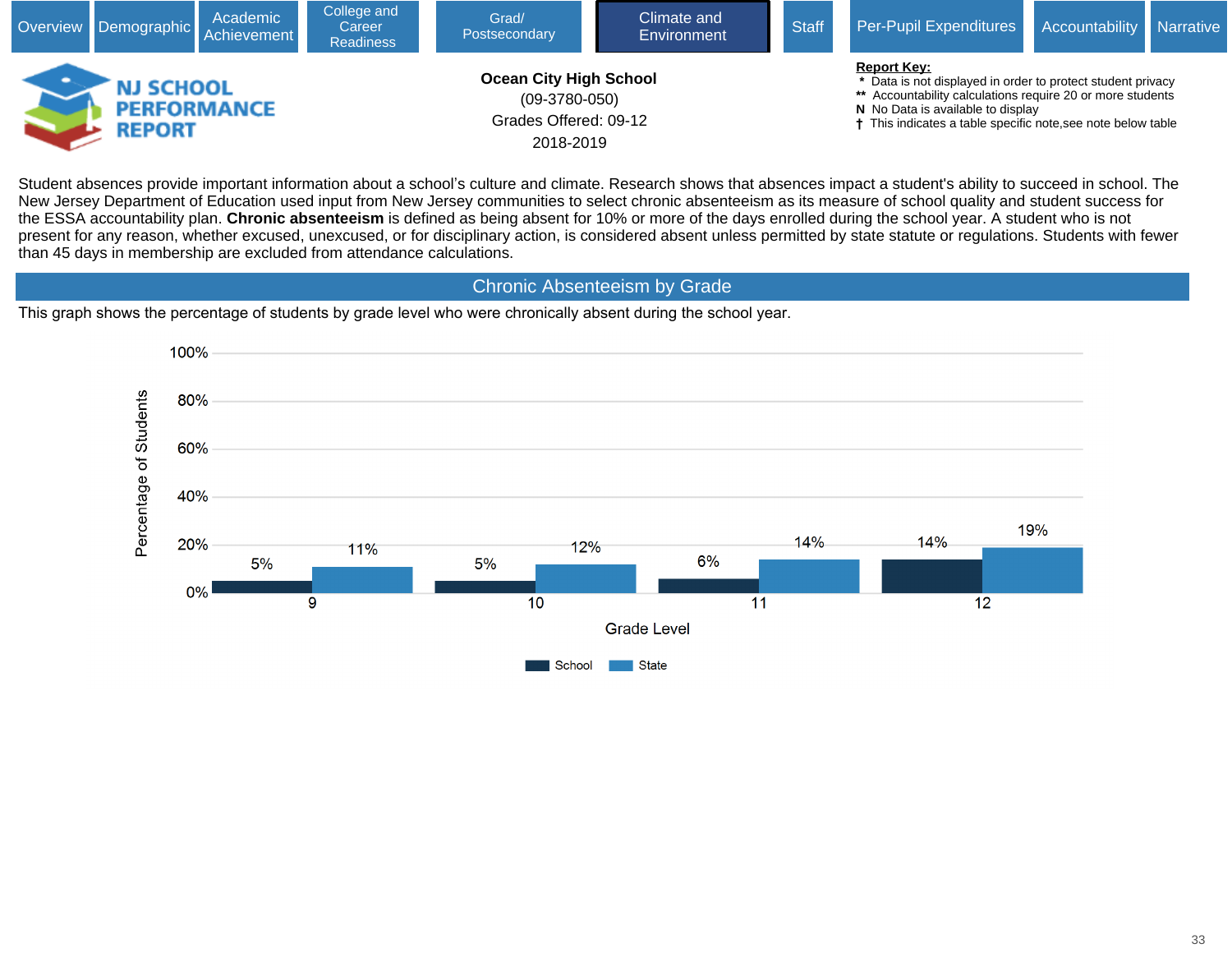

The New Jersey Department of Education migrated to a new reporting system, the Student Safety Data System (SSDS), starting in 2017-18, which includes improved definitions, new reporting fields, and updated guidance for reporting incidents. Comparing current data to data from 2016-17 and earlier could lead to inaccurate conclusions in many reporting categories. In addition to the 2018-19 data below, NJDOE is required, under ESSA, to report on the most recent, publicly-available CRDC data, which can be found on the [NJDOE School Performance webpage.](javascript:void(window.open() Please note that prior to school year 2017-2018, the CRDC and the State collection system, EVVRS did not collect the same data elements. In an effort to better align the State system with the CRDC, the new Student Safety Data System (SSDS) collects all the required CRDC data elements. NJDOE is in the process of developing a reporting function for the SSDS which will allow LEAs to use the same data for both submissions.

#### Violence, Vandalism, HIB, and Substance Offenses

This table shows the number of incidents reported by type. A single incident may be counted under multiple incident types. The total unique incidents row provides an unduplicated count of incidents. The last row shows the rate of incidents for every 100 students enrolled.

| <b>Incident Type</b>                     | Number of Incidents |
|------------------------------------------|---------------------|
| Violence                                 | 3                   |
| Weapons                                  | 2                   |
| Vandalism                                |                     |
| <b>Substances</b>                        | 17                  |
| Harassment, Intimidation, Bullying (HIB) | 2                   |
| <b>Total Unique Incidents</b>            | 23                  |
| Incidents Per 100 Students Enrolled      | 1.86                |

## Harassment, Intimidation, and Bullying (HIB) Investigations

This table shows, by the nature of the incident, the number of alleged and confirmed Harassment, Intimidation, and Bulling (HIB) investigations. The nature of an incident is based on the protected categories listed below, and the nature of a single HIB investigation may include multiple categories. All confirmed incidents must have an identified nature.

| <b>HIB Nature (Protected Category)</b> | <b>HIB Alleged</b> | <b>HIB Confirmed</b> | <b>Total HIB</b><br>Investigations |
|----------------------------------------|--------------------|----------------------|------------------------------------|
| Race                                   |                    |                      |                                    |
| Religion                               |                    |                      |                                    |
| Ancestry                               |                    |                      |                                    |
| Gender                                 |                    |                      |                                    |
| Sexual Orientation                     |                    |                      |                                    |
| <b>Disability</b>                      |                    |                      |                                    |
| Other                                  |                    | 2                    |                                    |
| No Identified Nature                   | ◠                  |                      |                                    |

#### Police Notifications

This table shows, by incident type, the number of cases where an incident led to police notification.

| Incident Type                            | <b>Incidents Reported to Police</b> |
|------------------------------------------|-------------------------------------|
| Violence                                 |                                     |
| Weapons                                  |                                     |
| Vandalism                                |                                     |
| <b>Substances</b>                        | 15                                  |
| Harassment, Intimidation, Bullying (HIB) |                                     |
| Other Incidents Leading to Removal       |                                     |

## Student Disciplinary Removals

The first table shows, by removal type, the number and percentage of students who received disciplinary removals during the school year. Removal types include students receiving one or more in-school suspensions, one or more out-of-school suspensions, one or more suspension of any type, removal to another school or other educational program, expulsion with no further educational services, or arrest. The second table shows the total number of days missed due to out-of-school suspension for all students during the school year.

| <b>Removal Type</b>                   | Number of<br><b>Students</b> | Percent of<br><b>Students</b> | Scho<br>due |
|---------------------------------------|------------------------------|-------------------------------|-------------|
| In-School Suspensions                 | $\star$                      | $\star$                       |             |
| Out-of-School Suspensions             | 23                           | 1.9%                          |             |
| Any Suspension                        | 24                           | 1.9%                          |             |
| Removal to other education<br>program |                              | $0.0\%$                       |             |
| Expulsion                             |                              | $0.0\%$                       |             |
| Arrest                                | $\star$                      | $\star$                       |             |

ool Days Missed to Out-of-School Suspensions

86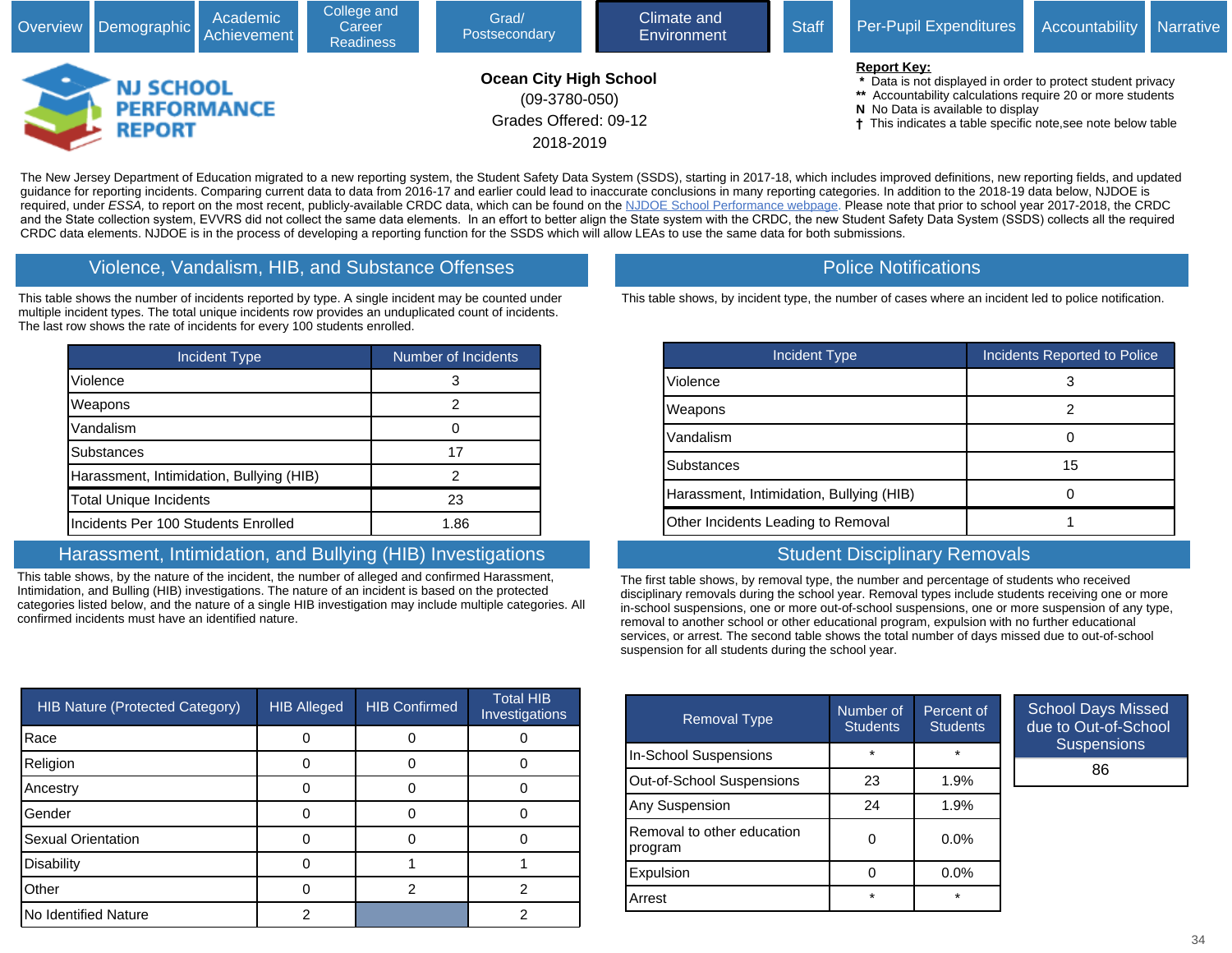|                                   | Academic<br>Overview Demographic Achievement | College and<br>Career<br><b>Readiness</b> | Grad/<br>Postsecondary                                                                 | Climate and<br>Environment | <b>Staff</b> | Per-Pupil Expenditures                                                                                                                                                                                                                               | <b>Accountability</b> Narrative |  |
|-----------------------------------|----------------------------------------------|-------------------------------------------|----------------------------------------------------------------------------------------|----------------------------|--------------|------------------------------------------------------------------------------------------------------------------------------------------------------------------------------------------------------------------------------------------------------|---------------------------------|--|
| <b>NJ SCHOOL</b><br><b>REPORT</b> | <b>PERFORMANCE</b>                           |                                           | <b>Ocean City High School</b><br>$(09-3780-050)$<br>Grades Offered: 09-12<br>2018-2019 |                            |              | <b>Report Key:</b><br>* Data is not displayed in order to protect student privacy<br>** Accountability calculations require 20 or more students<br>N No Data is available to display<br>† This indicates a table specific note, see note below table |                                 |  |

## School Day

This table shows the start and end times and length of school day for a typical student at this school. Instructional time is the amount of time that a typical student was engaged in instructional activities under the supervision of a certified teacher. Full time students attend this school for more than half of the school day and shared-time students attend the school for half of the school day or less.

| Category                         | School          |  |  |
|----------------------------------|-----------------|--|--|
| <b>Typical Start Time</b>        | 7:50 AM         |  |  |
| Typical End Time                 | $2:35$ PM       |  |  |
| Length of School Day             | 6 Hrs 45 Mins   |  |  |
| Full Time - Instructional Time   | 5 Hrs 45 Mins   |  |  |
| Shared Time - Instructional Time | 5 Hrs. 45 Mins. |  |  |

## Device Ratios

This table shows the student to device ratio, which is the number of students in tested grades 3 through 10 per device. Devices are computers such as tablets, iPads, laptops and Chromebooks. The count includes only devices that meet nationally recommended specifications for digital learning in grades 3 through 10. This information comes from the elective NJTRAx survey, therefore data may not be available for all schools. Additionally, schools that have adopted a Bring Your Own Device policy may appear to have a very low Student to Device ratio due to this policy decision.

|         | School Year Student to Device Ratio |  |  |
|---------|-------------------------------------|--|--|
| 2018-19 | 24.1                                |  |  |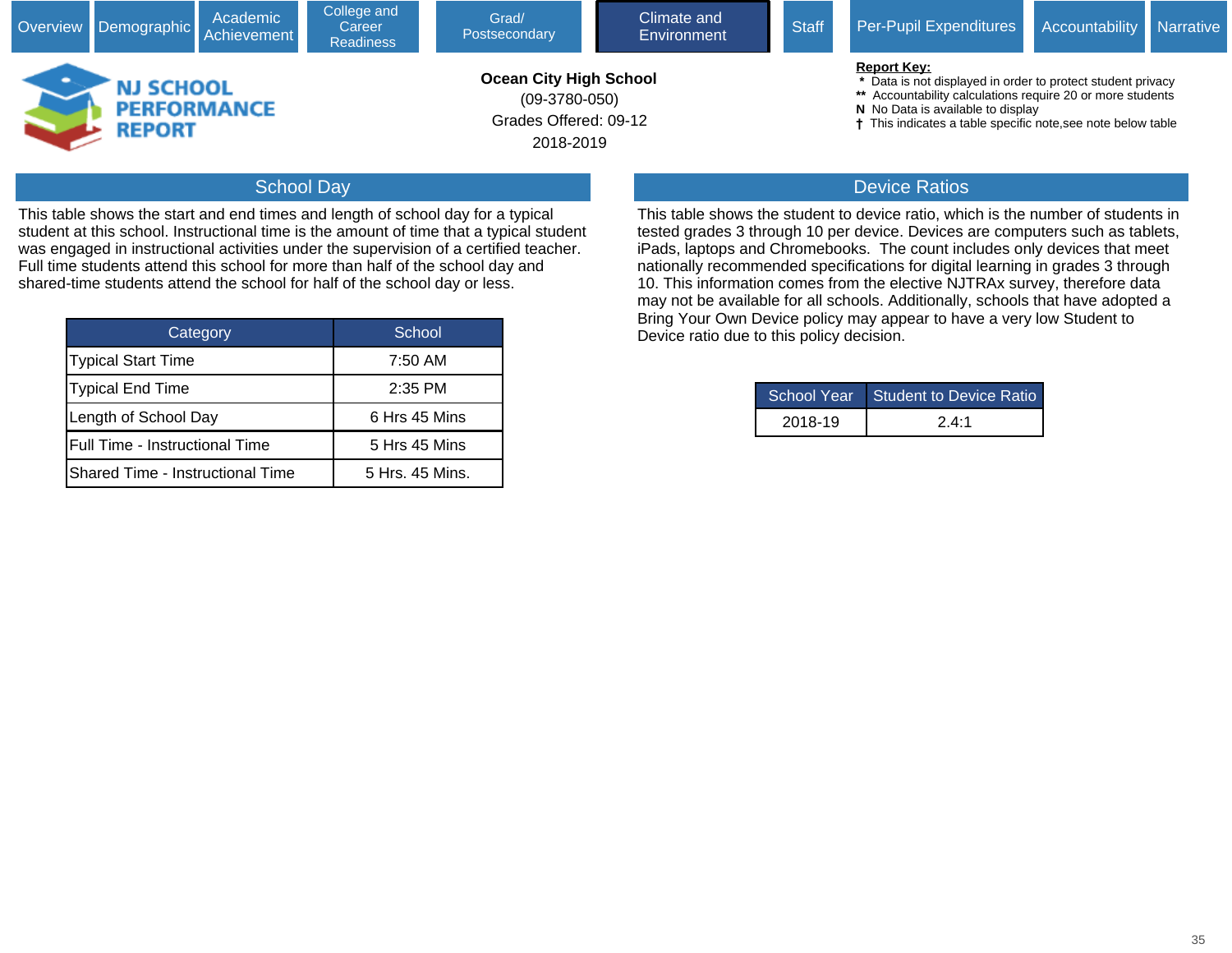

#### **Key terms for staff data**:

**Faculty**: All classroom teachers and educational support services personnel (such as Librarians, Nurses, Counselors, and Child Study Team members) **Teachers**: All classroom teachers

**Administrators**: Principals, assistant principals, supervisors, coordinators, directors, and other central-office administrators, as well as superintendents and other districtlevel administrators

## Teachers – Experience

This table shows information about the experience of teachers assigned to this school and across the state. No teachers in New Jersey are teaching under emergency or provisional credentials as defined the United States Department of Education. Information on the [percentage of teachers identified as potentially](javascript:void(window.open(window.location.origin%20+%20)  [teaching out-of-field](javascript:void(window.open(window.location.origin%20+%20) is also available by school and district.

## Administrators – Experience (District Level)

This table shows information about the experience of administrators assigned to this district and across the state.

## Student and Staff Ratios

This table shows ratios of students and staff members in the school and district. Ratios for librarians, nurses, counselors, and child study team members are only reported at the district level because many staff in these jobs are assigned only to the district and not to individual schools.

| Category                                                                     | <b>Teachers</b><br>in School | <b>Teachers</b><br>in State |
|------------------------------------------------------------------------------|------------------------------|-----------------------------|
| <b>Total Number of teachers</b>                                              | 101                          | 118,214                     |
| Average years experience in<br>public schools                                | 16.0                         | 12.1                        |
| Average years experience in<br>district                                      | 13.4                         | 10.8                        |
| Percentage of Teachers with 4 or<br>more years experience in the<br>district | 83.2%                        | 75.3%                       |

| Category                                                                           | Admin. in<br><b>District</b> | Admin. in<br><b>State</b> |
|------------------------------------------------------------------------------------|------------------------------|---------------------------|
| <b>Total Number of administrators</b>                                              | 11                           | 9,530                     |
| Average years experience in public<br>schools                                      | 16.8                         | 16.0                      |
| Average years experience in district                                               | 6.5                          | 12.0                      |
| Percentage of Administrators with 4<br>or more years experience in the<br>district | 54.5%                        | 76.9%                     |

| Ratio                                          | School Ratio | District Ratio |
|------------------------------------------------|--------------|----------------|
| <b>Students to Teachers</b>                    | 12:1         | 11:1           |
| <b>Students to Administrators</b>              | 412:1        | 192:1          |
| Teachers to Administrators                     | 34:1         | 17:1           |
| Students to<br>Librarians/Media Specialists    |              | 705:1          |
| <b>Students to Nurses</b>                      |              | 529:1          |
| <b>Students to Counselors</b>                  |              | 235:1          |
| <b>Students to Child Study</b><br>Team Members |              | 302:1          |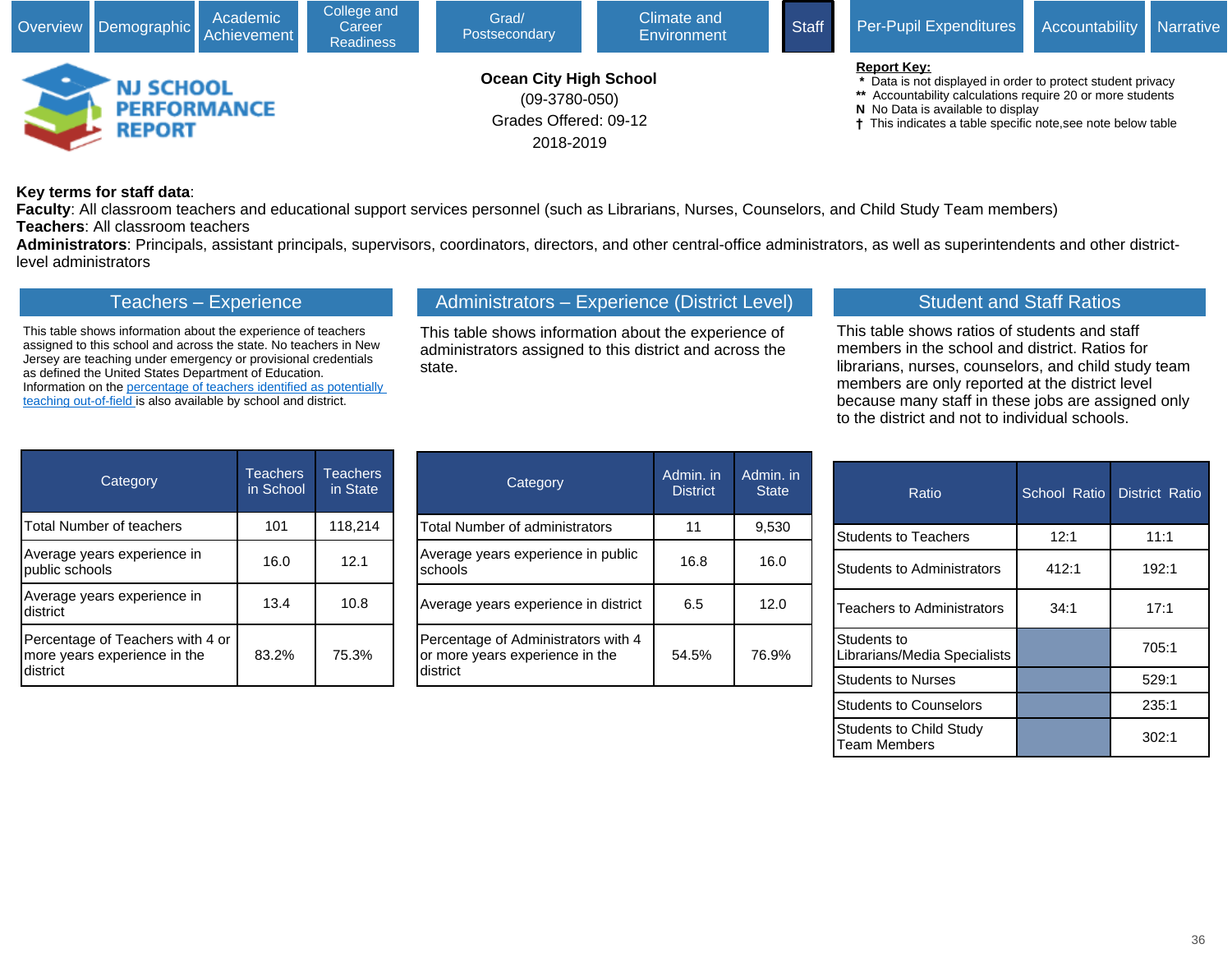

#### **Key terms for staff data**:

**Faculty**: All classroom teachers and educational support services personnel (such as Librarians, Nurses, Counselors, and Child Study Team members) **Teachers**: All classroom teachers

**Administrators**: Principals, assistant principals, supervisors, coordinators, directors, and other central-office administrators, as well as superintendents and other districtlevel administrators

#### Teachers and Administrators – Demographics

This table compares the percentage of students, teachers, and administrators by gender and by racial and ethnic group.

| <b>Category</b>                             | Students in<br>School | Teachers in<br>School | Administrators in<br>School | Students in<br>State | Teachers in l<br><b>State</b> | Administrators in<br><b>State</b> |
|---------------------------------------------|-----------------------|-----------------------|-----------------------------|----------------------|-------------------------------|-----------------------------------|
| <b>IFemale</b>                              | 52.6%                 | 52.5%                 | 33.3%                       | 48.4%                | 77.1%                         | 54.9%                             |
| <b>I</b> Male                               | 47.4%                 | 47.5%                 | 66.7%                       | 51.6%                | 22.9%                         | 45.1%                             |
| <b>White</b>                                | 90.0%                 | 95.0%                 | 100.0%                      | 42.4%                | 83.6%                         | 77.4%                             |
| Hispanic                                    | 4.9%                  | 2.0%                  | $0.0\%$                     | 29.9%                | 7.3%                          | 7.2%                              |
| <b>IBlack or African American</b>           | 2.7%                  | 1.0%                  | $0.0\%$                     | 15.0%                | 6.6%                          | 13.9%                             |
| Asian                                       | 1.5%                  | 1.0%                  | $0.0\%$                     | 10.2%                | 2.0%                          | 1.1%                              |
| IAmerican Indian or Alaska Native           | 0.3%                  | 0.0%                  | 0.0%                        | 0.1%                 | 0.1%                          | 0.1%                              |
| <b>INative Hawaiian or Pacific Islander</b> | 0.6%                  | 0.0%                  | $0.0\%$                     | 0.2%                 | 0.1%                          | 0.1%                              |
| Two or More Races                           | 0.1%                  | 1.0%                  | $0.0\%$                     | 2.1%                 | 0.2%                          | 0.2%                              |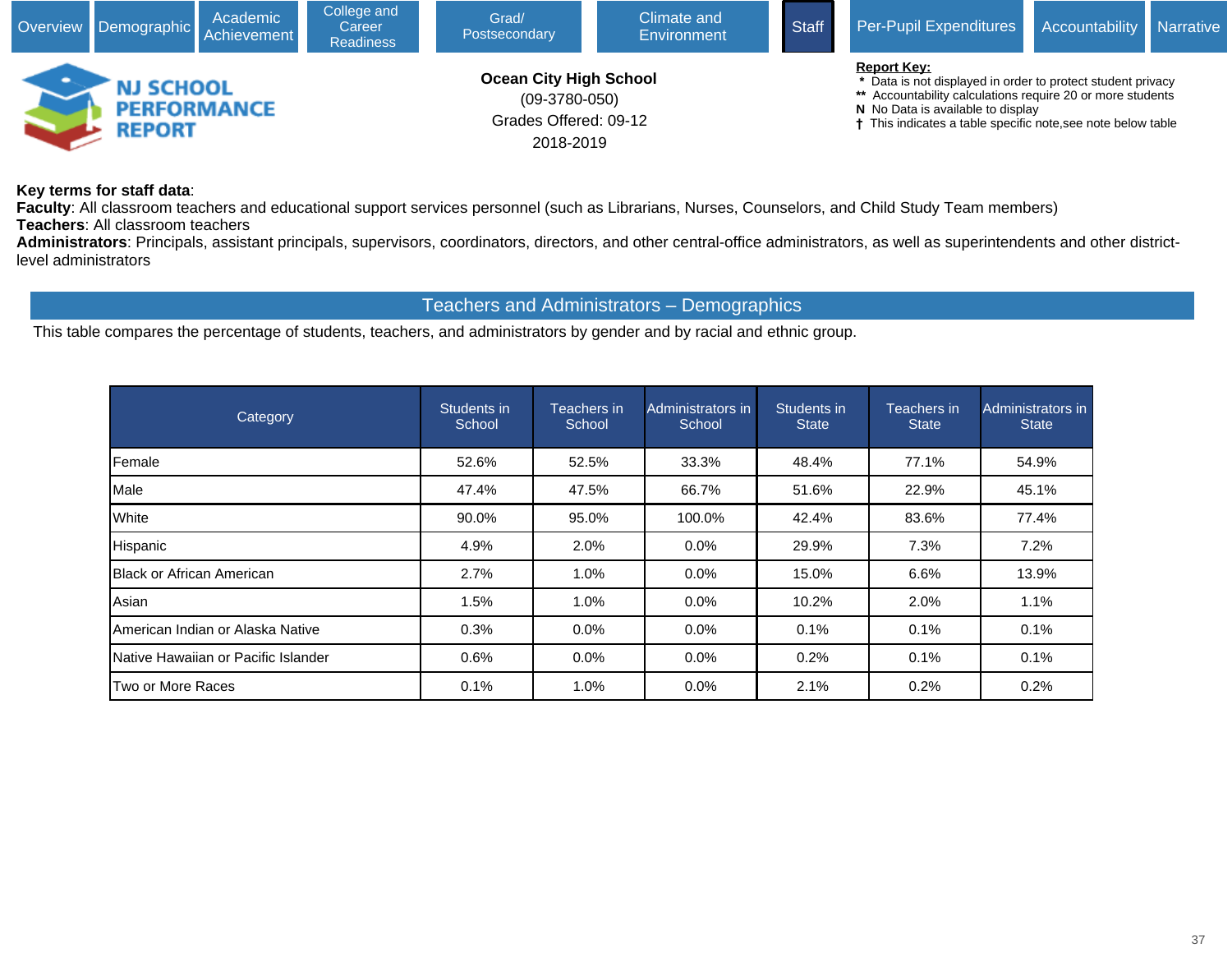

#### **Key terms for staff data**:

**Faculty**: All classroom teachers and educational support services personnel (such as Librarians, Nurses, Counselors, and Child Study Team members) **Teachers**: All classroom teachers

**Administrators**: Principals, assistant principals, supervisors, coordinators, directors, and other central-office administrators, as well as superintendents and other districtlevel administrators

## Teachers and Administrators - Level of Education

This chart shows the highest level of education attained by teachers and administrators. The Bachelor's category may include other degrees/certificates such as a Specialist's degree. Administrators are required to have a Master's degree or higher.

## Teachers and Administrators - One-Year Retention (District Level)

This table shows the percentage of teachers and administrators assigned to this district in 2017-18 that were still assigned to this district in 2018-19. Staff who were not retained may have changed districts or no longer work for the state (including retirements).

| Job Type                                       | <b>District</b> | <b>State</b> |  |
|------------------------------------------------|-----------------|--------------|--|
| I2017-18 Teachers: Same district 2018-19       | 94.6%           | 90.5%        |  |
| I2017-18 Administrators: Same district 2018-19 | 100.0%          | 87.9%        |  |

#### Faculty Attendance

This table shows the percentage of days that faculty members were present during the school year. Approved professional days, personal days, staff training days, bereavement days, jury duty, and absences due to extended illness are not counted against days present, and faculty members on long-term leave or disability are excluded from this calculation.

| School Year | % Days Present |  |  |
|-------------|----------------|--|--|
| 2018-19     | 97.0%          |  |  |

## Bachelor's Degree



## Master's Degree

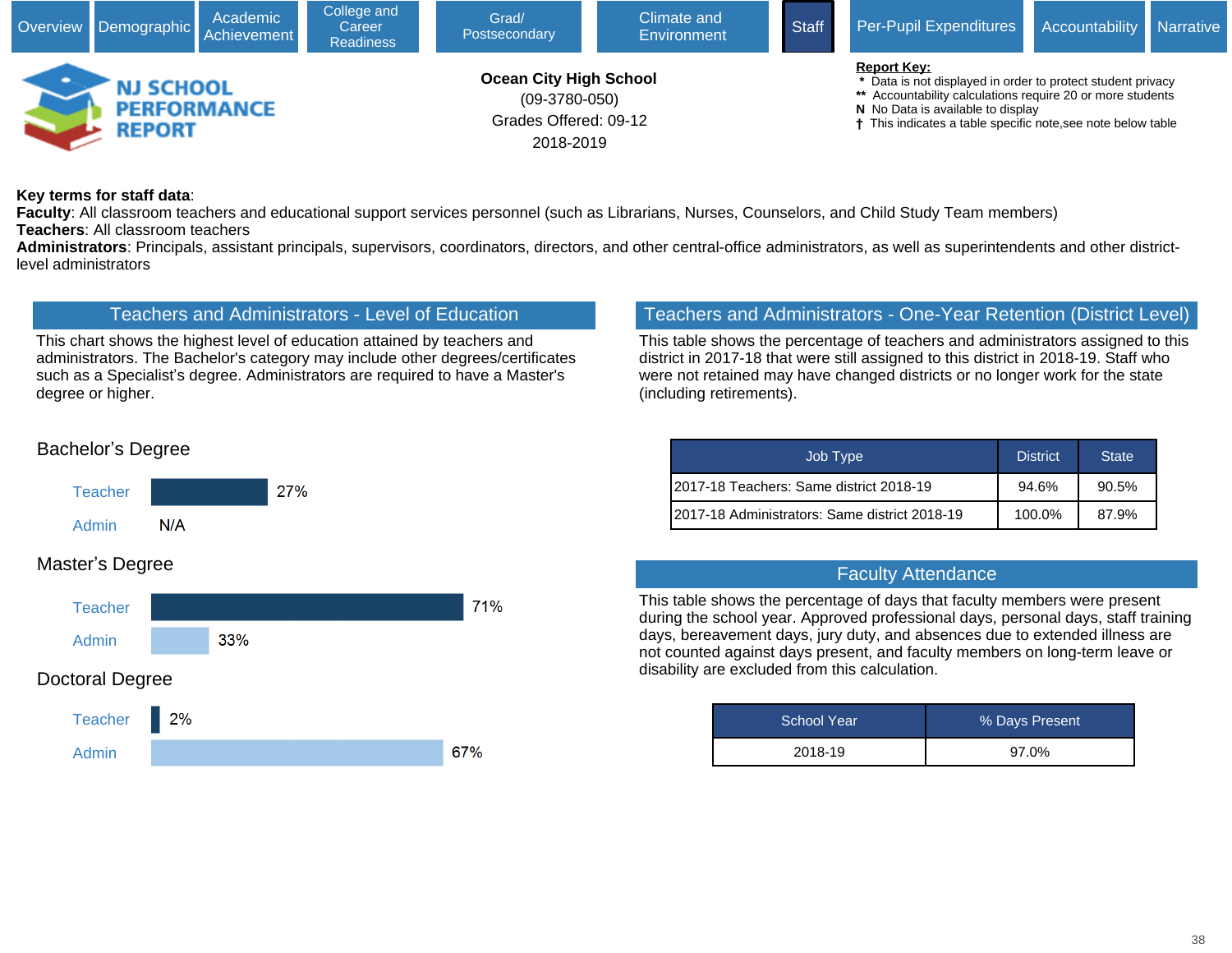

## Per-Pupil Expenditures by Source

The link below produces a table summarizing the most recently available expenses for regular and special education students taught at schools in the district. The amounts shown include expenditures for instruction, support services, administration, operations and maintenance, and extra-curricular activities.

For more information regarding this table please refer to the guidance for school level reporting, which is available on the [NJDOE webpage ESSA School Level Reporting Information](javascript:void(window.open(). More in-depth information about district and charter school spending can be found in the [User Friendly Budget](javascript:void(window.open() and the Comprehensive Annual Financial Report (CAFR) and Auditor Management [Reports \(AMRs\)](javascript:void(window.open().

Please be aware that the total district expenditures represented in these reports are taken from audited district financial data, but the subsequent allocation of these resources to specific schools is not audited or otherwise verified by the New Jersey Department of Education. If you have specific questions about the assignment (or lack of assignment) of school-level amounts, please contact the district for additional information.

[Link to District Summary of 2018-19 School-Level Per Pupil Expenditures by Source](javascript:void(window.open()[.](https://www.nj.gov/education/finance/fp/cafr/search/)

An option to [download all school-level summaries by district](javascript:void(window.open() in one spreadsheet is also available. However, because districts have flexibility in how certain costs are allocated to individual schools, school-level costs should not be compared between schools in different districts.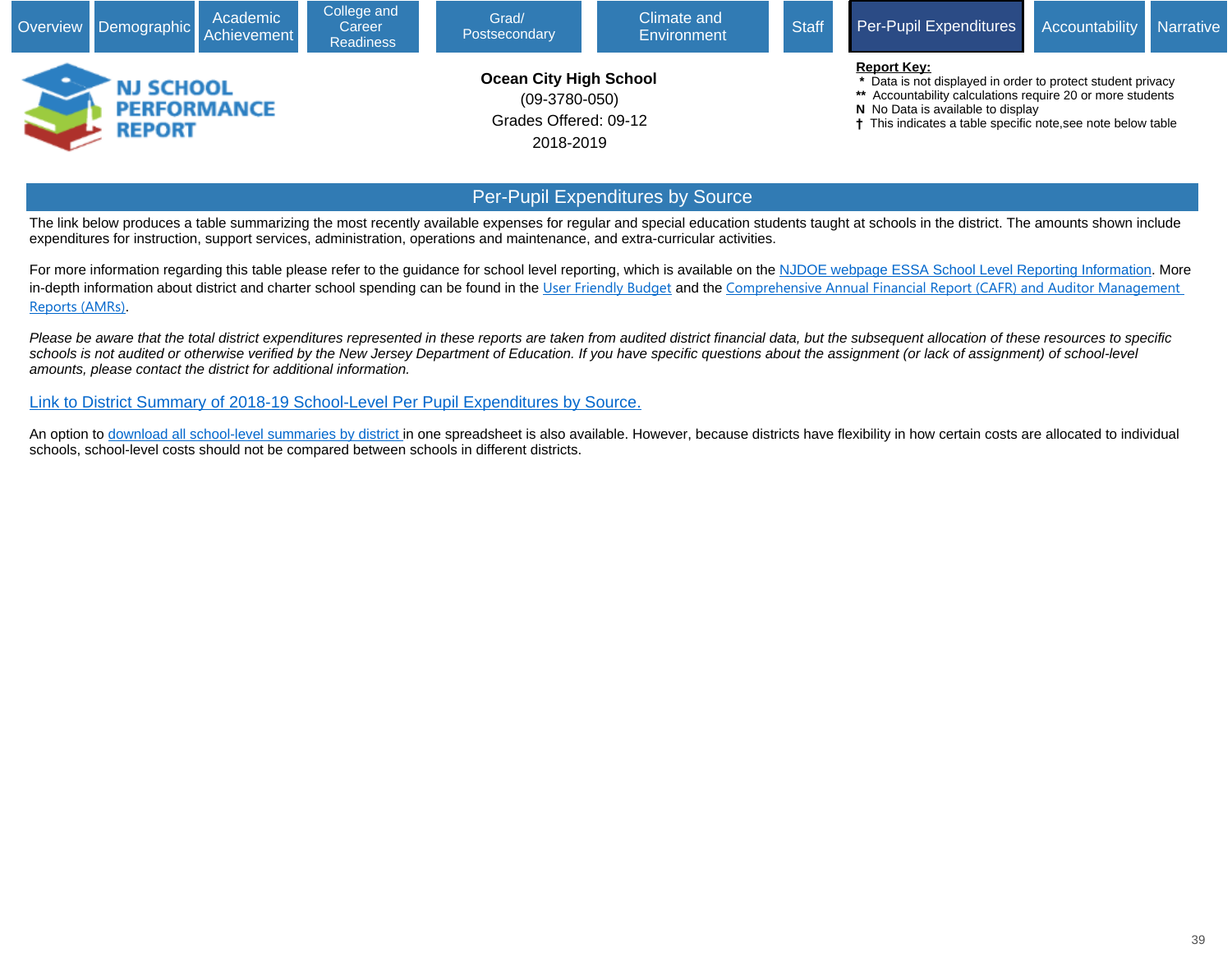

New Jersey's school accountability system identifies schools that are in need of comprehensive and targeted support as required by the Every Student Succeeds Act (ESSA).

Every three years (last identification in 2019, next identification in 2022), NJDOE will identify schools in the following three federal categories:

**Comprehensive Support and Improvement - Overall Low Performing**: Schools with a summative score in the bottom 5% of Title I schools.

**Comprehensive Support and Improvement - Low Graduation Rate**: High schools with a four-year graduation rate of 67% or less

**Targeted Support and Improvement - Low Performing Student Group**: Schools with one or more student group with a summative score that would be in the bottom 5% of Title I schools

Annually, NJDOE will identify schools in the following federal category:

**Targeted Support and Improvement - Consistently Underperforming Student Group**: Schools with one or more students group that missed annual targets or standards for all indicators for two years in a row

For more information about New Jersey's accountability system, how indicator and summative scores were calculated, how federal accountability status is determined, and [Statewide Progress toward Long-Term goals](javascript:void(window.open(), see these [accountability resources.](javascript:void(window.open()

## ESSA Accountability Status

The table below provides the school's federal school status for the 2020-21 school year, the category (or reason) for identification, the year the school is eligible to exit status, and, if applicable, the student groups identified for support. For additional information, the [NJDOE ESSA Accountability webpage](javascript:void(window.open() includes a list of all schools requiring comprehensive or targeted [support](javascript:void(window.open() and improvement with the amount of School Improvement Aid (SIA) funds received and information on [exit criteria](javascript:void(window.open() for identified schools.

| Status for 2020-21 School Year                                    | <b>Not in Status</b> |
|-------------------------------------------------------------------|----------------------|
| Category of Identification                                        | n/a                  |
| Year Eligible to Exit Status                                      | n/a                  |
| <b>Student Group Status: White</b>                                |                      |
| <b>Student Group Status: Hispanic</b>                             |                      |
| Student Group Status: Black or African American                   |                      |
| Student Group Status: Asian, Native Hawaiian, or Pacific Islander |                      |
| Student Group Status: American Indian or Alaska Native            |                      |
| <b>Student Group Status: Two or More Races</b>                    |                      |
| <b>Student Group Status: Economically Disadvantaged Students</b>  |                      |
| <b>Student Group Status: Students with Disabilities</b>           |                      |
| <b>Student Group Status: English Learners</b>                     |                      |

† This flag is used if a school is identified for Comprehensive Support and Improvement, but one or more student groups met criteria for Targeted Support and Improvement.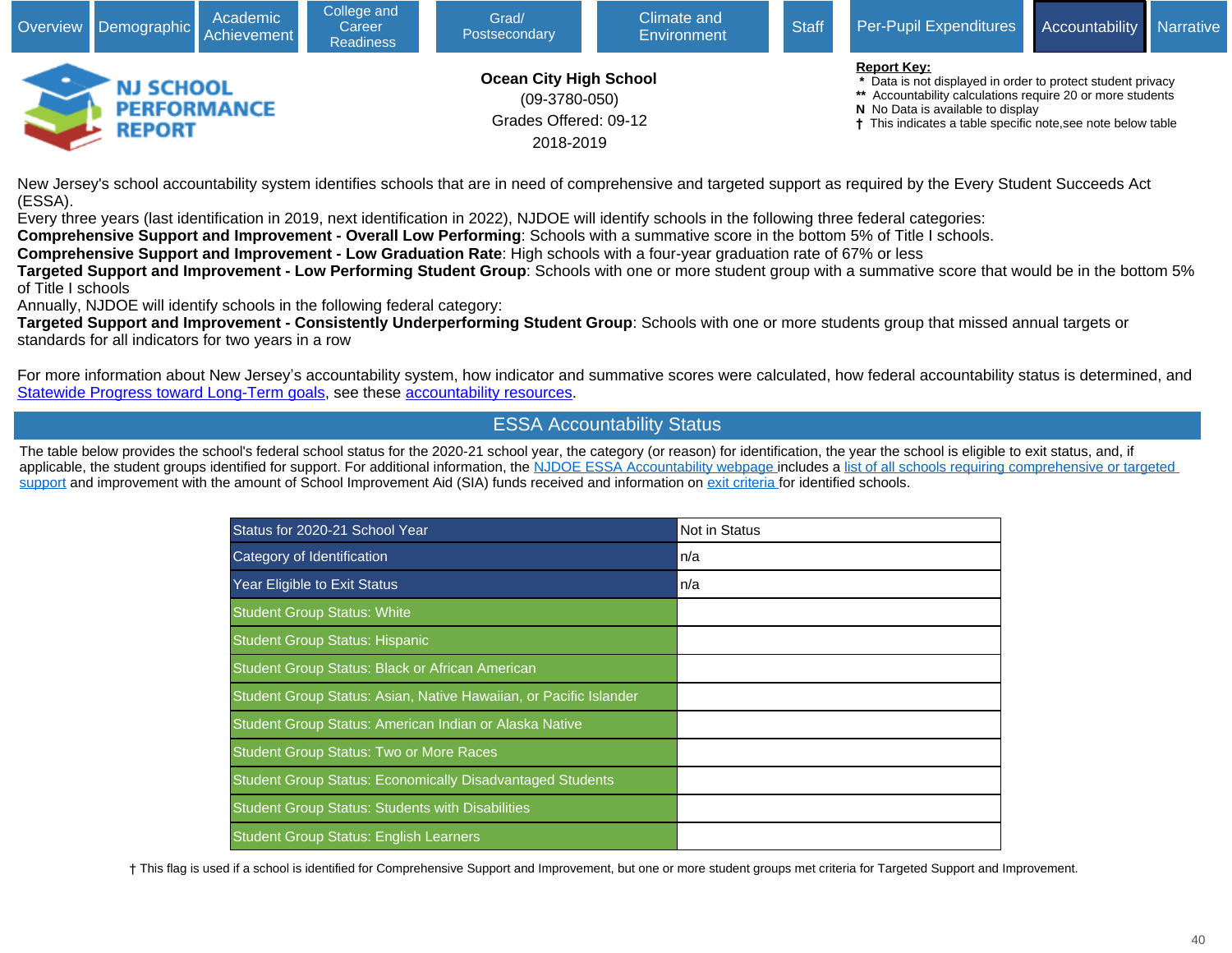

New Jersey's school accountability system identifies schools that are in need of comprehensive and targeted support as required by the Every Student Succeeds Act (ESSA).

Every three years (last identification in 2019, next identification in 2022), NJDOE will identify schools in the following three federal categories:

**Comprehensive Support and Improvement - Overall Low Performing**: Schools with a summative score in the bottom 5% of Title I schools.

**Comprehensive Support and Improvement - Low Graduation Rate**: High schools with a four-year graduation rate of 67% or less

**Targeted Support and Improvement - Low Performing Student Group**: Schools with one or more student group with a summative score that would be in the bottom 5% of Title I schools

Annually, NJDOE will identify schools in the following federal category:

**Targeted Support and Improvement - Consistently Underperforming Student Group**: Schools with one or more students group that missed annual targets or standards for all indicators for two years in a row

For more information about New Jersey's accountability system, how indicator and summative scores were calculated, how federal accountability status is determined, and [Statewide Progress toward Long-Term goals](javascript:void(window.open(), see these [accountability resources](javascript:void(window.open().

## ESSA Accountability Progress

The table below shows performance on each of New Jersey's ESSA accountability indicators for the last three years. ELA and Math Proficiency represent the percentage of students that met or exceeded expectations on statewide assessments (NJSLA/PARCC or DLM). ELA and Math Growth represent the median student growth percentile. Four- and five-year graduation rates represent the adjusted cohort graduation rates. Progress toward English Language Proficiency, which was first available in 2017-18, shows the percentage of English Learners that demonstrated the expected amount of growth on the ACCESS for ELLs 2.0 Assessment for English Language proficiency. Chronic absenteeism represents the percentage of students that were absent for 10% or more of the days enrolled during the school year.

| <b>ESSA Acountability Indicator</b>          | 2016-17 | 2017-18 | 2018-19 |
|----------------------------------------------|---------|---------|---------|
| <b>ELA Proficiency</b>                       | 47.3%   | 60.5%   | 60.2%   |
| Math Proficiency                             | 28.5%   | 32.8%   | 34.1%   |
| <b>ELA Growth</b>                            | N       | N       | N       |
| IMath Growth                                 | Ν       | N       | N       |
| 4-Year Graduation Rate+                      | 96.3%   | 96.4%   | 96.8%   |
| 5-Year Graduation Rate+                      | 97.1%   | 96.6%   | 97.0%   |
| Progress toward English Language Proficiency |         | $\star$ | $\star$ |
| Chronic Absenteeism                          | 23.4%   | 12.7%   | 7.3%    |

† This table shows 2018-19 graduation data for reference, but 2017-18 graduation data is used for accountability calculations for 2018-19.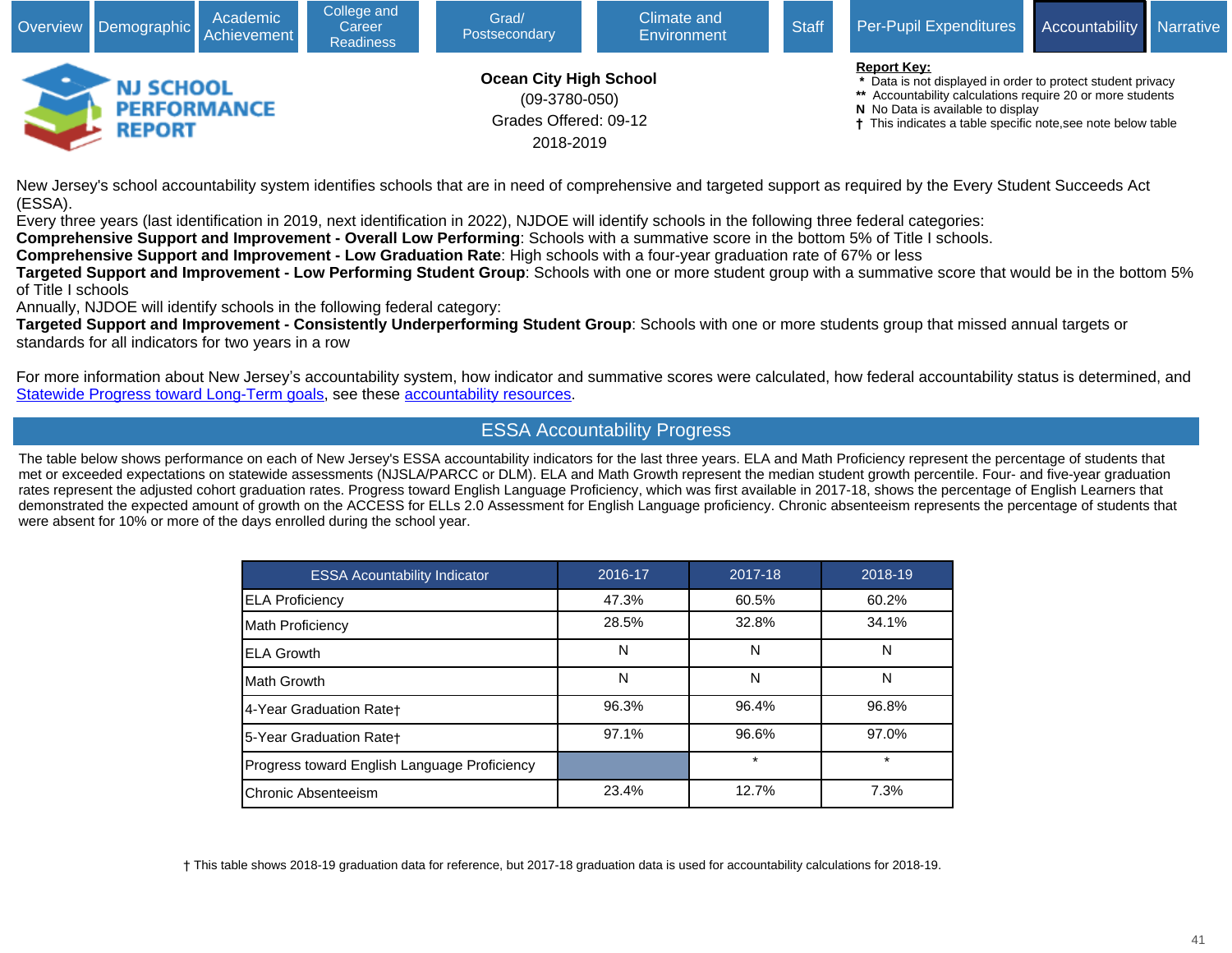

New Jersey's school accountability system identifies schools that are in need of comprehensive and targeted support as required by the Every Student Succeeds Act (ESSA).

Every three years (last identification in 2019, next identification in 2022), NJDOE will identify schools in the following three federal categories:

**Comprehensive Support and Improvement - Overall Low Performing**: Schools with a summative score in the bottom 5% of Title I schools.

**Comprehensive Support and Improvement - Low Graduation Rate**: High schools with a four-year graduation rate of 67% or less

**Targeted Support and Improvement - Low Performing Student Group**: Schools with one or more student group with a summative score that would be in the bottom 5% of Title I schools

Annually, NJDOE will identify schools in the following federal category:

**Targeted Support and Improvement - Consistently Underperforming Student Group**: Schools with one or more students group that missed annual targets or standards for all indicators for two years in a row

For more information about New Jersey's accountability system, how indicator and summative scores were calculated, how federal accountability status is determined, and [Statewide Progress toward Long-Term goals](javascript:void(window.open(), see these [accountability resources.](javascript:void(window.open()

## Accountability Indicator Scores and Summative Ratings - 2018-19 School Year

New Jersey developed a school accountability system as required by the Every Student Succeeds Act (ESSA) to identify schools that are in need of Comprehensive Support and Improvement every three years. During the three-year federal status period, schools receive additional resources and support. NJDOE will next identify schools for Comprehensive Support and Improvement in 2022.

This year accountability indicator scores and summative ratings are not used to identify schools for Comprehensive Support and Improvement, so these data are not included in the School Performance Reports. Review the previous two pages to see a school's current status, in the ESSA Accountability Status table, and to monitor a school's school progress on each accountability indicator over the last three years using the new ESSA Accountability Progress table.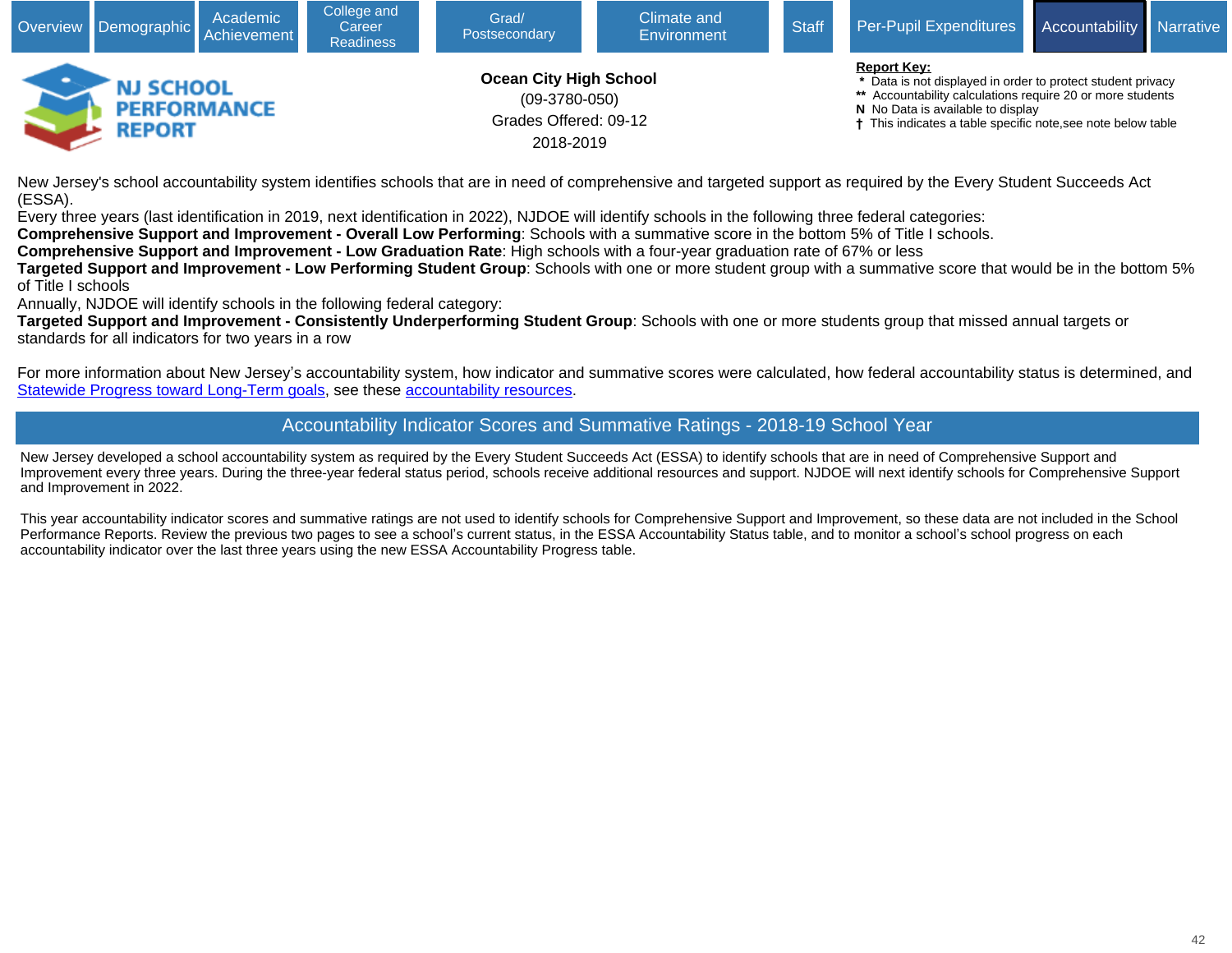

#### Accountability Summary by Student Group - 2018-19 School Year

This table shows whether student groups in this school met annual ESSA accountability targets and standards for each indicator. Annual targets for proficiency and graduation rate were set based on a school or student group's performance in 2015-16 or the first year data was available. The standard for student growth is a median student growth percentile of 40-59.5. The target for chronic absenteeism is the statewide chronic absenteeism rate based on students enrolled in the grades served by the school. For more details on accountability targets, see these [accountability resources](javascript:void(window.open().

The accountability system will not be used to identify schools for Targeted Support and Improvement – Low Performing Student Group for 2018-19, so student group summative scores are not included in this table this year.

| <b>Student Group</b>                        | <b>ELA</b><br>Proficiency:<br><b>Met Annual</b><br><b>Target</b> | <b>Math</b><br><b>Proficiency:</b><br><b>Met Annual</b><br><b>Target</b> | 4-Year<br><b>Graduation</b><br><b>Rate: Met</b><br><b>Annual</b><br><b>Target</b> | 5-Year<br><b>Graduation</b><br><b>Rate: Met</b><br><b>Annual</b><br><b>Target</b> | <b>Progress</b><br><b>Towards</b><br><b>English</b><br>Language<br><b>Proficiency:</b><br><b>Met Annual</b><br><b>Target</b> | <b>Chronic</b><br>Absenteeism:<br><b>Met State</b><br>Average | <b>Requires Targeted</b><br>Support:<br><b>Consistently</b><br>Underperforming<br><b>Student Group -</b><br>2017-18 |
|---------------------------------------------|------------------------------------------------------------------|--------------------------------------------------------------------------|-----------------------------------------------------------------------------------|-----------------------------------------------------------------------------------|------------------------------------------------------------------------------------------------------------------------------|---------------------------------------------------------------|---------------------------------------------------------------------------------------------------------------------|
| <b>Schoolwide</b>                           | <b>Met Target</b>                                                | <b>Met Target</b>                                                        | Met Goal                                                                          | <b>Met Goal</b>                                                                   | $***$                                                                                                                        | Met                                                           | <b>No</b>                                                                                                           |
| White                                       | <b>Met Target</b>                                                | <b>Met Target</b>                                                        | Met Goal                                                                          | <b>Met Goal</b>                                                                   | n/a                                                                                                                          | Met                                                           | No                                                                                                                  |
| Hispanic                                    | Met Target                                                       | Met Targett                                                              | $***$                                                                             | $**$                                                                              | n/a                                                                                                                          | Met                                                           | No                                                                                                                  |
| Black or African American                   | $**$                                                             | $***$                                                                    | $***$                                                                             | $**$                                                                              | n/a                                                                                                                          | Not Met                                                       | No                                                                                                                  |
| Asian, Native Hawaiian, or Pacific Islander | $***$                                                            | $***$                                                                    | $***$                                                                             | $**$                                                                              | n/a                                                                                                                          | Met                                                           | No                                                                                                                  |
| lAmerican Indian or Alaska Native           | $***$                                                            | $***$                                                                    | $***$                                                                             | $**$                                                                              | n/a                                                                                                                          | $***$                                                         | No                                                                                                                  |
| Two or More Races                           | $***$                                                            | $***$                                                                    | $***$                                                                             | $***$                                                                             | n/a                                                                                                                          | $***$                                                         | No                                                                                                                  |
| <b>Economically Disadvantaged Students</b>  | Met Targett                                                      | Not Met                                                                  | <b>Met Target</b>                                                                 | Not Met                                                                           | n/a                                                                                                                          | Not Met                                                       | <b>No</b>                                                                                                           |
| Students with Disabilities                  | <b>Met Target</b>                                                | Met Target†                                                              | Not Met                                                                           | Not Met                                                                           | n/a                                                                                                                          | Not Met                                                       | No.                                                                                                                 |
| English Learners                            | $***$                                                            | $***$                                                                    | $***$                                                                             | $***$                                                                             | $***$                                                                                                                        | $***$                                                         | No                                                                                                                  |

† Target was met within a confidence interval (Proficiency) or within one standard deviation (Progress to English Language Proficiency).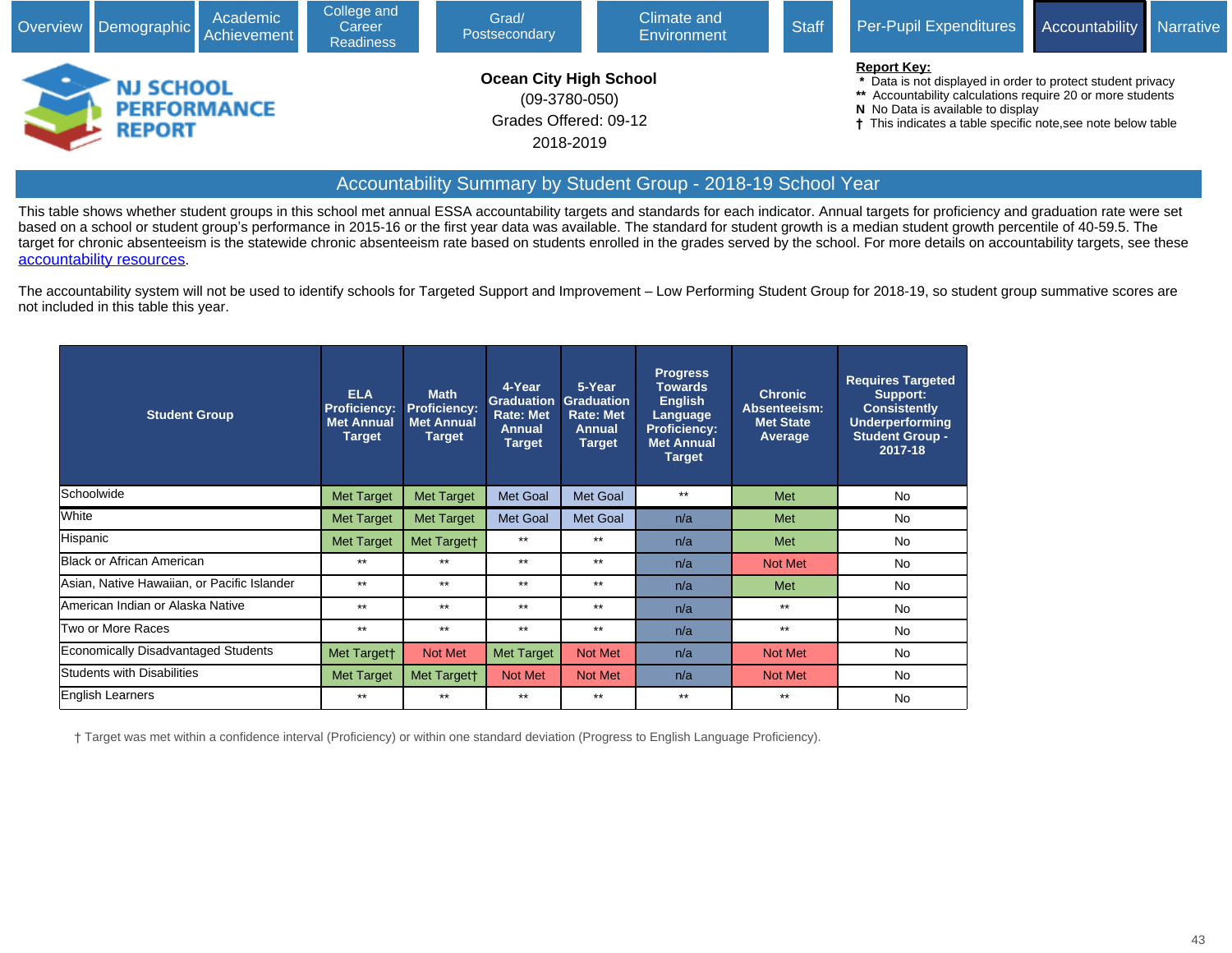| Overview | Demographic                                      | Academic<br>Achievement | College and<br>Career<br><b>Readiness</b> | Grad/<br>Postsecondary                                                                 | <b>Climate and</b><br><b>Environment</b>                                                                                                                                                                                                                                                                                                                                                                                                                                                                                                                                                                                                  | <b>Staff</b> | Per-Pupil Expenditures | Accountability                                                                                                                                                                                                                 | Narrative |  |
|----------|--------------------------------------------------|-------------------------|-------------------------------------------|----------------------------------------------------------------------------------------|-------------------------------------------------------------------------------------------------------------------------------------------------------------------------------------------------------------------------------------------------------------------------------------------------------------------------------------------------------------------------------------------------------------------------------------------------------------------------------------------------------------------------------------------------------------------------------------------------------------------------------------------|--------------|------------------------|--------------------------------------------------------------------------------------------------------------------------------------------------------------------------------------------------------------------------------|-----------|--|
|          | NJ SCHOOL<br><b>PERFORMANCE</b><br><b>REPORT</b> |                         |                                           | <b>Ocean City High School</b><br>$(09-3780-050)$<br>Grades Offered: 09-12<br>2018-2019 |                                                                                                                                                                                                                                                                                                                                                                                                                                                                                                                                                                                                                                           |              | <b>Report Key:</b>     | * Data is not displayed in order to protect student privacy<br>** Accountability calculations require 20 or more students<br>N No Data is available to display<br>† This indicates a table specific note, see note below table |           |  |
|          |                                                  |                         |                                           |                                                                                        | <b>School Narrative</b>                                                                                                                                                                                                                                                                                                                                                                                                                                                                                                                                                                                                                   |              |                        |                                                                                                                                                                                                                                |           |  |
|          |                                                  |                         |                                           |                                                                                        | This section allows schools and districts to share highlights, achievements, and other important information about programs, activities, and services that are offered in their<br>own words. If there are questions about the information provided in the narrative section, please contact the school or district directly.                                                                                                                                                                                                                                                                                                             |              |                        |                                                                                                                                                                                                                                |           |  |
|          | Highlights:                                      |                         | Center.                                   |                                                                                        | Students consistently recognized by the NMSC. Ten were Commended Students in 2019. We have 92 AP Scholars; 2<br>with National AP Scholars distinction and 3 in the National Hispanic Recognition Program.<br>Interactive boards, iPads and Chromebooks are integrated into lessons on a daily basis.<br>School climate areas of focus includes a parent and student surveys and a dedeciated student Health and Wellness                                                                                                                                                                                                                  |              |                        |                                                                                                                                                                                                                                |           |  |
|          | Mission, Vision,<br>Theme:                       |                         |                                           |                                                                                        | Ocean City High School continually reflects the community's pride in academic achievement, athletics, and the arts. The mission<br>of Ocean City High School is to promote excellence in academics as well as social and emotional wellness                                                                                                                                                                                                                                                                                                                                                                                               |              |                        |                                                                                                                                                                                                                                |           |  |
|          | Awards, Recognition,<br>Accomplishments:         |                         |                                           | Gold Council of Excellence Award.                                                      | The television/media program has garnered many achievements and accolades since its inception in 2004. The 2019 Student<br>Television Award for Excellence in General Assignment Light News; and 2019 Student Television Award for Excellence in a<br>Magazine Program (both awards from The National Academy of Television Arts & Sciences, Mid-Atlantic Chapter) Our students<br>are consistently recognized by the National Merit Scholarship Corporation and the College Board's Excellence in Advanced<br>Placement testing. Our Student Council was recognized by the National Association of Student Councils winning the National |              |                        |                                                                                                                                                                                                                                |           |  |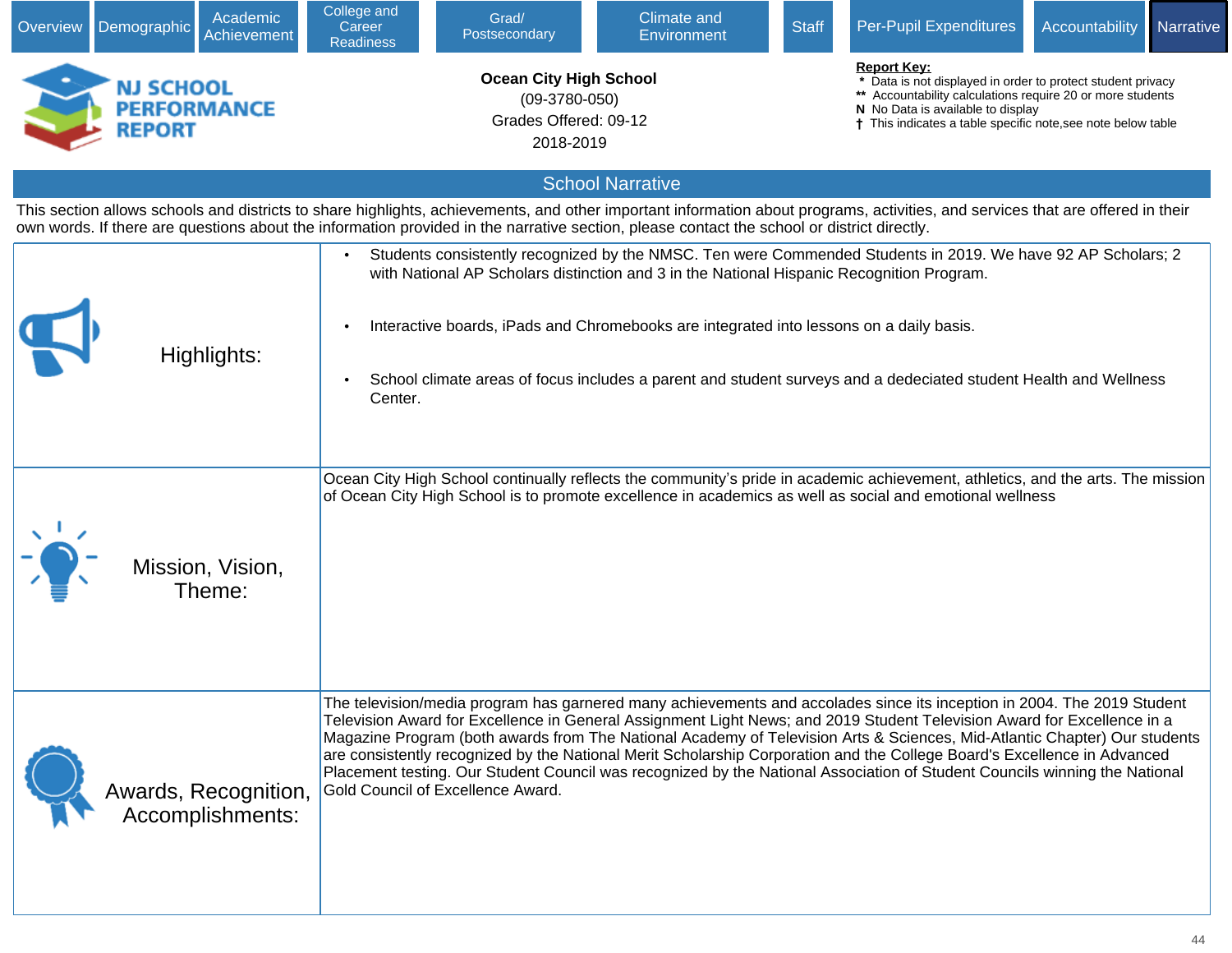| Overview | Academic<br>Demographic<br>Achievement                                                                                                                                                                                                                                                                                        | College and<br>Career<br><b>Readiness</b> | Grad/<br>Postsecondary                                                                 | <b>Climate and</b><br>Environment                          | <b>Staff</b>                                                                                                                                                                                                                                       | Per-Pupil Expenditures                                                                                                                                                                                                                                                                                                                                                                                                                                                                                                                                                                                                                                                                                                                                                                                                                                                                                                                                                                                                                                                                                                                                                                                                                                                                                                                                                                                                                               | Accountability | Narrative |  |  |
|----------|-------------------------------------------------------------------------------------------------------------------------------------------------------------------------------------------------------------------------------------------------------------------------------------------------------------------------------|-------------------------------------------|----------------------------------------------------------------------------------------|------------------------------------------------------------|----------------------------------------------------------------------------------------------------------------------------------------------------------------------------------------------------------------------------------------------------|------------------------------------------------------------------------------------------------------------------------------------------------------------------------------------------------------------------------------------------------------------------------------------------------------------------------------------------------------------------------------------------------------------------------------------------------------------------------------------------------------------------------------------------------------------------------------------------------------------------------------------------------------------------------------------------------------------------------------------------------------------------------------------------------------------------------------------------------------------------------------------------------------------------------------------------------------------------------------------------------------------------------------------------------------------------------------------------------------------------------------------------------------------------------------------------------------------------------------------------------------------------------------------------------------------------------------------------------------------------------------------------------------------------------------------------------------|----------------|-----------|--|--|
|          | <b>NJ SCHOOL</b><br><b>PERFORMANCE</b><br><b>REPORT</b>                                                                                                                                                                                                                                                                       |                                           | <b>Ocean City High School</b><br>$(09-3780-050)$<br>Grades Offered: 09-12<br>2018-2019 |                                                            | <b>Report Key:</b><br>Data is not displayed in order to protect student privacy<br>** Accountability calculations require 20 or more students<br>N No Data is available to display<br>† This indicates a table specific note, see note below table |                                                                                                                                                                                                                                                                                                                                                                                                                                                                                                                                                                                                                                                                                                                                                                                                                                                                                                                                                                                                                                                                                                                                                                                                                                                                                                                                                                                                                                                      |                |           |  |  |
|          |                                                                                                                                                                                                                                                                                                                               |                                           |                                                                                        | <b>School Narrative</b>                                    |                                                                                                                                                                                                                                                    |                                                                                                                                                                                                                                                                                                                                                                                                                                                                                                                                                                                                                                                                                                                                                                                                                                                                                                                                                                                                                                                                                                                                                                                                                                                                                                                                                                                                                                                      |                |           |  |  |
|          | This section allows schools and districts to share highlights, achievements, and other important information about programs, activities, and services that are offered in their<br>own words. If there are questions about the information provided in the narrative section, please contact the school or district directly. |                                           |                                                                                        |                                                            |                                                                                                                                                                                                                                                    |                                                                                                                                                                                                                                                                                                                                                                                                                                                                                                                                                                                                                                                                                                                                                                                                                                                                                                                                                                                                                                                                                                                                                                                                                                                                                                                                                                                                                                                      |                |           |  |  |
|          | Courses, Curriculum,<br>Instruction:                                                                                                                                                                                                                                                                                          |                                           |                                                                                        | national averages on the SAT, PSAT, and ACT college exams. |                                                                                                                                                                                                                                                    | OCHS is a NJ Choice School for Science, Technology, Engineering and Mathematics (STEM); TV Media and Film Production;<br>Performing Arts; and Banking and Finance. Our Choice programs attract students from numerous communities in South Jersey.<br>OCHS partners with Atlantic Cape, Stockton University, Rider College and Rowan University offering dual enrollment in many<br>courses. Students can choose from over 200 courses, including 23 AP courses as well as three levels of American Sign<br>Language. Students have the opportunity to climb our challenge rock wall in physical education class or take Advanced<br>Photography that provides a state of the art dark room for photo development. Our students consistently outpace state and                                                                                                                                                                                                                                                                                                                                                                                                                                                                                                                                                                                                                                                                                       |                |           |  |  |
|          | <b>Sports and Athletics:</b>                                                                                                                                                                                                                                                                                                  |                                           | (Boys & Girls), Wrestling (Coed)                                                       |                                                            |                                                                                                                                                                                                                                                    | Sports Offered: Baseball (Boys), Basketball (Boys & Girls), Cheerleading (Girls), Cross Country (Boys & Girls), Diving (Boys &<br>Girls), Field Hockey (Girls), Football (Boys), Golf (Coed), Gymnastics (Girls), Lacrosse (Boys & Girls), Soccer (Boys & Girls),<br>Softball (Girls), Swimming (Boys & Girls), Tennis (Boys & Girls), Track and Field - Spring (Boys & Girls), Track and Field - Winter<br>Ocean City High School (OCHS) celebrated some fantastic athletic accomplishments in the 2018-2019 school year. Sixty-six<br>Red Raiders received 1st Team Cape Atlantic League (CAL) honors and ten received All South Jersey Honors. In addition, eight<br>Red Raider teams won CAL conference championships, four teams won Cape May County championships, and three teams<br>won NJSIAA sectional championships. Also, during the year, three coaches were recognized by the NJSIAA or named by local<br>media outlets as "Coaches of the Year" for their respective sports. Additionally, the Boys and Girls Crew teams won multiple<br>titles at the county, state, and regional level. There were numerous student-athletes who broke school records and twenty-eight<br>2019 graduates of OCHS committed to continue their athletic pursuits at the collegiate level. Lastly OCHS won the coveted Ed<br>Byrnes Award, the NJSIAA Sportsmanship Award and was ranked in the top 20 for New Jersey public school athletic programs. |                |           |  |  |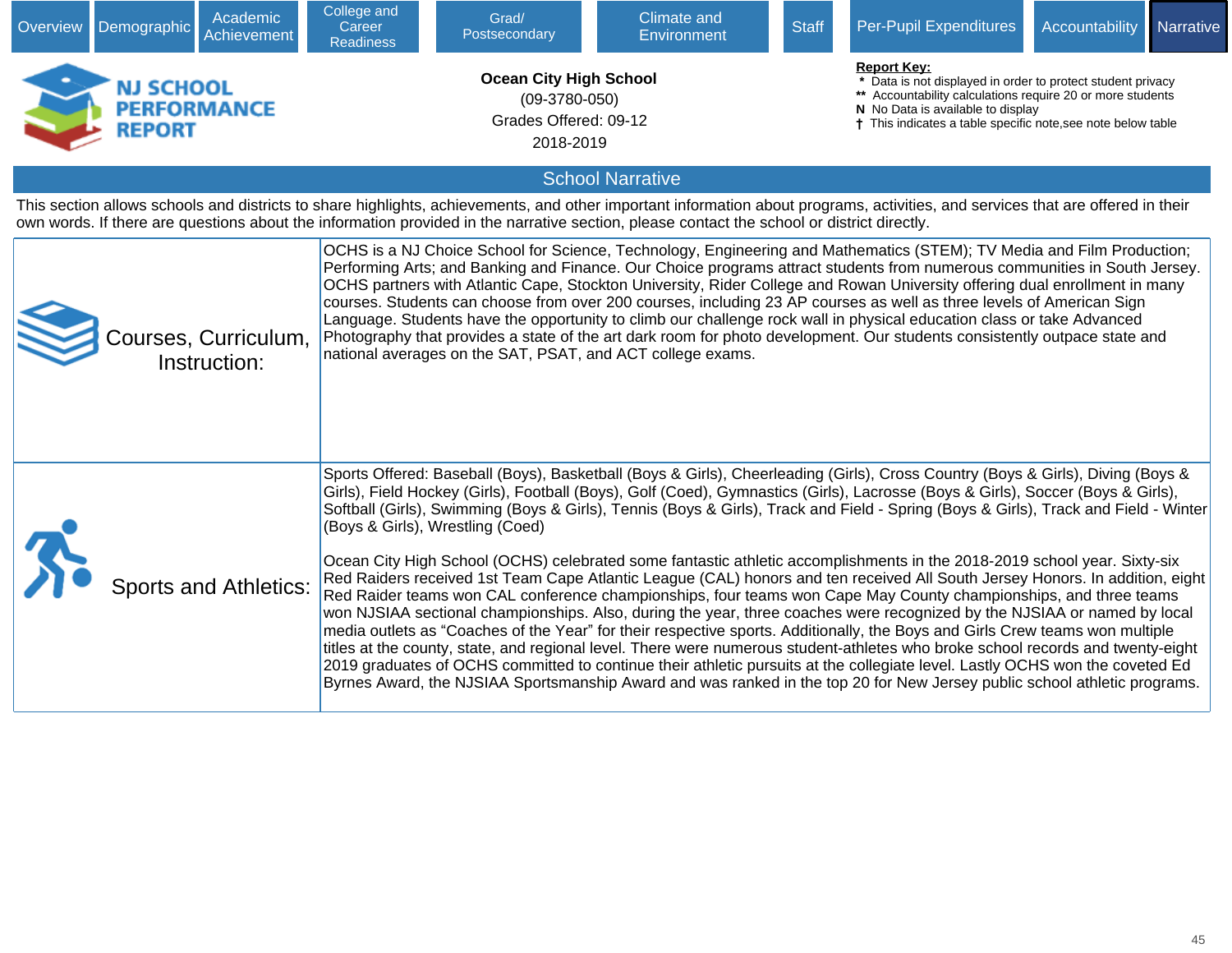| <b>Overview</b> | Demographic   | Academic<br>Achievement,                                                                                                                               | College and<br>Career<br><b>Readiness</b> | Grad/<br>Postsecondary | Climate and<br>Environment | <b>Staff</b>                                                                                                                                                                                                                 | Per-Pupil Expenditures                                                                                                                                                                                                                                                                                                                                                                                                                                                                          | <b>Accountability</b> | <b>Narrative</b> |
|-----------------|---------------|--------------------------------------------------------------------------------------------------------------------------------------------------------|-------------------------------------------|------------------------|----------------------------|------------------------------------------------------------------------------------------------------------------------------------------------------------------------------------------------------------------------------|-------------------------------------------------------------------------------------------------------------------------------------------------------------------------------------------------------------------------------------------------------------------------------------------------------------------------------------------------------------------------------------------------------------------------------------------------------------------------------------------------|-----------------------|------------------|
|                 | <b>REPORT</b> | <b>Report Key:</b><br><b>Ocean City High School</b><br><b>NJ SCHOOL</b><br>$(09-3780-050)$<br><b>PERFORMANCE</b><br>Grades Offered: 09-12<br>2018-2019 |                                           |                        |                            | * Data is not displayed in order to protect student privacy<br>** Accountability calculations require 20 or more students<br>N No Data is available to display<br>This indicates a table specific note, see note below table |                                                                                                                                                                                                                                                                                                                                                                                                                                                                                                 |                       |                  |
|                 |               | <b>Clubs and Activities:</b>                                                                                                                           | Yearbook                                  |                        |                            |                                                                                                                                                                                                                              | Academic, Art, Band Front, Best Buddies, Billows, Cheerleading, Chess, Choir, Class Council, Computer, Drama, Drill Team,<br>FCA, French, Freshman Mentoring, Gilda's Club, Graphic, History, Interact, Intramurals, Jazz Band, Junior States of America,<br>Key, Latin, Leadership, Marching Band, Mascot, Math, Model U.N., NHS, OC Life 21, Peer Mediation, Photography,<br>Psychology, S.A.D.D., S.C.A.T., S.E.A., S.T.O.P., Science, Spanish, Stage Crew, Student Council, Technical Crew, |                       |                  |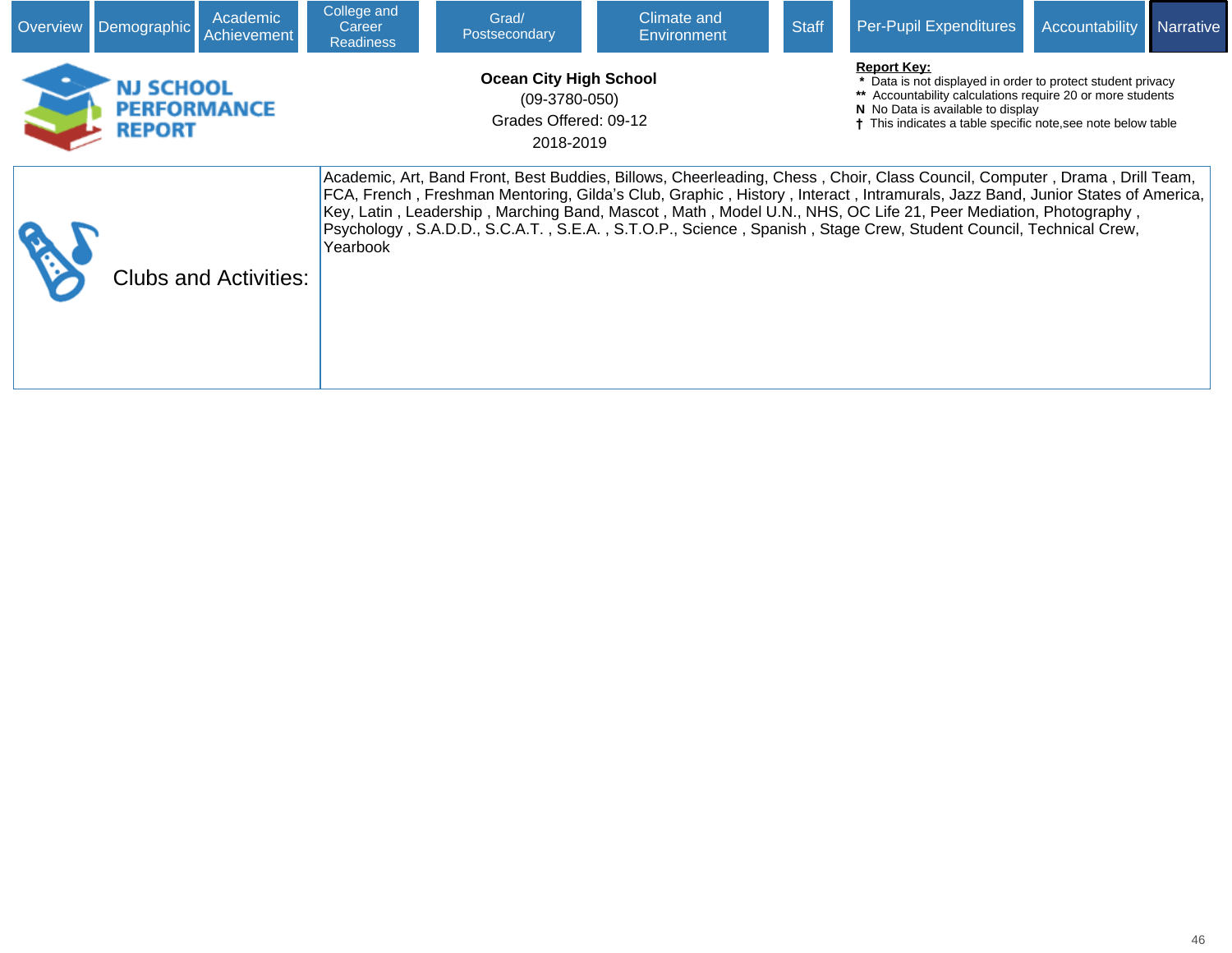| Overview | Academic<br>Demographic<br>Achievement                                                                                                                                                                                                                                                                                        | College and<br>Career<br><b>Readiness</b> | Grad/<br>Postsecondary                                                                 | <b>Climate and</b><br>Environment | <b>Staff</b> | Per-Pupil Expenditures                                                                                                                                                                                                                                                                                                                                                                                                                                                                                                                                                                                                                                                                                                                                                                                                                                                                                                                                                                                                         | Accountability | Narrative |  |
|----------|-------------------------------------------------------------------------------------------------------------------------------------------------------------------------------------------------------------------------------------------------------------------------------------------------------------------------------|-------------------------------------------|----------------------------------------------------------------------------------------|-----------------------------------|--------------|--------------------------------------------------------------------------------------------------------------------------------------------------------------------------------------------------------------------------------------------------------------------------------------------------------------------------------------------------------------------------------------------------------------------------------------------------------------------------------------------------------------------------------------------------------------------------------------------------------------------------------------------------------------------------------------------------------------------------------------------------------------------------------------------------------------------------------------------------------------------------------------------------------------------------------------------------------------------------------------------------------------------------------|----------------|-----------|--|
|          | <b>NJ SCHOOL</b><br><b>PERFORMANCE</b><br><b>REPORT</b>                                                                                                                                                                                                                                                                       |                                           | <b>Ocean City High School</b><br>$(09-3780-050)$<br>Grades Offered: 09-12<br>2018-2019 |                                   |              | <b>Report Key:</b><br>* Data is not displayed in order to protect student privacy<br>** Accountability calculations require 20 or more students<br>N No Data is available to display<br>† This indicates a table specific note, see note below table                                                                                                                                                                                                                                                                                                                                                                                                                                                                                                                                                                                                                                                                                                                                                                           |                |           |  |
|          |                                                                                                                                                                                                                                                                                                                               |                                           |                                                                                        | <b>School Narrative</b>           |              |                                                                                                                                                                                                                                                                                                                                                                                                                                                                                                                                                                                                                                                                                                                                                                                                                                                                                                                                                                                                                                |                |           |  |
|          | This section allows schools and districts to share highlights, achievements, and other important information about programs, activities, and services that are offered in their<br>own words. If there are questions about the information provided in the narrative section, please contact the school or district directly. |                                           |                                                                                        |                                   |              |                                                                                                                                                                                                                                                                                                                                                                                                                                                                                                                                                                                                                                                                                                                                                                                                                                                                                                                                                                                                                                |                |           |  |
|          | Staff and<br>Professional<br>Learning:                                                                                                                                                                                                                                                                                        |                                           | in order to make suggestions for improvement.                                          |                                   |              | The faculty at Ocean City High School consistently works to improve the delivery of instruction, curriculum/programing, and<br>student services. Faculty is organized into Professional Learning Communities in order to access the needs of all learners. The<br>faculty and administration work together on the School Improvement Committee that analyzes the total programing of the school                                                                                                                                                                                                                                                                                                                                                                                                                                                                                                                                                                                                                                |                |           |  |
|          | Postsecondary<br>Information:                                                                                                                                                                                                                                                                                                 |                                           |                                                                                        |                                   |              | The following programs are offered through the College and Career office, Early College Planning Night, Financial aid and<br>Scholarship Night, College Admissions panel, College planning conference, College Funding Coach, Junior and Senior post-<br>secondary classroom lessons, essay writing and college application workshops. ASVAB testing twice a year and military career<br>day and night events. Students attend the community volunteer program and the vocational fair. 85.3% of the class of 2019<br>applied to college and 100% were accepted to a 4 or 2 year college. The following is a breakdown of student outcomes for the<br>class of 2018: 64.1% attend a 4 year college, 18.4% 2 year college, 2.8% Military. 7.2% Career/Vocation School and 5.5 % full<br>time employment. The Naviance student program is available grades 9-12 for college and career readiness and Method test<br>prep for free online SAT/ACT preparation. Eligible students receive SAT/ACT/College Application fee waivers. |                |           |  |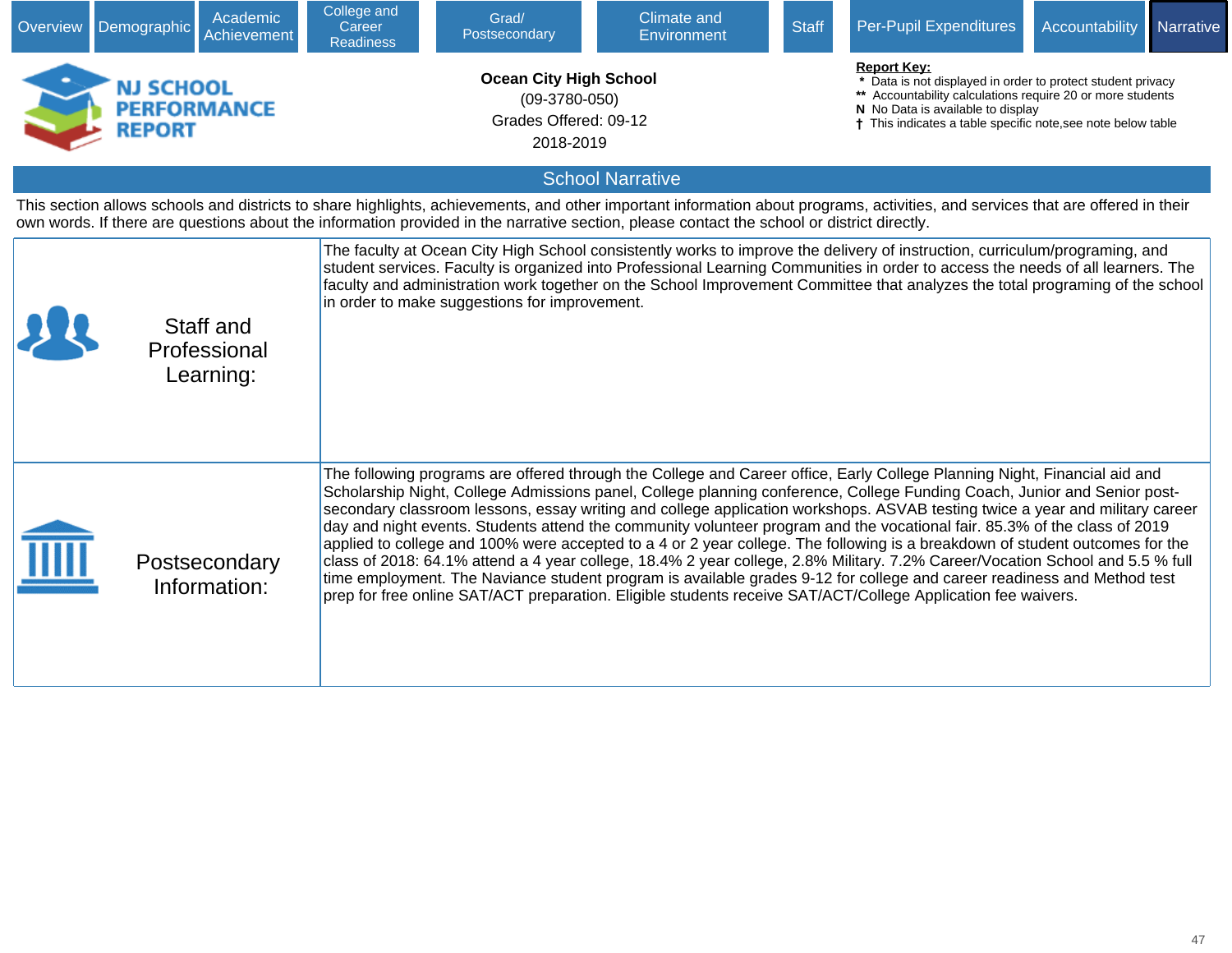| Overview | Academic<br>Demographic<br>Achievement                                                                                                                                                                                                                                                                                        | College and<br>Career<br><b>Readiness</b> | Grad/<br>Postsecondary                                                                 | <b>Climate and</b><br><b>Environment</b>                                                                                                                                                                                                                                                                                                                                                                                                                                                                                                                                                                                                                                                                                                                                                                                                                                                                                                                                                                                | <b>Staff</b> | Per-Pupil Expenditures                                                                                                                                                                                                                               | Accountability | Narrative |
|----------|-------------------------------------------------------------------------------------------------------------------------------------------------------------------------------------------------------------------------------------------------------------------------------------------------------------------------------|-------------------------------------------|----------------------------------------------------------------------------------------|-------------------------------------------------------------------------------------------------------------------------------------------------------------------------------------------------------------------------------------------------------------------------------------------------------------------------------------------------------------------------------------------------------------------------------------------------------------------------------------------------------------------------------------------------------------------------------------------------------------------------------------------------------------------------------------------------------------------------------------------------------------------------------------------------------------------------------------------------------------------------------------------------------------------------------------------------------------------------------------------------------------------------|--------------|------------------------------------------------------------------------------------------------------------------------------------------------------------------------------------------------------------------------------------------------------|----------------|-----------|
|          | NJ SCHOOL<br><b>PERFORMANCE</b><br><b>REPORT</b>                                                                                                                                                                                                                                                                              |                                           | <b>Ocean City High School</b><br>$(09-3780-050)$<br>Grades Offered: 09-12<br>2018-2019 |                                                                                                                                                                                                                                                                                                                                                                                                                                                                                                                                                                                                                                                                                                                                                                                                                                                                                                                                                                                                                         |              | <b>Report Kev:</b><br>* Data is not displayed in order to protect student privacy<br>** Accountability calculations require 20 or more students<br>N No Data is available to display<br>† This indicates a table specific note, see note below table |                |           |
|          |                                                                                                                                                                                                                                                                                                                               |                                           |                                                                                        | <b>School Narrative</b>                                                                                                                                                                                                                                                                                                                                                                                                                                                                                                                                                                                                                                                                                                                                                                                                                                                                                                                                                                                                 |              |                                                                                                                                                                                                                                                      |                |           |
|          | This section allows schools and districts to share highlights, achievements, and other important information about programs, activities, and services that are offered in their<br>own words. If there are questions about the information provided in the narrative section, please contact the school or district directly. |                                           |                                                                                        |                                                                                                                                                                                                                                                                                                                                                                                                                                                                                                                                                                                                                                                                                                                                                                                                                                                                                                                                                                                                                         |              |                                                                                                                                                                                                                                                      |                |           |
|          | <b>Student Supports and</b><br>Services:                                                                                                                                                                                                                                                                                      |                                           | additional support from a Social W                                                     | Ocean City High School's Child Study Team consists of a school psychologist, a school social worker, and a Learning<br>Disabilities Teacher Consultant. CST provides the proper educational resources and support for students with identified<br>disabilities. The guidance department provides academic support to prepare students to be college and career ready, and is<br>comprised of five school counselors. The Intervention & Referral Services Team consists of teachers, counselors, and<br>administrators who strive to improve the performance of students who are experiencing academic, behavioral, and attendance<br>difficulties. English Language Learners are supported through a comprehensive state approved curriculum. Tutoring is provided<br>by teachers during both our community lunch and after school hours; many students take advantage of Homework Hangout, our<br>peer tutoring program. Mental health support is provided through the Wellness Center which is run by a CSN/SAC with |              |                                                                                                                                                                                                                                                      |                |           |
|          | <b>Student Health and</b><br>Wellness:                                                                                                                                                                                                                                                                                        | awareness.                                |                                                                                        | Ocean City High School offers a before school breakfast program and a progressive cafeteria for student lunches. Our Physical<br>Education classes take advantage of our outdoor facilities including the Ocean City Boardwalk for biking, running and walking. In<br>addition to a comprehensive health office, our students are afforded a designated suite know as our Student Wellness Center.<br>Student have open access to the wellness center and families can find various resources and information on mental health                                                                                                                                                                                                                                                                                                                                                                                                                                                                                          |              |                                                                                                                                                                                                                                                      |                |           |
|          | Parent and<br>Community<br>Involvement:                                                                                                                                                                                                                                                                                       |                                           |                                                                                        | Ocean City High School enjoys the support of the PTO. The PTO raises funds for special support activities and scholarships.<br>The Parent Involvement Committee meets to review school programing and to suggest and recommend improvements.                                                                                                                                                                                                                                                                                                                                                                                                                                                                                                                                                                                                                                                                                                                                                                            |              |                                                                                                                                                                                                                                                      |                |           |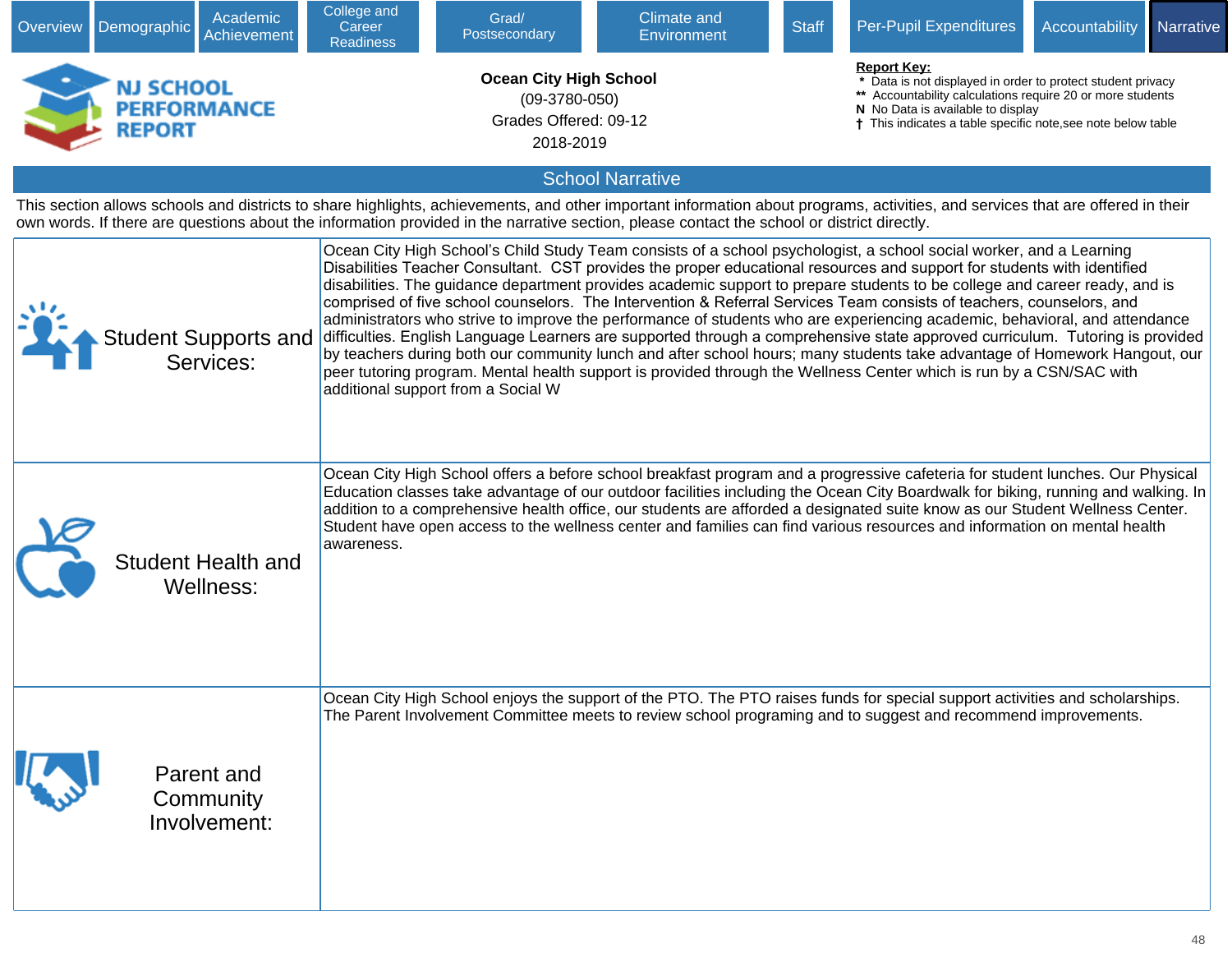| Overview | Academic<br>Demographic<br><b>Achievement</b>                                                                                                                                                                                                                                                                                 | College and<br>Career<br><b>Readiness</b> | Grad/<br>Postsecondary                                                                 | <b>Climate and</b><br>Environment                                                                                                                                                                                                                                                                                                                                                                                                                                                    | <b>Staff</b> | Per-Pupil Expenditures                                                                                                                                                                                                                               | Accountability | Narrative |
|----------|-------------------------------------------------------------------------------------------------------------------------------------------------------------------------------------------------------------------------------------------------------------------------------------------------------------------------------|-------------------------------------------|----------------------------------------------------------------------------------------|--------------------------------------------------------------------------------------------------------------------------------------------------------------------------------------------------------------------------------------------------------------------------------------------------------------------------------------------------------------------------------------------------------------------------------------------------------------------------------------|--------------|------------------------------------------------------------------------------------------------------------------------------------------------------------------------------------------------------------------------------------------------------|----------------|-----------|
|          | NJ SCHOOL<br><b>PERFORMANCE</b><br><b>REPORT</b>                                                                                                                                                                                                                                                                              |                                           | <b>Ocean City High School</b><br>$(09-3780-050)$<br>Grades Offered: 09-12<br>2018-2019 |                                                                                                                                                                                                                                                                                                                                                                                                                                                                                      |              | <b>Report Key:</b><br>* Data is not displayed in order to protect student privacy<br>** Accountability calculations require 20 or more students<br>N No Data is available to display<br>† This indicates a table specific note, see note below table |                |           |
|          |                                                                                                                                                                                                                                                                                                                               |                                           |                                                                                        | <b>School Narrative</b>                                                                                                                                                                                                                                                                                                                                                                                                                                                              |              |                                                                                                                                                                                                                                                      |                |           |
|          | This section allows schools and districts to share highlights, achievements, and other important information about programs, activities, and services that are offered in their<br>own words. If there are questions about the information provided in the narrative section, please contact the school or district directly. |                                           |                                                                                        |                                                                                                                                                                                                                                                                                                                                                                                                                                                                                      |              |                                                                                                                                                                                                                                                      |                |           |
|          | <b>Climate Surveys:</b>                                                                                                                                                                                                                                                                                                       |                                           |                                                                                        | Is a Climate Survey Used: Yes; Who is surveyed: Students, Parents OCHS participates in various school climate surveys.<br>OCHS students participate on state surveys as well as a county wide surveys regarding school climate and substance<br>awareness. At the local level, students and parents are surveyed on the academic program and school climate/safety on a<br>yearly basis. Results from all surveys are considered when building goals and action plans are developed. |              |                                                                                                                                                                                                                                                      |                |           |
| 11–11    | <b>Facilities:</b>                                                                                                                                                                                                                                                                                                            |                                           |                                                                                        | The Ocean City High School was constructed in 2004, making it 15 years old. The school building totals 232,770 SQ.FT. that<br>provides (89) classrooms plus a Media center, (3) Art Rooms, (6) Computer Labs, (10) Science Labs, (2) Gymnasiums, Wood<br>Shop, Performing Arts Center and a Planetarium. The building is totally air conditioned with automatic climate control.                                                                                                     |              |                                                                                                                                                                                                                                                      |                |           |
|          | <b>School Safety:</b>                                                                                                                                                                                                                                                                                                         |                                           | secure school environment for students to learn.                                       | School safety is paramount to Ocean City High School. The school has a strong relationship with the local police department,<br>OCPD, and the emergency respond of the fire department—OCFD. The school has a high definition security camera system<br>that a monitored by staff on a daily basis. The school has two security staff to assist the faculty/staff in providing a safe and                                                                                            |              |                                                                                                                                                                                                                                                      |                |           |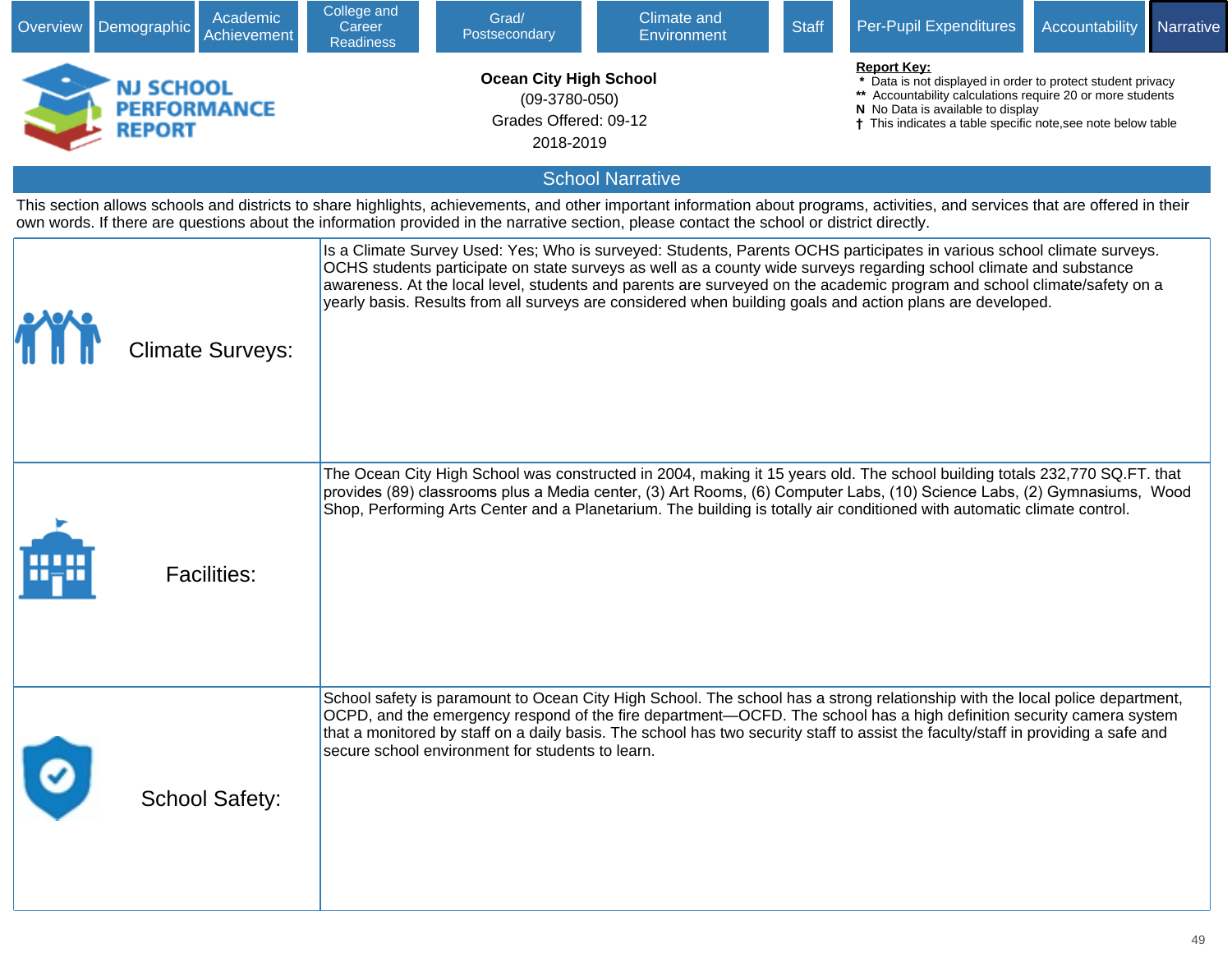| <b>Overview</b>                                                                                                                                                                                                                                                                                                                                                                                      | Academic<br>Demographic<br>Achievement                                                                                                                                                                                                                                                                                        | College and<br>Career<br><b>Readiness</b> | Grad/<br>Postsecondary        | <b>Climate and</b><br><b>Environment</b> | <b>Staff</b> | <b>Per-Pupil Expenditures</b>                                                                                                                                                                                                                                                                                                                                                                                                                                                                                        | Accountability | Narrative |  |  |
|------------------------------------------------------------------------------------------------------------------------------------------------------------------------------------------------------------------------------------------------------------------------------------------------------------------------------------------------------------------------------------------------------|-------------------------------------------------------------------------------------------------------------------------------------------------------------------------------------------------------------------------------------------------------------------------------------------------------------------------------|-------------------------------------------|-------------------------------|------------------------------------------|--------------|----------------------------------------------------------------------------------------------------------------------------------------------------------------------------------------------------------------------------------------------------------------------------------------------------------------------------------------------------------------------------------------------------------------------------------------------------------------------------------------------------------------------|----------------|-----------|--|--|
| <b>Report Key:</b><br><b>Ocean City High School</b><br>* Data is not displayed in order to protect student privacy<br><b>NJ SCHOOL</b><br>Accountability calculations require 20 or more students<br>$(09-3780-050)$<br><b>PERFORMANCE</b><br>N No Data is available to display<br>Grades Offered: 09-12<br>This indicates a table specific note, see note below table<br><b>REPORT</b><br>2018-2019 |                                                                                                                                                                                                                                                                                                                               |                                           |                               |                                          |              |                                                                                                                                                                                                                                                                                                                                                                                                                                                                                                                      |                |           |  |  |
|                                                                                                                                                                                                                                                                                                                                                                                                      | <b>School Narrative</b>                                                                                                                                                                                                                                                                                                       |                                           |                               |                                          |              |                                                                                                                                                                                                                                                                                                                                                                                                                                                                                                                      |                |           |  |  |
|                                                                                                                                                                                                                                                                                                                                                                                                      | This section allows schools and districts to share highlights, achievements, and other important information about programs, activities, and services that are offered in their<br>own words. If there are questions about the information provided in the narrative section, please contact the school or district directly. |                                           |                               |                                          |              |                                                                                                                                                                                                                                                                                                                                                                                                                                                                                                                      |                |           |  |  |
|                                                                                                                                                                                                                                                                                                                                                                                                      | Technology and<br>STEM:                                                                                                                                                                                                                                                                                                       |                                           | engineering, and mathematics. |                                          |              | Ocean City High School's STEM Program affords students a rigorous program that includes core courses in science and math<br>and allows students to choose from one of two technologies: Engineering or TV/Media Production. Students that complete the<br>OCHS STEM program will receive an endorsement on their OCHS diploma and recognition at graduation. More importantly, the<br>students that successfully complete the program will have established a solid career path in the areas of science, technology, |                |           |  |  |